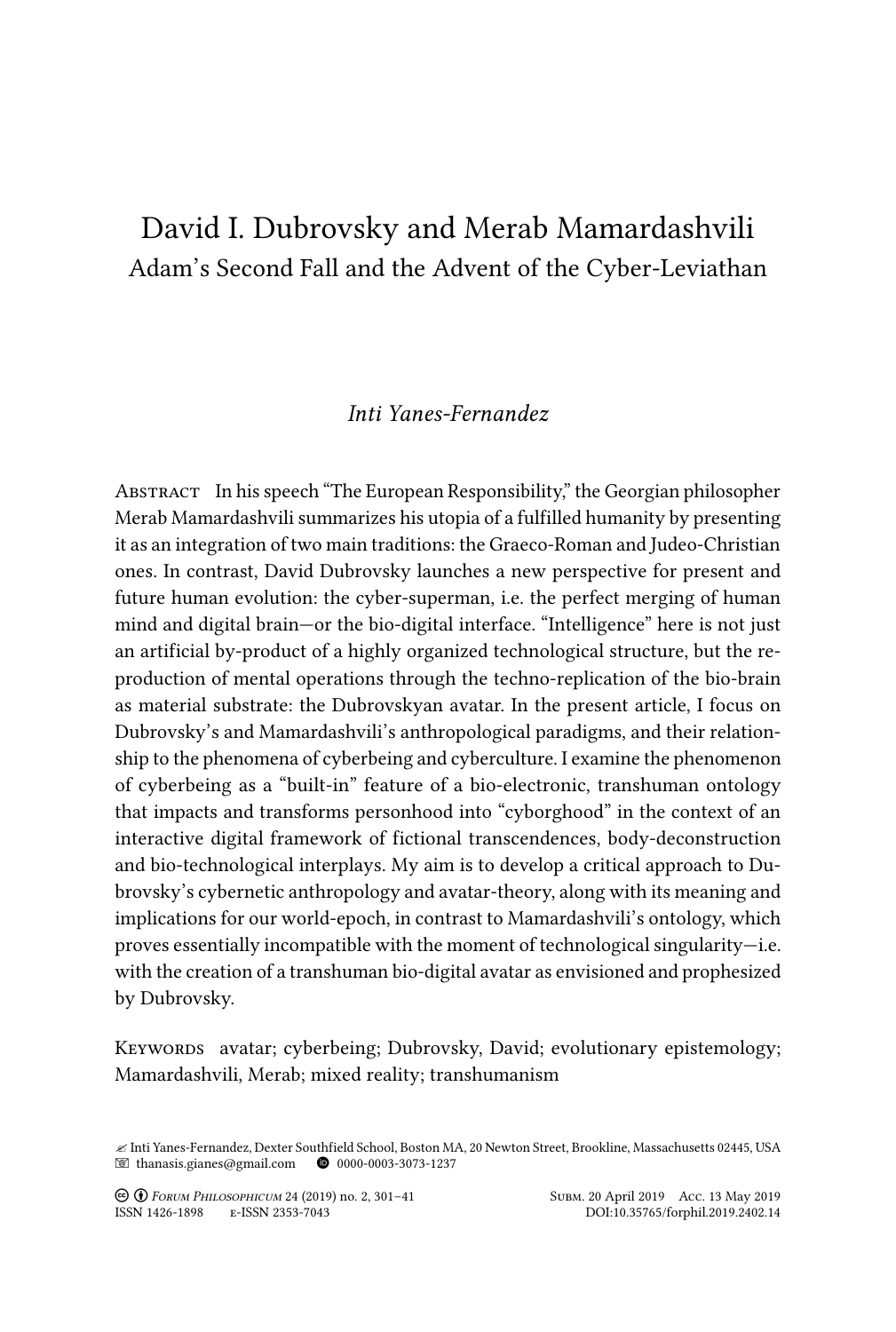In his speech "The European Responsibility" (Paris, 1988), the Georgian philosopher Merab Mamardashvili summarizes his utopia of a fulfilled humanity by presenting it as an integration of two main traditions: the Graeco-Roman and Judeo-Christian ones.<sup>1</sup> Of these, the former opens up an acknowledgment of the development of language as an integrating vehicle—one that carries with it a truth pertaining to the human, in some sense located "outside" in the open space of the *agora*. Meanwhile, the latter gives us an appreciation of openness to the interior world: the possibility of *ἀκοῦσαι*<sup>2</sup> (i.e. listening to) the voice of the heart in which the transcendental destination of a human being can be experienced and attested to.

By contrast, David Dubrovsky, a "prophet" of the era of cyborg dominion and the transhuman, launches a new perspective for present and future human evolution: the cyber-superman, i.e. the perfect merging of human mind and digital brain—or the bio-digital interface. Peculiarly, "intelligence"

1. Merab Mamardashvili, "European Responsibility," accessed June 24, 2019, https://mamardashvili.com/archive/interviews/responsibility-en.html.

2. The notion of ἀκοῦσαι ("to hear," "to have heard," "to listen to," "to have listened to," and occasionally "to obey") plays an essential role in both Greek and Judeo-Christian thought. For example, Heraclitus uses the verb ἀκοῦσαι in the context of λόγος (logos) and the understanding or oblivion of the Being of beings. Although Heidegger's hermeneutic pertaining to Heraclitus does not focus on the primordial phenomenon of hearing/listening as such, the necessity of hearing/listening to what is said in the logos in order to be able to understand "how entities comport themselves" is self-evident in the whole passage. See Martin Heidegger, *Being and Time*, page 229 according to standard numbering of the edition *Sein und Zeit*, 11th ed. (Tübingen: Max Niemeyer, 1967), hereafter cited as *SZ*. Translations shown in the paper come from the rendering Martin Heidegger, *Being and Time: A Translation of Sein und Zeit*, trans. Joan Stambaugh, SUNY Series in Contemporary Continental Philosophy (New York: Harper, 1996). Pages of the translation are shown in brackets. Heraclitus' complete Greek passage reads as follows: "τοῦ δὲ λόγου τοῦδ" ἐόντος ἀεὶ ἀξύνετοι γίνονται ἄνθρωποι καὶ πρόσθεν ἢ ἀκοῦσαι καὶ ἀκούσαντες τὸ πρῶτον· γινομένων γὰρ πάντων κατὰ τὸν λόγον τόνδε ἀπείροισιν ἐοίκασι, πειρώμενοι καὶ ἐπέων καὶ ἔργων τοιούτων, ὁκοίων ἐγὼ διηγεῦμαι κατὰ φύσιν διαιρέων ἕκαστον καὶ φράζων ὅκως ἔχει. τοὺς δὲ ἄλλους ἀνθρώπους λανθάνει ὁκόσα ἐγερθέντες ποιοῦσιν, ὅκωσπερ ὁκόσα εὕδοντες ἐπιλανθάνονται." Heraclitus, Fr. DK 1, according to the edition Heraclitus, *Fragmenta*, ed. Hermann Diels and Walther Kranz, in *Die Fragmente der Vorsokratiker*, 6th ed., ed. 1 (Berlin: Weidmann, 1951). In his thesis, *Heidegger Reading Heraclitus*, Brian A. Bard proposes the following translation for Heraclitus' passage: "Of this ever-being making-manifest men are lacking in understanding both before they hear and when having first heard. For though everything is according to this making-manifest they are like men without experience, those having made experiment of such words and deeds as I fully describe by determining each thing according to nature and telling how it is (comports itself). For the other men, however, as many things as they do while being awake remain hidden, in the very way which when sleeping they forget as many things." Brian A. Bard, "Heidegger Reading Heraclitus" (MA Thesis, San Francisco State University, 1993), Self-published by author at https://sites.google.com/site/heideggerheraclitus/heideggerread ingheraclitus?pli=1. Also, in Deuteronomy 6:4 the Septuagint translates the Hebrew *sh'ma*  as ἄκουσον (listen, hear).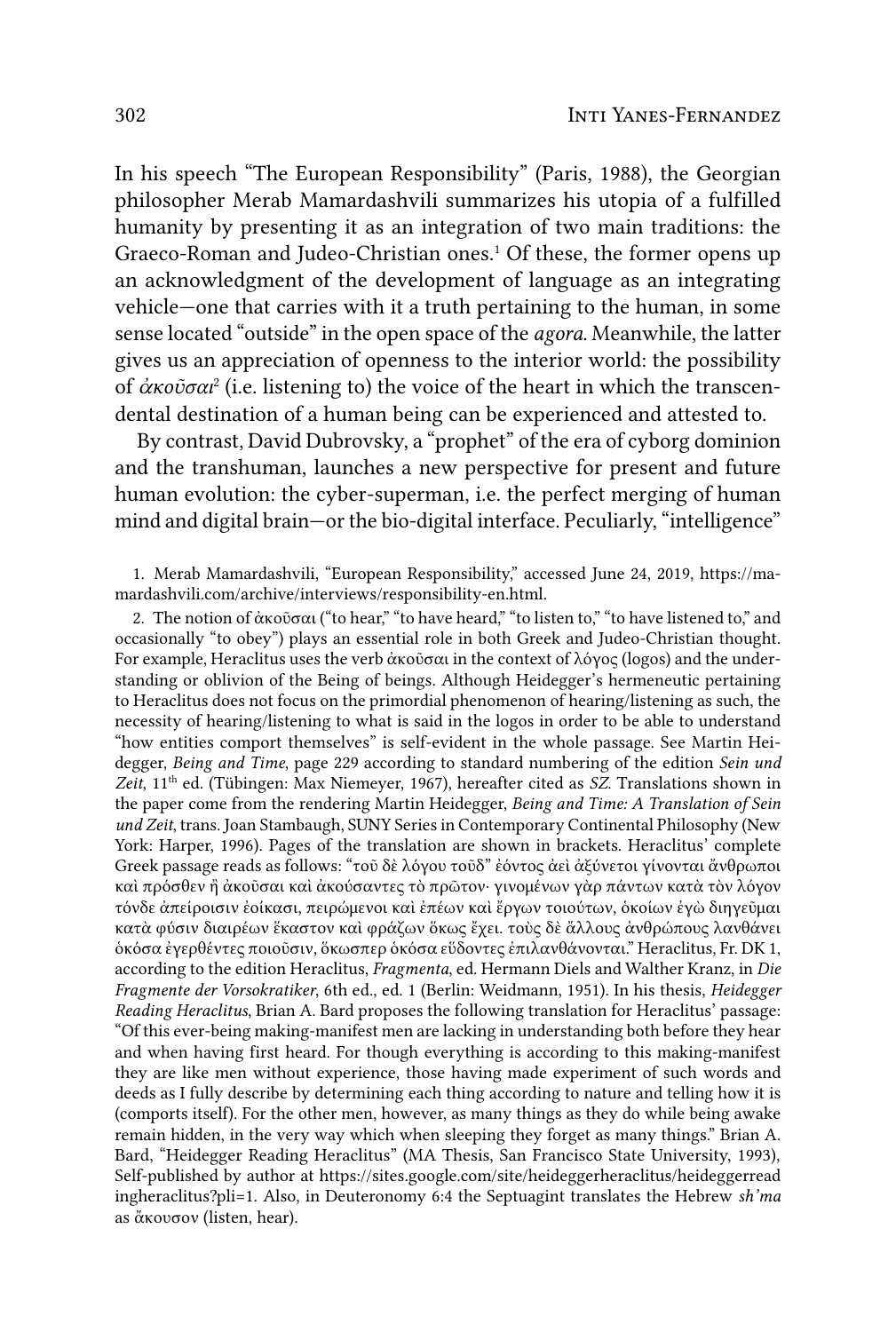here is not just an artificial by-product of a highly organized technological structure, but a reproduction of mental operations *as human processes*  through the operative techno-replication of the brain as a material substrate: the Dubrovskyan bio-digital avatar.3

In the present article, I shall focus on the anthropological paradigms of David Dubrovsky and Merab Mamardashvili and their relationship to the phenomena of cyberbeing and cyberculture.<sup>4</sup> My aim is to develop a critical approach to Dubrovsky's cybernetic anthropology and avatar-theory, along with its meaning and implications in our world-epoch, in contrast to Mamardashvili's historico-transcendental ontology tethered to the "traditional" paradigm of onto-reality as a non-synthetic, pre-virtual, "natural" environment. Mamardashvili and Dubrovsky each offer different answers to the same problems. They seek to arrive at a comprehensive conception of history, as well as of the relationship between history, language, and human fulfilment. For both thinkers, human aspirations towards perpetuity and meaning can be accomplished only in the context of a historical phenomenology: i.e. as a historical event. Yet, while for Dubrovsky the solution slips into history through the achievement of a radical technological singularity in the realm of a mixed bio-digital reality, for Mamardashvili this can be accomplished only via the open interconnectedness of a language essentially rooted in an experience of the "Gospel" occurring within the human heart itself.

3. See David I. Dubrovsky, "Does Brain Research Make Reading Another's Thoughts Possible?," *Russian Studies in Philosophy* 56, no. 1 (2018), doi:10.1080/10611967.2018.1448639; David I. Dubrovsky, "Cybernetic Immortality: Fantasy or Scientific Problem?," *2045: Strategic Social Initiative*, http://www.2045.com/articles/30810.html. Originally published in Russian at the website of Vzglyad, https://vz.ru/opinions/2012/10/25/604264.html, hereafter cited in text as *CI*.

4. As regards how we should understand cyberbeing and cyberculture, I essentially agree with Alec McHoul, who approaches these cyber-phenomena from an onto-existential viewpoint as a form of bio-technological merging: "Cyberbeing, that is, would constitute a new relation between human being and equipment, to the point where the two cease to be distinct ontological categories in the strictest sense." But what seems to be the final point of arrival for McHoul, is in our case just an initial point of departure. Accepting cyberspace as the locus of cyberbeing, and accepting the merging between human and machine in cyberspace in terms that imply that neither of these continue to exist as distinct ontological categories, we ourselves shall interpret cyberculture as a mode of unconcealment of Being in history, and of man's most essential way of being as existence—albeit in an alienated way. The transcendental perspective, as well as the linkage between cyberculture, cyberbeing, and cyberspace on the one hand, and the essential occurrence of the unconcealment of Being as the meaning of a human being's life on the other, are totally missing in McHoul's essay. See Alec McHoul, "Cyberbeing and ~space," *Culture and Communication Reading Room*, Murdoch University, accessed June 24, 2019, http://wwwmcc.murdoch.edu.au/readingroom/VID/cybersein.html.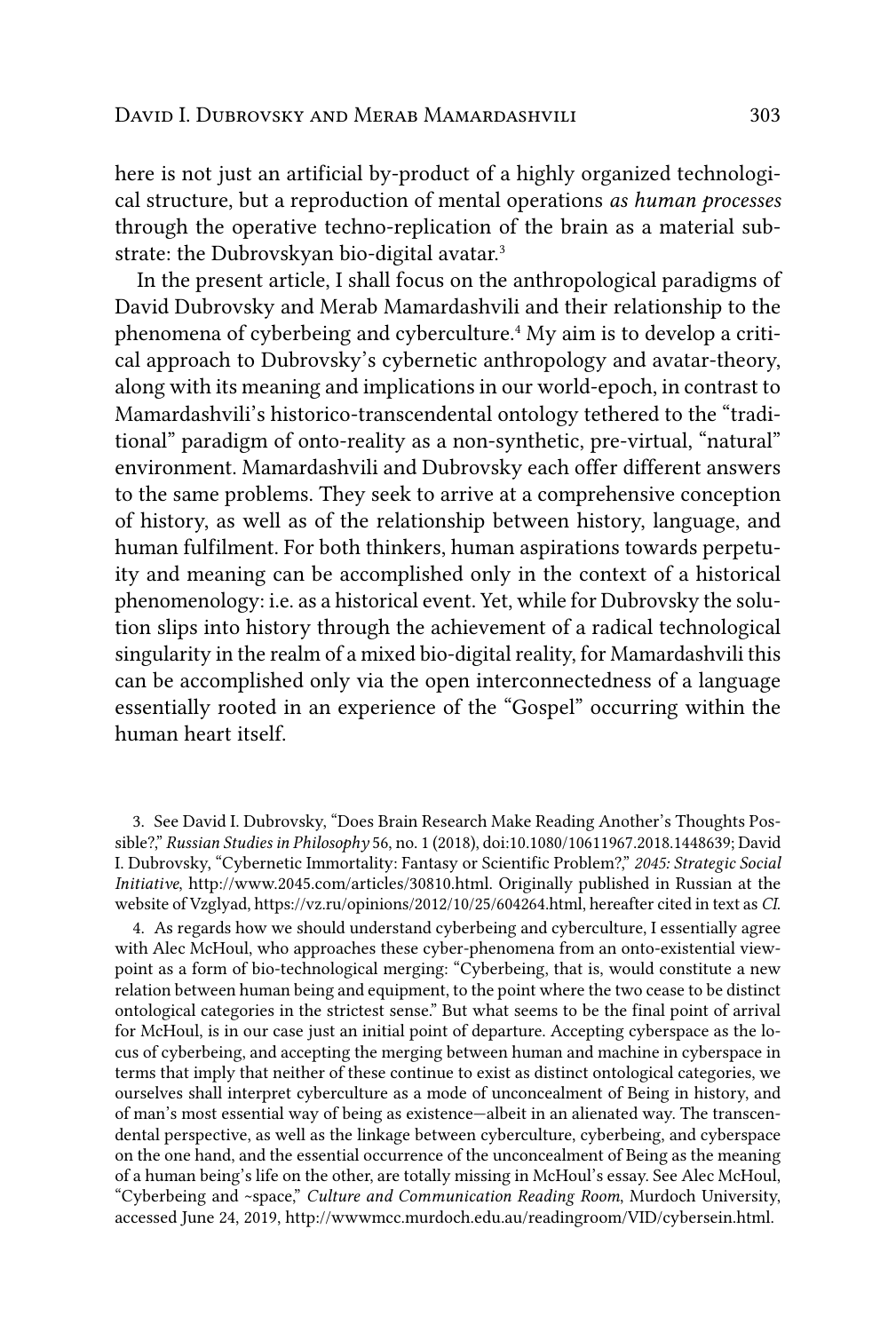The notion of "cyberculture" comprises the entirety of the phenomena, production, exchange and consumption of information generated via digital technologies and interfaces. "Cyberbeing," meanwhile, refers to the ontological categories that determine the mode of being of cyberculture as a worldin-itself. My intention is to examine the phenomenon of cyberbeing as a "built-in" feature of a bio-electronic post-human ontology that impacts and transforms personhood into "cyborghood" in the context of an interactive digital framework of fictional transcendences, body-deconstruction and bio-technological interplays. Still, at the threshold of cybernetic *aletheia*, it remains to be determined whether and how the moment of technological singularity will definitely arrive and make possible the creation of a post-human, bio-digital interface that will reproduce human personhood through highly-developed artificial technological substrates. Also, among the most urgent tasks of thinking today is the need to interrogate the extent to which a virtual phenomenology of cyber-being will come to completely determine human self-consciousness, and whether all forms of subjectivity will then amount to a form of unijectivity or bio-digital, virtual subjectivity. While Dubrovsky seems to assume that the creation of a post-human, bio-digital interface is a possibility genuinely to hand, and that all our scientific-technological efforts should be oriented toward such a goal, the anthropological consequences of this positive, "optimistic" stance will be contrasted here with Mamardashvili's historico-transcendental anthropology. In this context, in the course of my dialogue with Dubrovsky's evolutionary epistemology for a transhuman era, I shall pay special heed to the phenomena of cyberbeing and cyberculture.<sup>5</sup>

## DUBROVSKY, CYBERNETIC IMMORTALITY,

## AND THE BIO-DIGITAL INTERFACE

In 2012, the Russian scientist David I. Dubrovsky, a co-chairman of the Scientific Council of the Russian Academy of Sciences for Artificial Intelligence Modeling, wrote an article entitled "Cybernetic Immortality. Phantasy or a Scientific Problem?"—this being a shortened version of a book that he had written earlier in 1988.<sup>6</sup> In the aforementioned article, the author states that:

5. For the concept of evolutionary epistemology, see D. T. Campbell, "Evolutionary Epistemology," in The Philosophy of Karl Popper, ed. Paul Arthur Schilpp, vol. 1 (La Salle, IL: Open Court, 1974); and also Michael Bradie and William Harms, "Evolutionary Epistemology," The Stanford Encyclopedia of Philosophy (Spring 2017 Edition), ed. Edward N. Zalta, https://plato. stanford.edu/archives/spr2017/entries/epistemology-evolutionary/.

6. David I. Dubrovsky, The Problem of the Ideal: The Nature of Mind and its Relationship to the Brain and Social Medium, trans. Vladimir Stankevich (Moscow: Progress Publishers, 1988).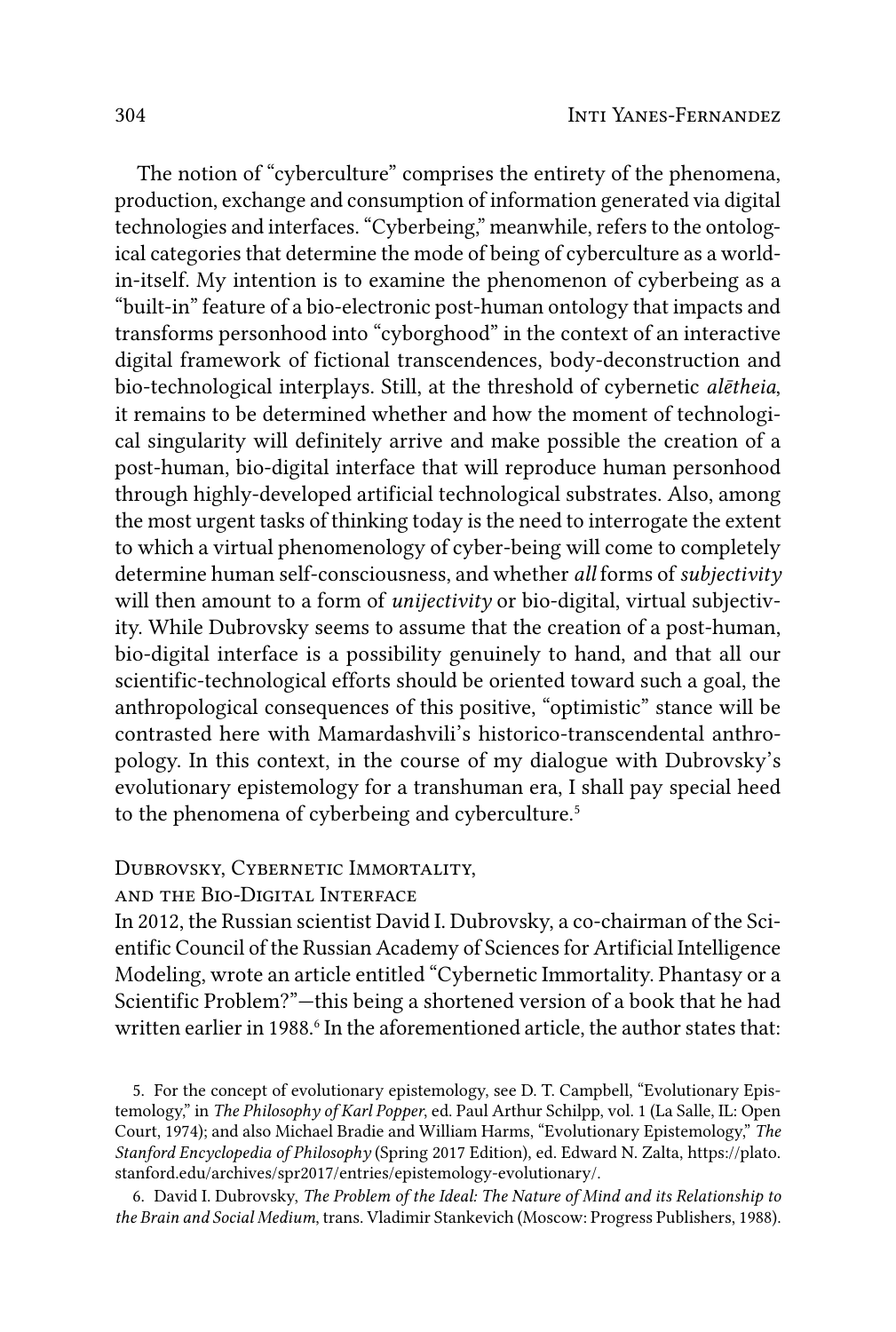creation of an autonomous life-support system for the human brain linked to a robot, an "avatar," will save people whose body is completely worn out or irreversibly damaged … Such technologies will greatly enlarge the possibility of hybrid bio-electronic devices, thus creating a new IT revolution and will make all kinds of superimpositions of electronic and biological systems possible. (*CI*)

According to Dubrovsky, this means, simply, that "this is the time when substance-independent minds will receive new bodies with capacities far exceeding those of ordinary humans. A new era for humanity will arrive!"(*CI*). In this sense, Dubrovsky can be regarded as the most important scientist involved—in both theoretical and practical terms—in the creation of an immortal bio-digital avatar as a radical substitution/complementation of mankind's pre-cybernetic, onto-real ontology. Even more, this thinker has come to establish what may be called a cyber-technological anthropology: one that makes him stand out as arguably one of the most important transhumanist scientists working today, as well as one of the most underrated, perhaps, where mainstream philosophical thinking is concerned. Dubrovsky's cyber-technological anthropology adopts as a premise the ontological postulate that the possibility exists of a process of ontogenesis having the form of an infinitely exponential controlled selfre-creation and transformation in the direction of cybernetic perfection and the moment of bio-digital singularity. Therefore, along with the possibility of curing diseases and making human life improve via technological intervention, a factual techno-immortality appears as a realistically attainable achievement. This is not just in complete consonance with Max More's definition of transhumanism in 1990, and the "Transhumanist Declaration" of 1998, but also elevates the views that go to make up the transhumanist stance to the highest scientific-technological level.<sup>7</sup>

One of the most important directions taken in Dubrovsky's scientific approach concerns his perception of a human will-to-immortality as constituting an undeniable fact resulting from a natural continuation of the impulse of the will-to-life. This will-to-immortality, according to the

7. "Transhumanism is a class of philosophies of life that seek the continuation and acceleration of the evolution of intelligent life beyond its currently human form and human limitations by means of science and technology, guided by life-promoting principles and values." Max More, "Transhumanism: Towards a Futurist Philosophy," *Max More: Personal Website*, Website not accessible, page archived at https://web.archive.org/web/20051029125153/http://www. maxmore.com/transhum.htm. Also, the "Transhumanist Declaration" states that "reduction of existential risks, and development of means for the preservation of life and health, the alleviation of grave suffering, and the improvement of human foresight and wisdom should be pursued as urgent priorities, and heavily funded "Transhumanist Declaration," *Humanity+*, accessed June 24, 2019, https://humanityplus.org/philosophy/transhumanist-declaration/.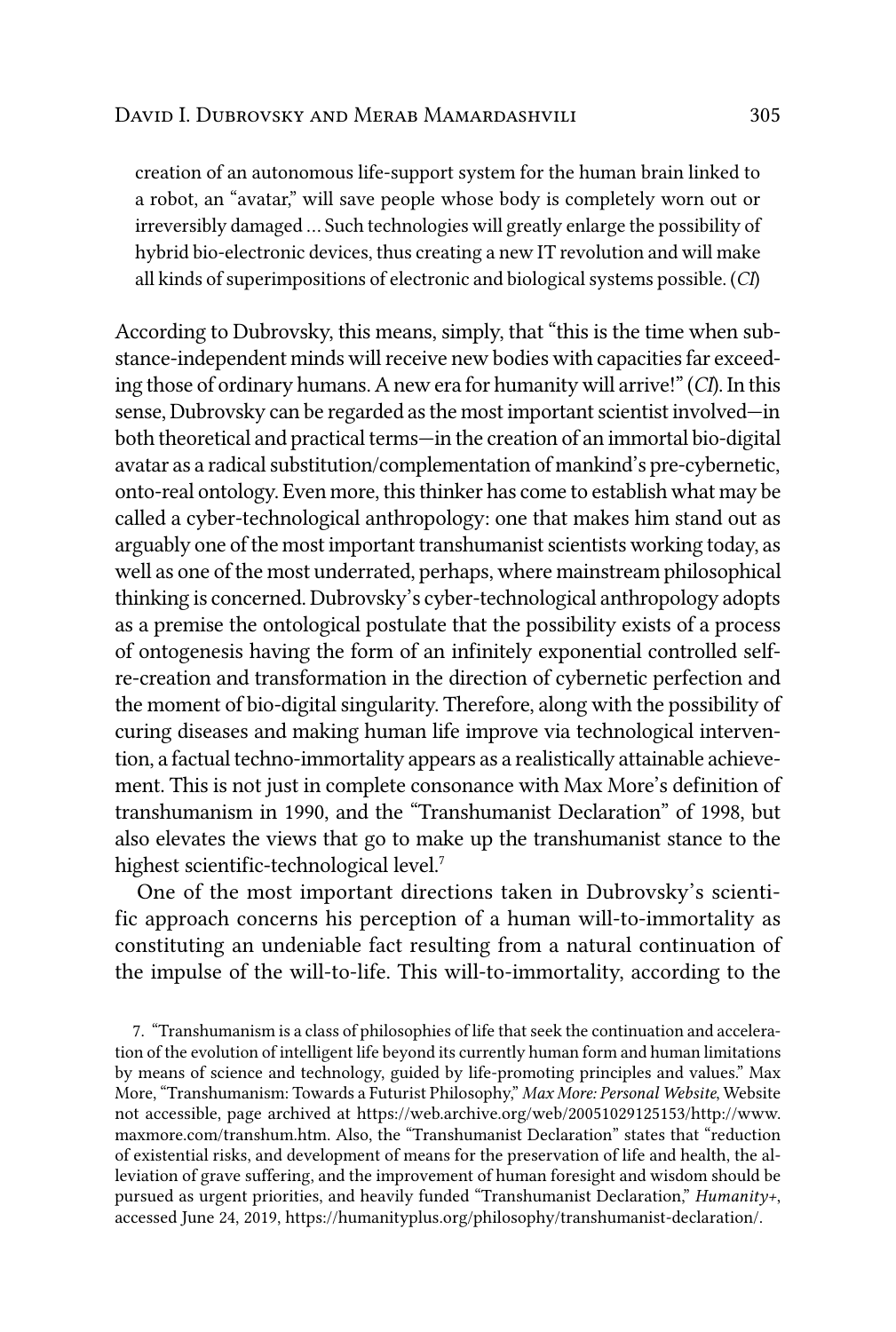authors of "The Cybernetic Manifesto," Valentin Turchin and Cliff Joslyn, cannot be fulfilled either via rational knowledge or traditional forms of religion and mysticism—what they call "metaphysical immortality," and which, they affirm, is nowadays in complete decline:

One concept of immortality we find in the traditional great religions. We designate it as metaphysical. It is known as immortality of soul, life after death, etc. The protest against death is used here as a stimulus to accept the teaching; after all, from the very beginning it promises immortality. Under the influence of the critical scientific method, the metaphysical notions of immortality, once very concrete and appealing, are becoming increasingly abstract and pale; old religious systems are slowly but surely losing their influence.<sup>8</sup>

Moreover, neither can it be experienced as an impossible task, in a state of existential resignation. On the contrary, it must be overcome and resolved through a trans-disciplinary approach, and an overall integration managed and made possible by cyber-technology:

Extensive prospects for this are opened by the convergent development of NBICS (nano-technologies, bio-technologies, information, cognitive and social technologies, and fields of scientific knowledge corresponding to them). Mutually enriching each other, these technologies create unprecedentedly powerful methods for transforming the human and the social environment, in particular, the possibility for constructing systems that are capable of reproducing the functions of life and thought on non-biological substrates. This is the path of trans-humanistic transformation, the transfiguration of the mind and the personality.<sup>9</sup>

Thus, attaining immortality is the central goal of Dubrovsky's scientific and anthropological agenda, something whose significance he manages to clarify beyond any reasonable doubt. This certainly distances him from the scientific reductionism and essentially mechanistic interpretation of life typical of Russian dialectical materialism:

The "2045" Initiative puts the problem of cybernetic immortality in the context of a new model of civilization. Or rather, it urgently sets the problem of the

<sup>8.</sup> Valentin Turchin and Cliff Joslyn, "The Cybernetic Manifesto," *Principia Cybernetica Web*, accessed June 24, 2019.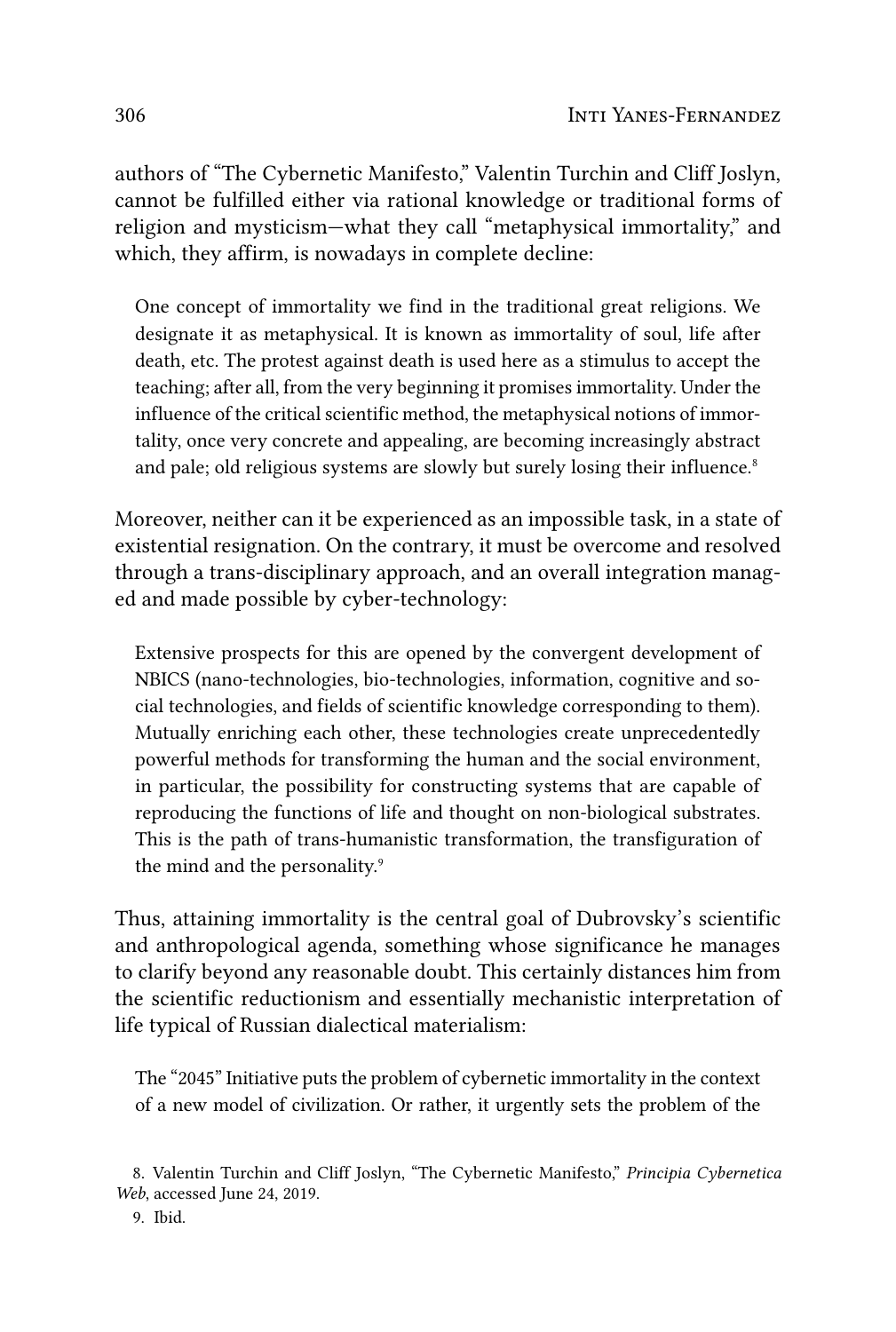global future and evolution of the human being, the problem of preserving earthly civilization in a situation of an approaching singular boundary, beyond which it awaits either degradation or destruction, or a transition to a new level of life activity. Therefore, cybernetic immortality is directly connected with the problem of the immortality of the human being, and may serve as the pledge and guarantee of the immortality of earthly civilization, and the human mind. (*CI*)

Another foundational premise of Dubrovsky's cyber-technological anthropology—now developed into an onto-epistemological system—is that thinking, as a derivative function, can be reduced to its material matrix: the neuro-biological structures of the brain. At this point, he invokes a principle of iso-functionalism of systems that "essentially heralded the beginning of the computer era" (*CI*). This iso-functionalism assumes that a function of some given system can be reproduced or replicated in another system (substrate) if the latter system can replicate or reproduce the functional conditions of the former, albeit with different physical properties. In other words, thinking, as a function of the bio-brain, can be reproduced or replicated by a cyber-machine—which has different physical properties—if this cyber-machine can replicate the functional structures of the bio-brain. In Dubrovsky's own words:

The idea of this principle is that the same complex of functions may be reproduced on substrates with different physical properties. This means the fundamental possibility to reproduce the functions of a living system and the brain on non-biological substrates, which also fully applies to mental functions(*CI*).

This is the ground-setting premise of Dubrovsky's cyber-technological anthropology: thinking, as involving not only rational operations but also the existence of a human personality and self-awareness, can be achieved on the technological substrate of a cyber-machine. Therefore, according to Dubrovsky, a technological reproduction of the biological conditions of brain functionality via cyber-technological devices can create a new material substrate for thinking: not just for some "artificial thinking" on the part of machines, but for human thinking itself, whose material substrate will be artificially and technologically replicated in the cyber-device. Optimistically, Dubrovsky adds that "this development will profoundly change the world; it will not only give everyone the possibility of cybernetic immortality but will also create a friendly artificial intelligence" (*CI*). Yet, despite his application of the principle of iso-functionalism of systems and its necessary premise that thinking is, essentially, a hetero-determined activity, Dubrovsky can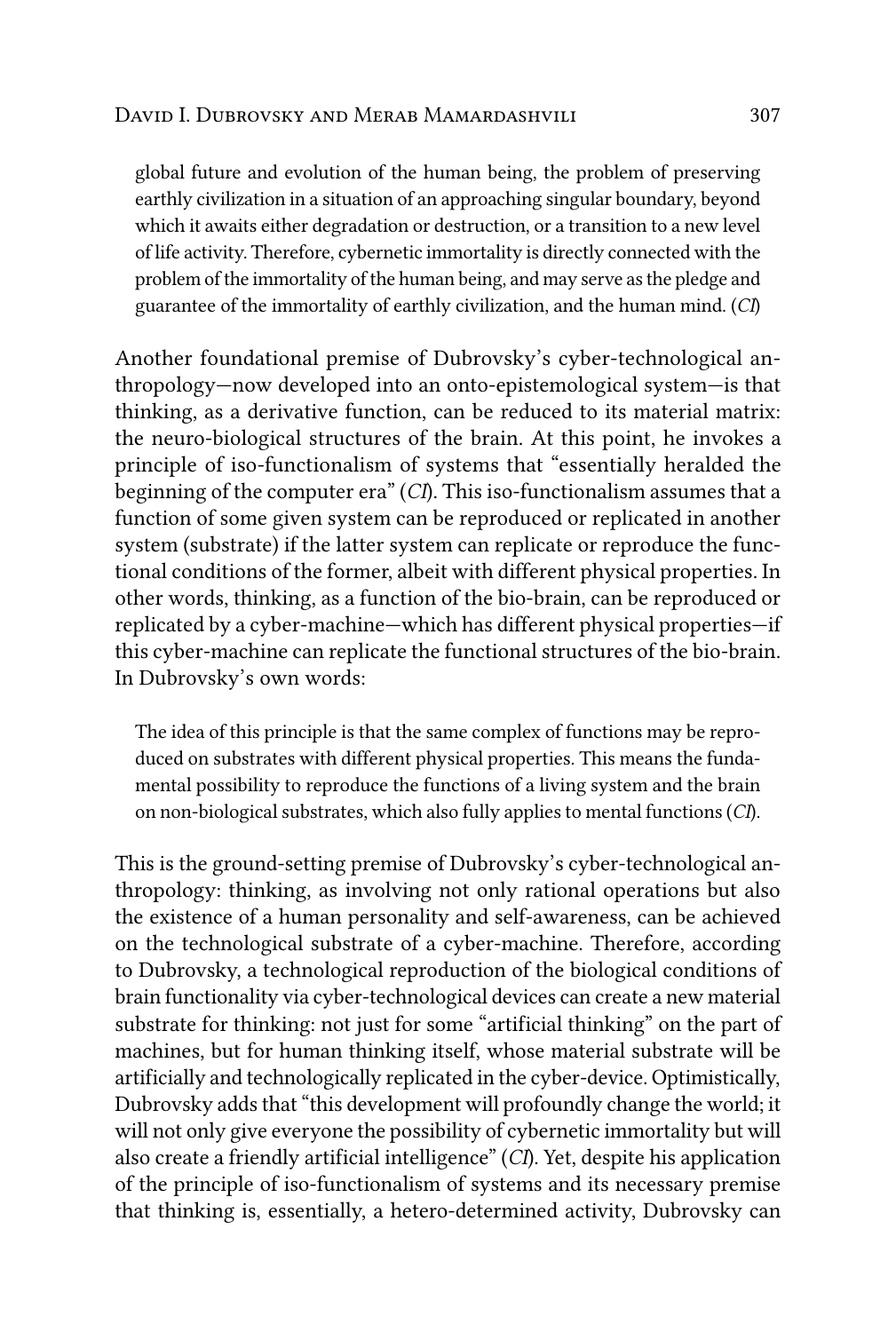hardly be accused of reductionism. He seems to believe that despite being the result of brain operations, the thinking self retains an ontological peculiarity that cannot be reduced to or understood via its material substrate.

All the same, this idea appears to be refuted by the thinker himself in his work "Does Brain Research Make Reading Another's Thoughts Possible?" There, we learn that Dubrovsky believes that the principle of isofunctionalism of systems allows one to conclude that thinking and self—and therefore also consciousness—are replicable and reproducible via cybertechnological devices. The Russian philosopher states that self-awareness, as a quality of subjective reality,

is realized at the level of the ego-system of the brain—a special structural and functional subsystem of the brain, which is responsible for the peculiar qualities of the person (it is also called "selfhood") (*CI*).

The Ego-system itself appears to be an interface of conscious and unconscious processes. For Dubrovsky, the conscious processes involved here are self-awareness and thinking: our subjective reality. However, the life of a person also includes unconscious processes—especially at the level of the brain and its neuro-dynamic codes. Ultimately, it is not clear how far unconscious processes are reducible to mechanical operations of the brain as the material substrate of personhood. Yet what is important here is that two main informational levels are involved in these conscious-unconscious processes, a genetic and a biographical one:

The Ego system is a conscious and unconscious circuit of information processes, and includes two mutually connected levels: genetic and biographical, reflecting the history of the personality and its awareness (*CI*).

Genetic structure can be replicated through bio-engineering processing, while the biographical element can be supplied to a new cyber-device through electronic-digital transferals. In this way, the Russian scientist reduces the brain's functions to genetic material and our life-experiences to biographical information. From these premises, he constructs a theory that stands opposed to that of Searle:10 one marked off from the latter by his insistence on the genetic and technical irreproducibility of selfhood and consciousness. In Dubrovsky's words:

<sup>10.</sup> John Searle, "Can Computers Think?," in *Philosophy of Mind: Classical and Contemporary Readings*, ed. David John Chalmers (New York: Oxford University Press, 2002), 673.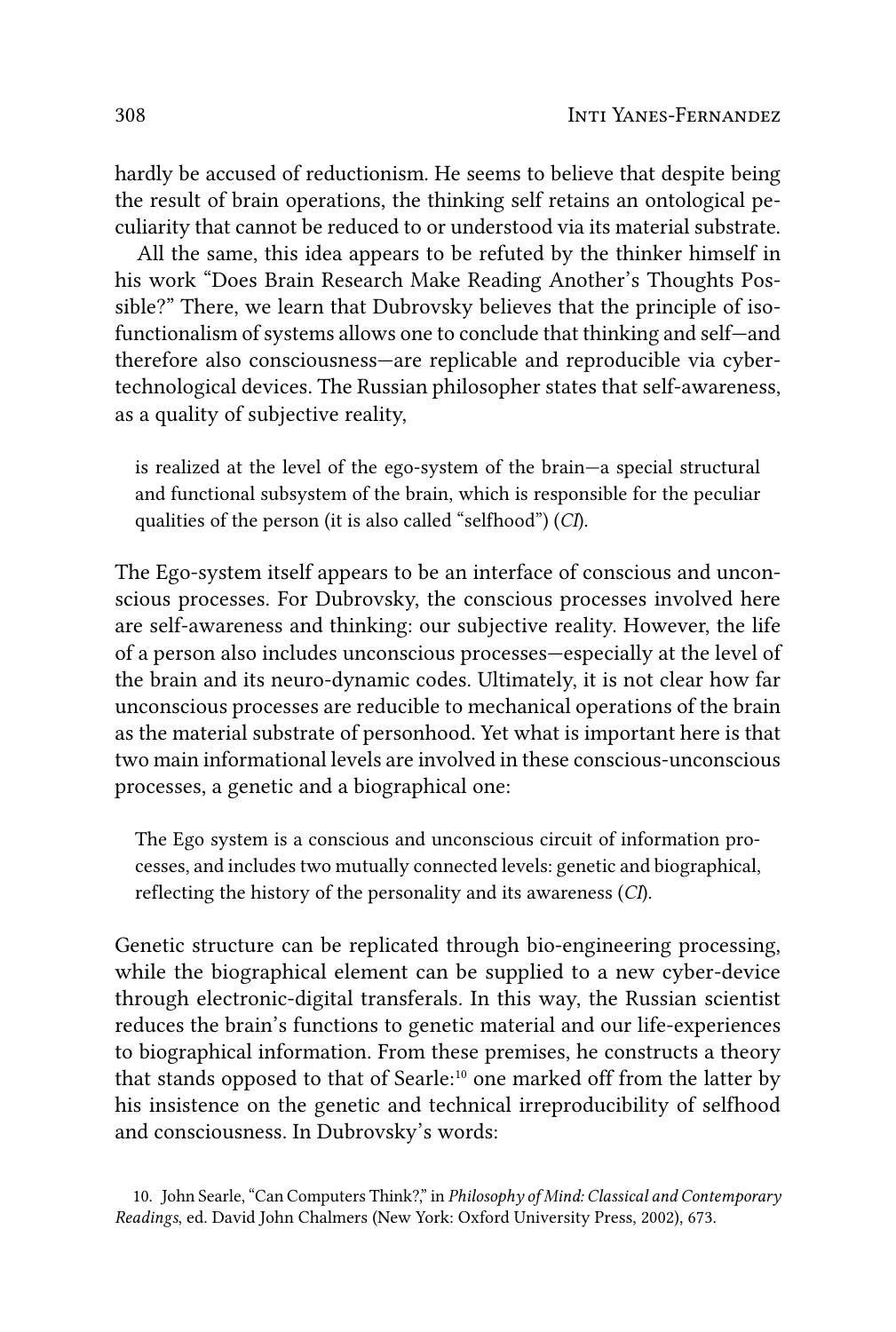A study and understanding of the specific functional structures of the Ego system of the brain, and their self-organization can open paths for creating an equivalent functional structure on a suitable non-biological substrate. Of course, we are still at the beginning of this path. But neural sciences are developed at extremely fast rates, and there are grounds to believe that in the next 10-15 years, there will be a major breakthrough in this field.<sup>11</sup>

According to Dubrovsky, the traditional self, consisting in self-consciousness and personhood and determined by the principle of identity, can find a digital metempsychosis or replication on a cyber-technological substrate and become an "avatar"—i.e. a function of a new onto-epistemological structure that he calls *cyberbeing*. In cyberbeing, "onto-reality" and embodiment become dispersed shadows within a chaos and "flux of stimuli" that can be immediately re-ordered and re-programmed in cyber-spatiality through "Game" as a joint-device that interfaces between "shadowed onto-reality" and cyber-being. Moreover, the totality of these complex processes is already unfolding in the globalized cyber-technological world, as part of a process of technomorphosis proper to the cyber-era itself. Yet what is meant by the notions of cyberbeing, cyberculture, and cyberspatiality? Despite the phenomena of cyberbeing, cyberculture, and cyberspatiality constitute the ontological and epistemological matrix of Dubrovsky's thought—or perhaps precisely because of that fact—the Russian scientist does not develop any philosophical analysis of them. My aim here is, therefore, to shed some light on the phenomenology of these events, which are responsible for the clearing and expansion of the cyber-era and its bio-digital Leviathan: the *homo cyberneticus*, "discovered" and described in 1968 by Aubrey E. Singer.12

#### Cyberculture, Cyberbeing, and Cyberspatiality

Cyberculture and cyberbeing are a destination (*Geschick*) of Western culture.13 As our destination, we belong to cyberculture as cyberbeing insofar as they are now opening up the horizon of our own inner-worldliness and

<sup>11.</sup> Ibid.

<sup>12.</sup> See Aubrey E. Singer, "Homo Cyberneticus," *Nature* 218, no. 5144 (1968), 901. doi: <https://doi.org/10.1038/218901a0>.

<sup>13.</sup> For Heidegger's understanding of the notion of "destining" in history as crystalized in the word *Geschick*, see Martin Heidegger, "The Question Concerning Technology," in *Basic Writings*, ed. David Farrell Krell (New York: HarperCollins, 2005), 329. "We shall call the sending that gathers [*versammelnde Schicken*], that first starts man upon a way of revealing, *destining* [*Geschick*]."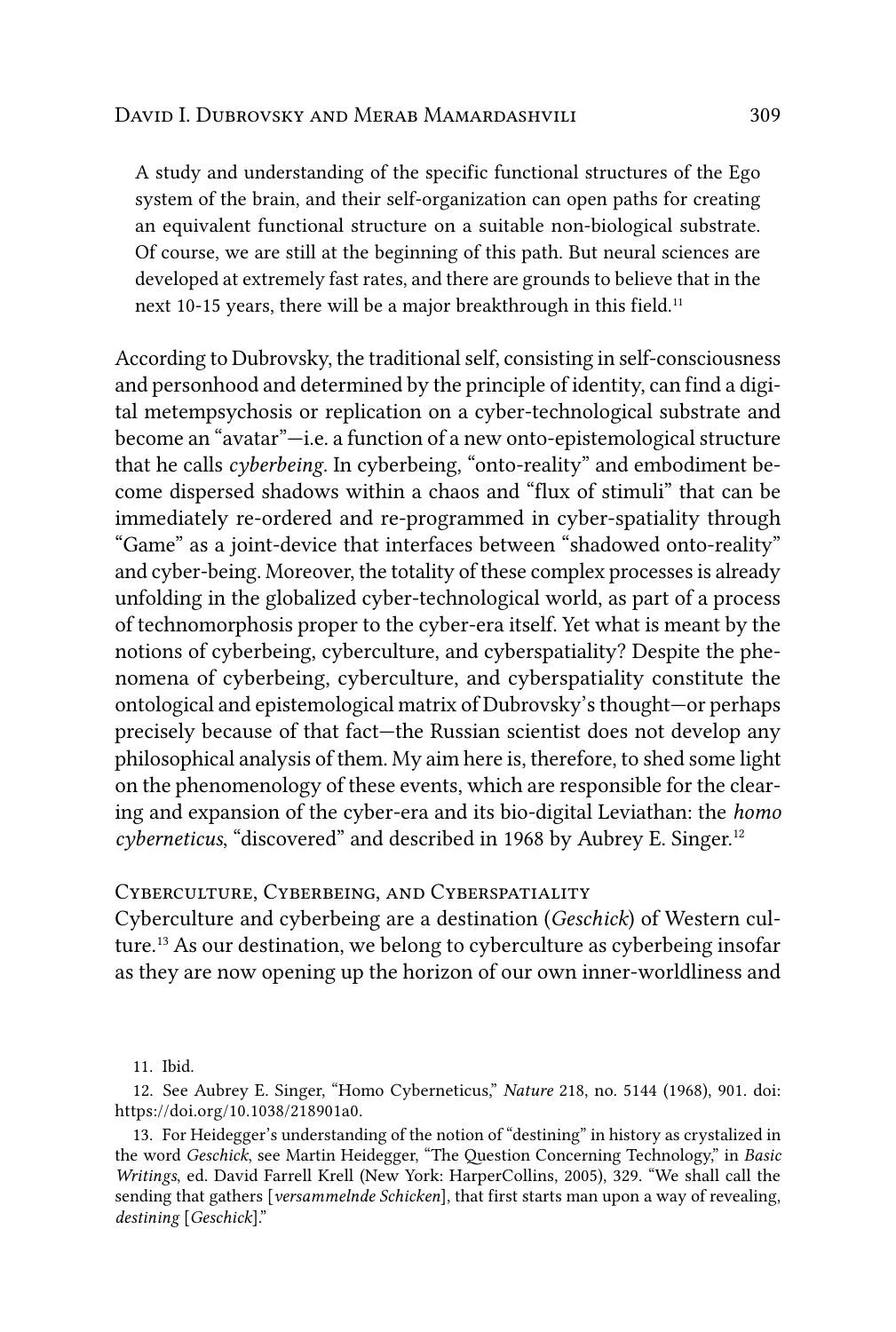preserving the essence of human dwelling as *homo theologicus*, 14 albeit in an alienated form—i.e. as a fictional epiphany of the most proper form of dwelling, which is happiness and perpetuity. Cyberculture is a correlate of cyberbeing as a form of technological *propriation*. As something dwelling historically in the neighborhood of nihilism, cyberculture appears in its first moment as a process of onto-emptying that sets forth a self-managed, fictional transcendence. Thus, there lies in the very essence of cyberculture a power of control and will to Transcendence in the form of *prothesis*: a tool intended to "make things appear" to be instances of pure, perpetual self-identity regardless of what and how they really are. The human being exists in a way that in each case he or she deals with Being as perpetuity, with time as intentional succession, with persons as self-coherent identities, and with life as a process of innerworldly openness to Transcendence rather than merely a "biological" event. These are, to use Husserl's jargon, onto-formal categories pertaining to humanity's way of being. Hence, cyberbeing can hardly be said to be alien to this. To sum this up, we can state that man's existence is cleared by Being, such that every human being is:

- Being-towards-meaning (the onto-semantical dimension)
- Being Transcendence (the onto-theologal dimension)<sup>15</sup>

14. This notion of *homo theologicus* should not be confounded with the standpoint developed by T. Howland Sanks, SJ, who, as the author himself explains, seeks to understand the new place of theological studies as a domain of knowledge within the contemporary cultural field, and not to excavate the properly *theologal* dimension of human being, which is my own ultimate goal. Howland's perspective is determined by the sociologist's gaze, and hence is guided by an interest in relocating theology as knowledge within the area of a complex interaction between multiple cultural fields. See T. Howland Sanks, "Homo Theologicus: Toward a Reflexive Theology (with the Help of Pierre Bourdieu)," *Theological Studies* 68, no. 3 (September 2007): 515–30. doi:10.1177/004056390706800302.

15. I use "theologal" here in a way that is different from, though not totally opposed to, "theological." While "theological" conveys the meaning of an intellectual, analytic knowledge of God and God's things, "theologal" aims to grasp the original sense of "θεολόγος" and "θεολογία" in, for example, the Oriental Christian experience. In this tradition, Saint John, the writer of the fourth gospel, is called "Theologos" ("Theologian"), and Saint Simeon (949–1022 AD) is called "Neos Theologos" (i.e. "New Theologian"). I should add that I am happy here simply to pass over Aristotle's use of the words "θεολογία" and "θεολόγος" just to contrast the false knowledge of "theologians" with the real *episteme* acquired only through the "philosophein." See *Μετά τα Φυσικά* (*Metaphysics*), in *Άπαντα* (*Complete Works*) 908ª, βιβλίον Α΄ 983b5-10, τόμος 10, Αρχαία Ελληνική Γραμματεία «Οι Έλληνες» (Αθήνα¨ Εκδόσεις Κάκτος, 1993), 54. For the English translation see *Aristotle in 23 Volumes*, Vols. 17, 18, 1.983b, trans. by Hugh Tredennick. Cambridge: Harvard University Press; London: William Heinemann Ltd. 1933, 1989. Also, Aristotle used the term *theologia* to designate what he called the "first philosophy." See *Μετά τα Φυσικά* (*Metaphysics*), ibid., 982b, 25–30, 58. For the English translation see *Aristotle in 23 Volumes*, ibid, 1.983a. At the same time, Aristotle himself used the term "θεολογία" to designate what he called "first philosophy," see Ibid., 982b25–30. At the same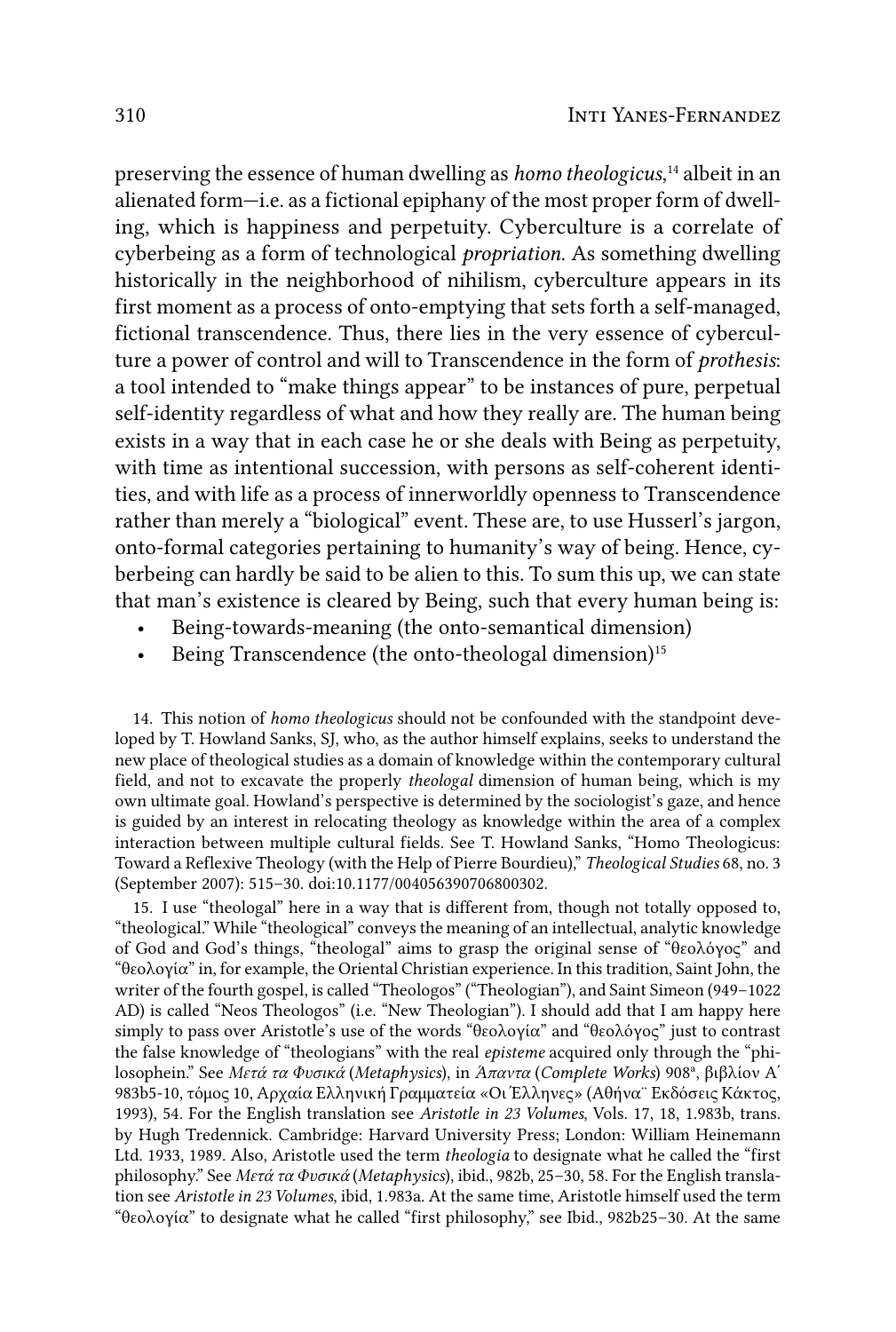- Being a contradictory unity between inner-worldliness and beyond worldliness (the energetic dimension)
- Being an intentional temporality (the eschatological dimension)
- Being a will to bliss in perpetuity (the theanthropic dimension)
- Being a subject-person in the twofold structure of Divine-human / human-human transpersonal consciousness (the perichoretic dimension).<sup>16</sup>

In the essence of cyberbeing as destination, the onto-formal categories of humanity's way of being also show up: death-mediated perpetuity, intentionality, identity, and openness to Transcendence. However, being alienated, all these onto-formal categories acquire a negative facticity in the context of actual cyber-ness, as a fictional antithesis of the real: identity is determined by a decentered manifoldness, and the horizon of intersubjectivity, as the only possibility of human encounter, morphs into a metasubjective structure leading to a negative unijectivity, while Transcendence turns into a disintegration of personhood into a poly-topic plurality, and life boils down to the mere ability to exchange data and programming/processing information in the all-embracing matrix of the cybergame. Herbert Marcuse's "one-dimensional man" turns into a decentered poly-factorial creature, and the Hegelian formula "the I is the Us" keeps its form but changes its essence. The essence of Ego is now determined by the incorporation of a polyphony without synthesis that affirms its identity in the moment of pure difference, where the experience of limit between "inner" and "outer" itself becomes not only "blurred" and displaceable, but also poly-topic and technologically reprogrammable.

This new form of cyber-ontology constitutes the essence of cyberbeing's self-referentiality. Moreover, it would appear to be a natural process of formation of a higher level of universal control. According to the fifth thesis of Turchin and Joslyn, such a control of "metadata" is essentially linked to

time, Aristotle himself used the term "θεολογία" to designate what he called "first philosophy," see Ibid., 982a5–10. Thus, as something representing a Transcendental of human being's way of Being, the expression "onto-theologal" seems more appropriate. The onto-theologal experience is radically opposed to onto-theology as a form of metaphysics.

16. From the Greek "περί" (peri), meaning "around" or "together," and "χωρέω," meaning "to contain" or "to fit in a space." *Perichoresis* (περιχώρησις) (or interpenetration) is a term in Christian theology, first encountered in the Church Fathers, that later underwent rejuvenation thanks to such contemporary figures as C. Baxter Kruger, Jurgen Moltmann, Miroslav Volf, and John Zizioulas, among others. The term originally referred to the mutual interparticipation and indwelling within the threefold nature of the Trinity: God the Father, Son, and Holy Spirit. I use it here to indicate the inter-participation of the divine and the human as an ontological Transcendental of human being.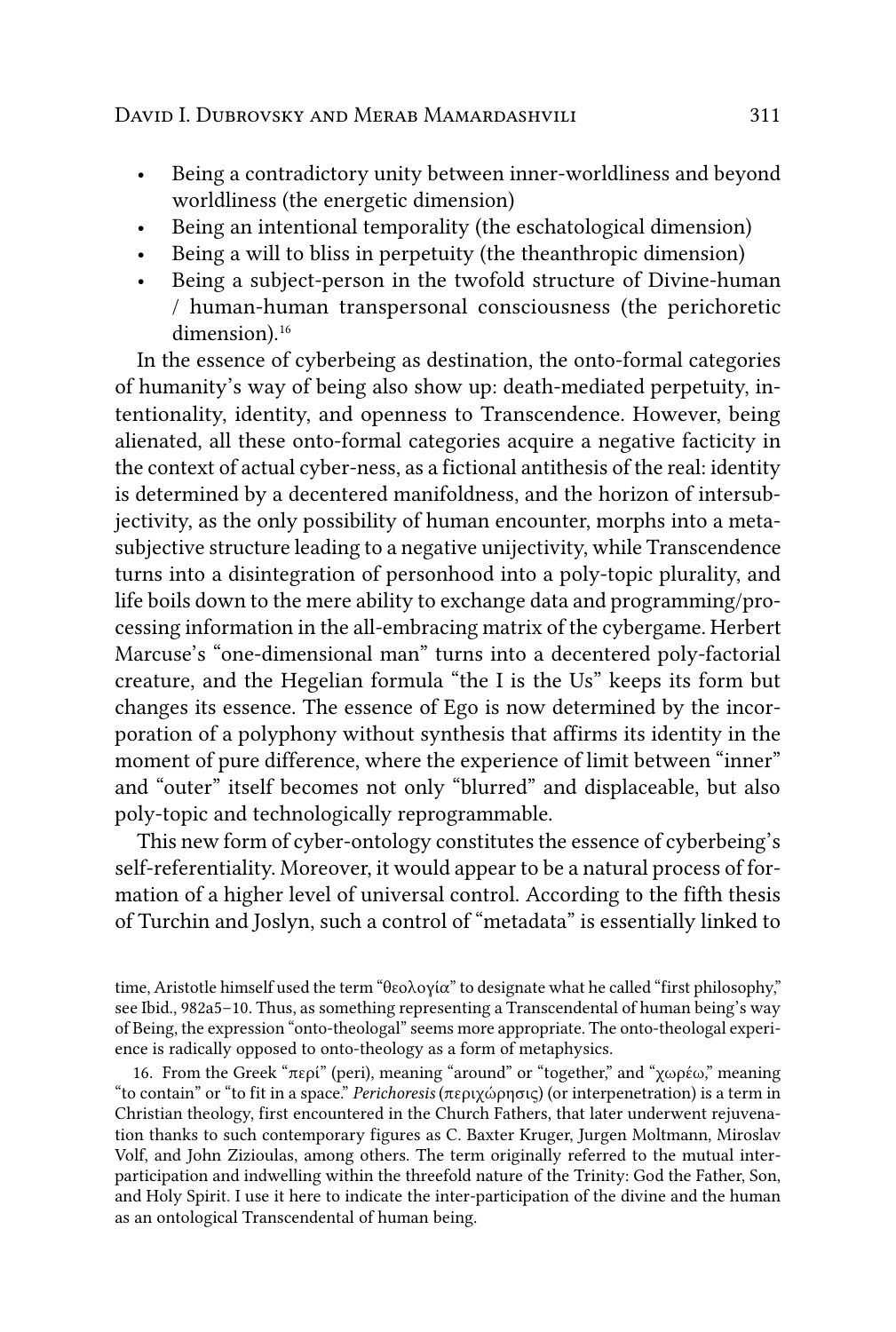the dawn of a new metasystem as part of the unstoppable, evolutionary metasystem transition:

When a number of systems become integrated so that a new level of control emerges, we say that a metasystem has formed. We refer to this process as a metasystem transition. A metasystem transition is, by definition, a creative act. It cannot be solely directed by the internal structure or logic of a system, but must always come from outside causes, from "above."<sup>17</sup>

The dominion of cybernetics as a form of technology and a new form of universal control entails an onto-enframing.<sup>18</sup> In this sense, it is clear that despite their critique of traditional metaphysics, these authors are thinking within the terms of the epistemological and ontological thread associated with the most traditional approach of Western metaphysics. Onto-enframing not only implies a conversion of everything into a "being-at-hand" and "resource" as part and parcel of the essence of technology. It is also an interpreting of all phenomenon as data, and therefore as reprogrammable information. Onto-enframing is a form of dominion which responds to the way cyberbeing is. Thus onto-enframing, the emergence of today's cyberculture with its interactive logic, and the processes of ethico-ontological decentering, techno-hedonism, surface modeling, self-recreation, etc., that are its byproducts, have determined what Heidegger called "das Unheil" ("the malignity") of our epoch: the oblivion of the Sacred ("das Heil").<sup>19</sup>

Nevertheless, cyberculture is neither the opposite of the Sacred nor its absolute oblivion. On the contrary, it is a peculiar way of clearing of the Sacred as a destination in post-industrial society. And in this cyber-ness there is already something that belongs to the Sacred and to the essence of the human as *homo theologicus*. It is the spell before the appearance of beings (the platonic νῦν δ'ἠπορήκαμεν...)<sup>20</sup> and the wonder of a poly-topic unijectivity: how can I project myself beyond myself in the horizon of a world that shows well-distinct "entities out there," but whose ontic possibility as space, time, identity, difference, etc., has ontic-ontological preeminence in

17. Turchin and Joslyn, "The Cybernetic Manifesto."

18. For the concept of "enframing" (Gestell), see Heidegger, "The Question Concerning Technology," 325.

19. Heidegger, "Letter on Humanism," in Basic Writings, 254. "Perhaps what is distinctive about this world-epoch consists in the closure of the dimension of the hale [des Heilen]. Perhaps that is the sole malignancy [Unheil]."

20. "Now we have become perplexed," see "Sophist," in Plato: Complete Works, ed. John M. Cooper (Indianapolis: Hackett Publishing Company, 1997), 244a.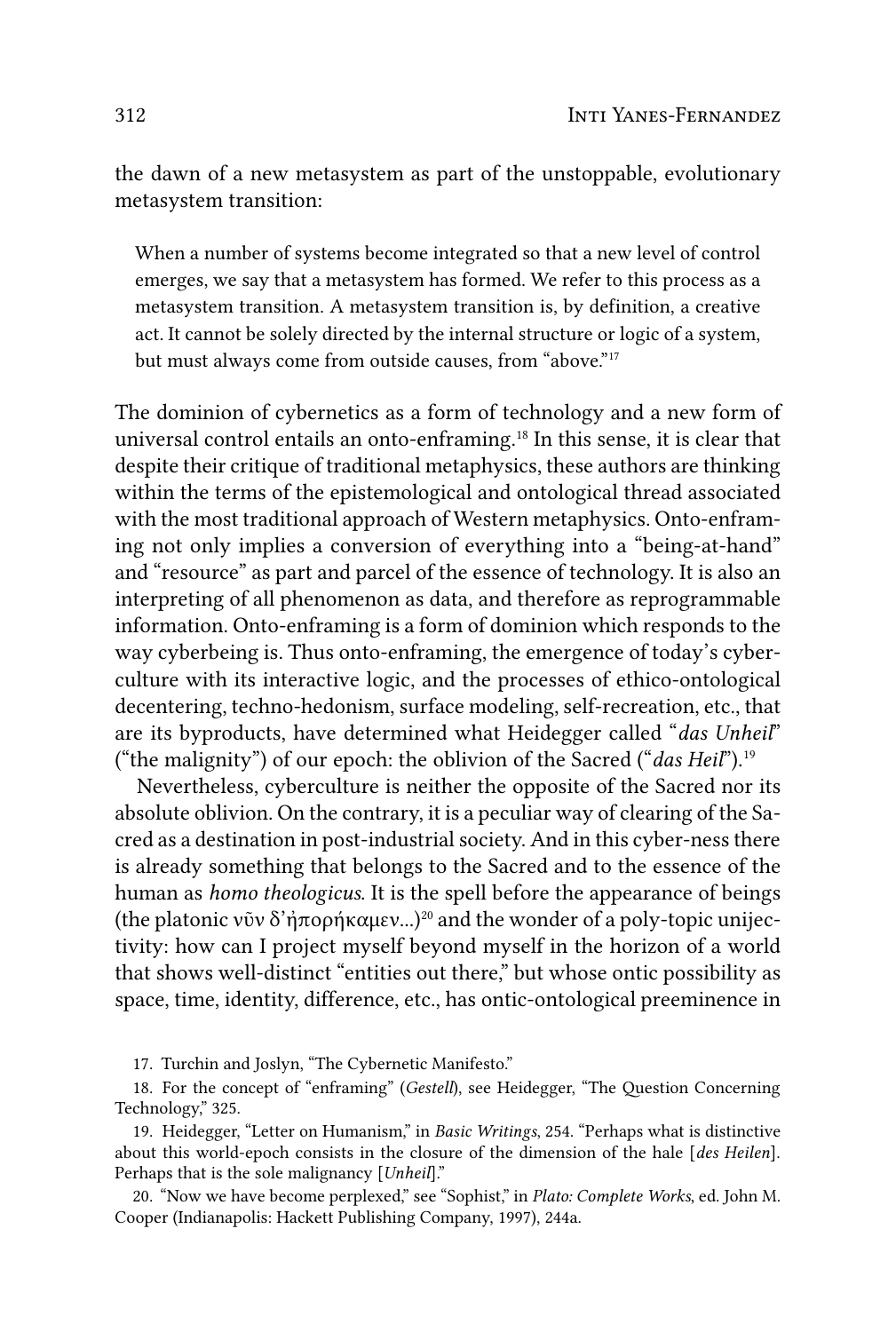my own way of being? In the essence of cyber-being, the unconcealment of Being dawns and propriates, yet still in an alienated way. The bio-synthesis of these onto-cybernetic processes is the *uniject* as a bio-digital interface whose existence takes place essentially in the virtual dimension of cyberbeing. The phenomenological determination of the uniject is *unijectivity* as "the sending that gathers"21 and the way of being human in cyberbeing.

#### Understanding Unijectivity

Unijectivity, understood as different from a mere subjectivity determined by objective beings and other subjectivities, is something I shall treat here as being a decentered, virtually networked, in-process form of subjectivity, construed via the cyberbeing's structures of cyber-hedonism (cybernetic selfindulgence), fictional transcendences, and technological ontogenesis, etc., and gathered together by a virtual interface—i.e. "Virtual Game" as a joint-device.

Understanding unijectivity means also understanding the relationship between the real person and the avatar. Cyberbeing summons the avatar as a virtualization of the biological system (the real person) for the sake of cyber-unijectivity. This corresponds to the basic premise of Dubrovsky's evolutionary epistemology, and to his prognosis of a full merging between human and avatar. Indeed, unijectivity is something like a correlate of what John von Neumann, in 1958, called a technological singularity. Stanislav Ulam, the same year, described the "ever accelerating progress of technology and changes in the mode of human life, which gives the appearance of approaching some essential singularity in the history of the race beyond which human affairs, as we know them, could not continue."<sup>22</sup> Unijectivity appears when a real subject becomes a cybernetic function of a self-replicating automaton. Yet thanks to the person-centered character of human intentionality, this automaton also acquires a human profile and becomes an avatar—so that we may then speak of a "hacked subjectivity" or "*minus*subject" and "*minus*-subjectivity." Now both of these—the bio-subject and the avatar—are brought into cyberbeing as each other's replicants: i.e. as fictional bioengineered entities mirroring each other as reciprocal operative functions.<sup>23</sup> This in turn gives rise to what has come to be known as "avatar

21. See note 19.

22. Stanislaw Ulam, "John von Neumann 1903–1957," *Bulletin of the American Mathematical Society* 64, no. 3 (1958): 8. doi: [http://doi.org/10.1090/S0002-9904-1958-10189-5.](http://doi.org/10.1090/S0002-9904-1958-10189-5)

23. One of the most exciting real-life examples of this process of bio-digital merging is the phenomenon of the "Gatebox," which enables the possibility of living with a fictional character in a fictional cyberspatiality determined by cyberbeing. Certainly, a precondition for this to take place is the existence of a "minus-subject"—hacked by the avatar as a fictional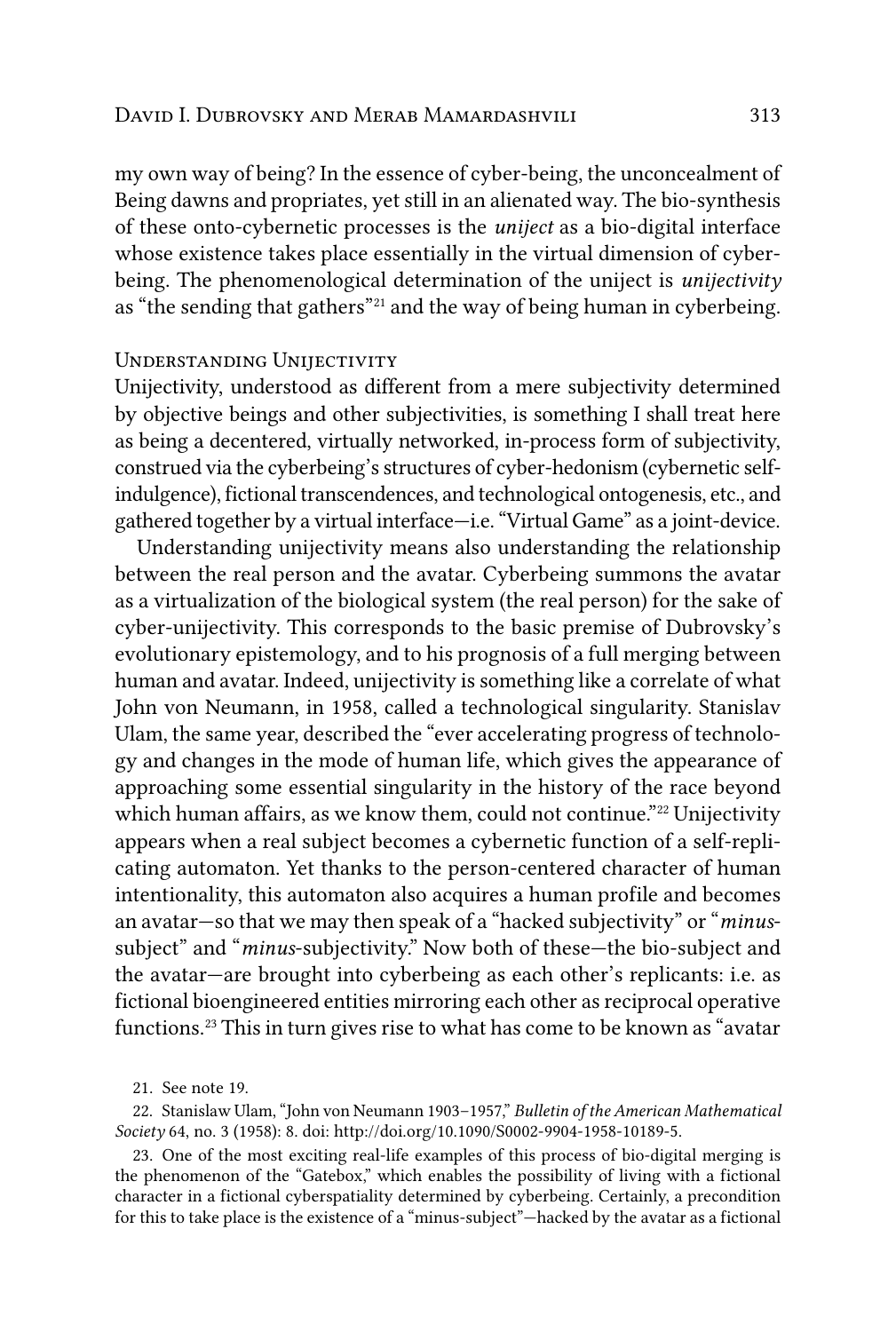syndrome," understood as a cyber-disease that, in its first stage, inhibits in human beings the responsibility to dwell in the realm of onto-reality. The uniject, after all, also possesses a consciousness that calls it: one that calls it to a fictional transcendence. Indeed, what calls the uniject is Game<sup>24</sup> as the most original joint-device within cyberbeing. I shall refer to this imperative that calls within the uniject's consciousness, that gathers it together and leads it towards Virtual Game, the "call-to-play." Therefore, Game as the transcendental horizon of the call-to-play constitutes the uniject's ultimate virtual destination. This virtual uniject is the "cyberperson"—not just a new form of technology, yet still technology-determined in its very essence. It is a new form of subjectivity that results from the structural-functional crossing of a cyber-mediated self-consciousness with the cyber-brain as a technological singularity, and also not merely a technological superintelligence as envisaged by Vernor Vinge, Raymond Kurzweil, and surely also by Dubrovsky himself. The cyberperson is a bio-cybernetic form of intelligent "life" involving hacked subjectivities (minus-subjectivities) and extremely developed forms of artificial intelligence. The networked relationships amongst cyberpersons constitute a peculiar phenomenon, which we shall here call "virtual interplay."25

character, where "fictional" needs not mean "unreal"—that *propriates* itself as a cyber-entity dwelling in cyber-reality. See [https://gatebox.ai/home/.](https://gatebox.ai/home/) The book *Kiss Me First* highlights this phenomenon of unijectivity as a complete immersion of real life into virtuality conforming to a mixed reality in the form of the virtual world "Azana," through a joint-device (a cybergame) that gathers together onto-reality and virtuality to create a bio-digital interface in a fictional cyber-chronotope. See Lottie Moggach, *Kiss Me First* (New York: Anchor Books, 2014). See also the homonymous TV series based on the book. See *Kiss Me First*, directed by Misha Manson-Smith, written by Bryan Elsley, *Channel 4*, April 2nd 2018, and *Netflix*, June 29th 2018. https://www.netf[lix.com/browse?jbv=80097225&jbp=4&jbr=3.](https://www.netflix.com/browse?jbv=80097225&jbp=4&jbr=3)

24. In cyberbeing, Game constitutes the most original formative force and transcendental unity and destination of the whole system. In this sense, Game is to cyberbeing what God is to onto-reality. As the ultimate source of being, meaning, and value in cyberbeing, Game is also the Meaning of Being and, therefore, only in the experience of gaming—which is much more than just "playing a cyber-game"—can the uniject find its "meaning of being." In this context, the "call-to-play" is a "call of consciousness" as well as a mode of self-attestation for the uniject. The experience of Game as the perfect convergence of pleasure, meaning, and truth defines for the uniject the horizon of the Mystical. Responding to the "call-to-play" constitutes the highest form of responsible existence, as well as the most complete form of fictional transcendence in cyberbeing. For this, see as an example Mamuro Oshii, *Gate to Avalon* (2001; Miramax Films, 2003), DVD. The choice of the mystical Isle of Avalon as the film's title is by no means coincidental.

25. To further expand this concept in the most proper way, a complete phenomenology of space in general and of cyberspatiality in particular should first be developed. This, for obvious reasons, cannot be pursued here.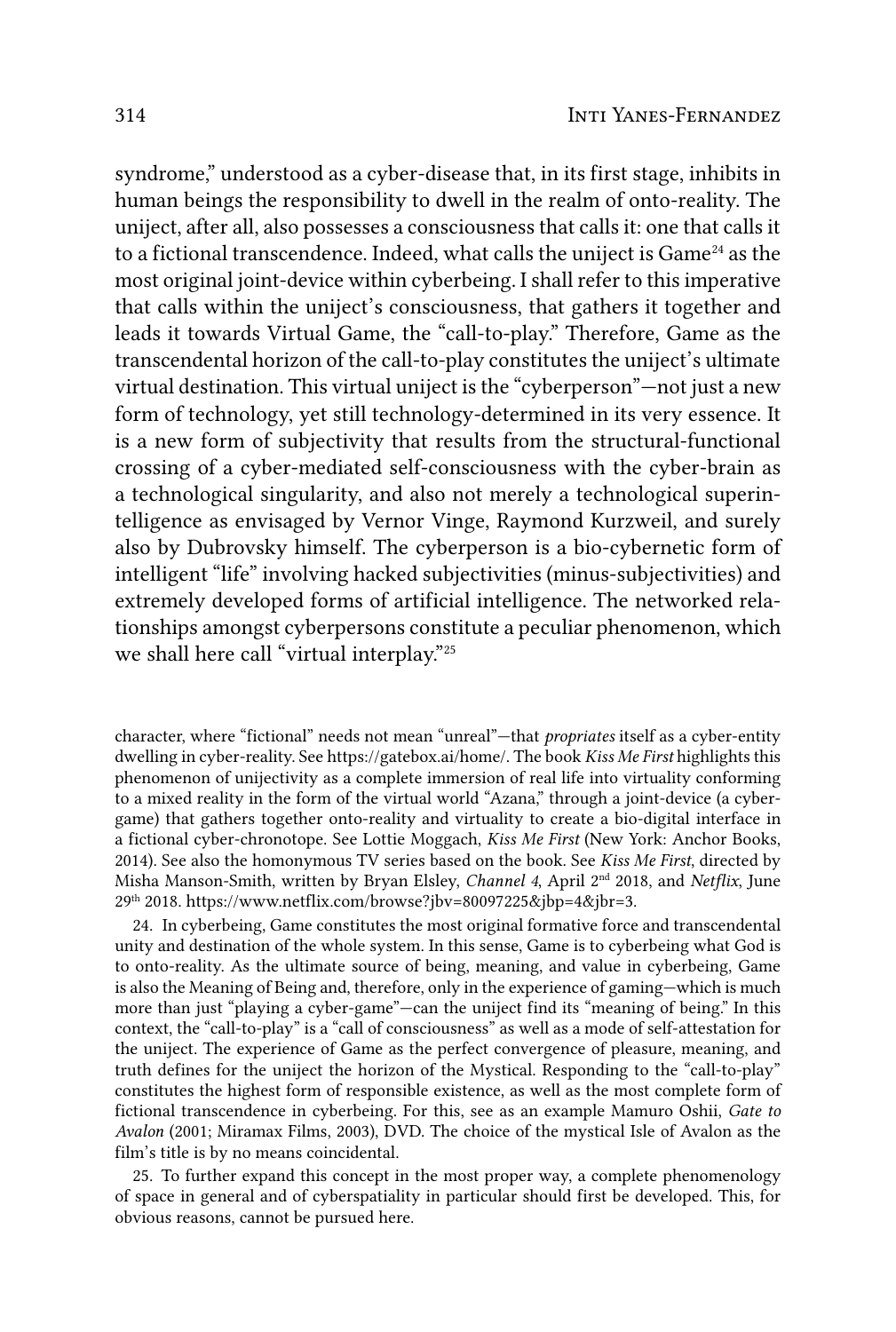#### The Problem of Life De-Substantiation, Meaninglessness,

and Cyber-Mythopoiesis: The Cyber-Cultural Meaning of Myth The problem of cybermyth and cyber-mythopoiesis emerges as important here, due to the inextricable cultural link between life, meaning, myth, selfand world-interpretation, and the problem of the Real and the destination of human being in history.<sup>26</sup> Myth will be interpreted here in an all-embracing way, following the model of Aleksei Losev's notion of myth as something more than just a fictional construction (in the sense of an alternative to "reality" and truthful speech) in which cultural, anthropological and ontological "ideals" and "ideas" somehow come to be represented. We shall treat myth here as the primordial intentional onto-epistemological structure of the human being, and thus a radical condition of the possibility of his or her historical self-consciousness, symbolic-allegorical *propriation*, and self-interpretation. Thus, as Losev puts it,

Myth is the most necessary—one should say directly, transcendentally necessary—category of thought and life. There is nothing contingent, unnecessary, arbitrary, invented, or fantastic in it at all.<sup>27</sup>

Therefore, in our effort to understand the meaning of cyberculture today as an unconcealment of Being in history, we must address the phenomenon of mythopoiesis and its transformations from pre-virtual "traditional" onto-reality to cyberworldliness as experienced in today's post-industrial society. In short, we must try to grasp how traditional mythopoiesis itself changes in the new context furnished by cyberworldliness.

Cyber-myth is the virtual substantiation of cyber-unijectivity. Its function is no longer that of preserving, within the cultural symbolic imaginary, anthropological ideals, while opening up for them a horizon of possible realizations in history or beyond. Myth *qua* cyber-myth allows Virtual Game to work as a joint-device, interfacing between onto-reality and cyberworld as the operational horizon in which corporality, as a flux of stimuli, becomes oriented (i.e. re-ordered and re-programmed) in a direction previously opened up, preserved and guaranteed by the cybergame itself. Mythical

26. For a more complete development of the notions of traditional myth, cybermyth, and cyber-mythopoiesis, as well as for their relationship, see Inti Yanes-Fernandez, "The Cross and the Sword: Political Myth-Making, Hegemony, and Intericonicity in the Christianization of the Iberian Peninsula and Britain" (PhD diss., Texas A&M University, 2018), 338–50, [http://](http://hdl.handle.net/1969.1/173380) [hdl.handle.net/1969.1/173380](http://hdl.handle.net/1969.1/173380).

27. Aleksei Fyodorovich Losev, *The Dialectics of Myth*, trans. Vladimir Marchenkov (New York: Routledge, 2003), 8.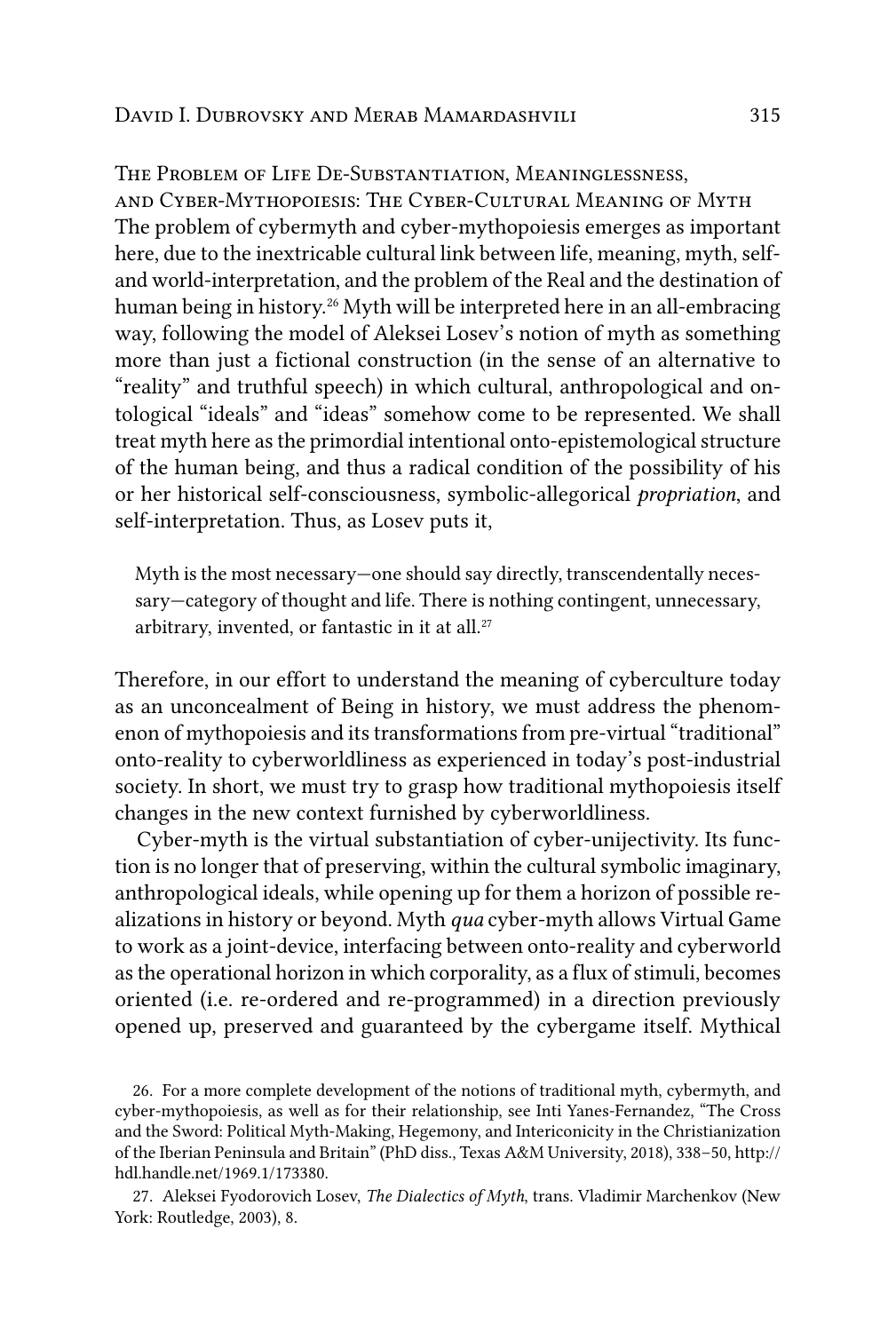entities such as, for example, Arthur, El Cid, Indra, Gilgamesh, are now not archetypes, prototypes or paradigms for imitation, treating them as horizons of human realization in the sense of the traditional hero or of divinity. Myth, now, is "cybermyth," i.e. a virtual function of the operation of onto-conversion, where the body turns from being a de-substantiated entity (as a plural flux of stimuli) into an "avatar" construed as a virtual concrescence of the bio-digital interface.

Whereas mythical figures in traditional mythopoiesis are higher in power and ontological degree than mankind and the world, and thus open the way to human self-completion, in the cyberworld, myth as cybermyth becomes the functional/operational correlate of the "avatar" as the "real," properly self-identical entity. Now the entity to which the experience of one's own self is transferred is the avatar. In other words, in traditional mythopoiesis, person and myth coincide and merge together to the point of being, on many occasions, impossible to tell apart, whilst in the cyberworld, the person as avatar differs from myth insofar as myth *qua* cybermyth is only a stimulant correlative of the real process—namely, Cybergame as the *Urphänomen* that, mirroring onto-reality's Absolute Being under the form of a fictional Transcendence, paves the way towards the cyberworld via an all-pervading process of re-ordering and re-programming.

In the cyberworld itself, there are no "ideals" in the traditional sense of natural potentialities of being, there to be realized through knowledge (usually of the self) or praxis (usually of a transformative sort). Instead, there are only operations based on ordering and programming, and pleasure as "techno-hedonism," which consists here in the experience of onto-conversion through a re-ordering and re-programming of corporality as a flux of stimuli and body-decarnation. In this experience, personhood appears as unijectivity within the cyber-preserving chronotope of the avatar enclosed by the "transcendental horizon" of Game.<sup>28</sup> In traditional onto-reality, meanwhile, myth constitutes a determining mode of reference for culture, and so the mythical entity is also a hierarchical instantiation of power. In the cyberworld, though, myth is just a function of the cyber-gathering as "calling-to-play" and "stimuli-reordering-and-reprogramming," subjugated to the gathering power of the avatar as the highest possible cyber-facticity: the *in(cyber)carnation of Game*.

28. For the notions of "cyber-corporality," "body-decarnation," and "virtualization of the body," see Mariola Anita Sulkowska-Janovska, "The virtualization of body," *Analecta Husserliana (The Yearbook of Phenomenological Research)*, ed. Anna-Teresa Tymieniecka, 189–95, vol. 112 (Dordrecht Springer Science and Business Media, 2012).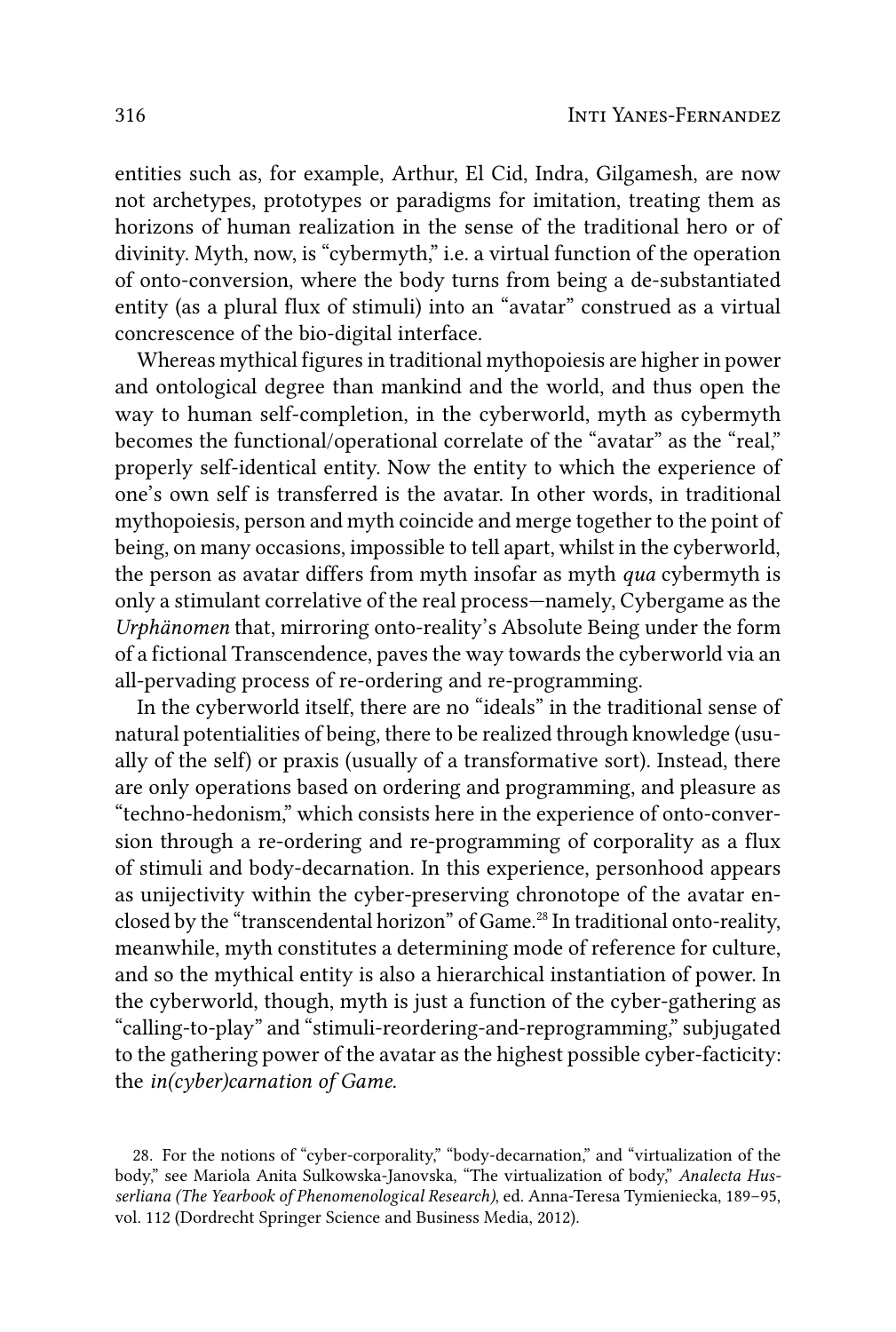In this sense, the essence of cyber-ness just is the gathering together as avatarhood, by myth, within the hyper-chronotope of Game. For instance, in the film *Avalon*, "nobody" cares about the Isle of Avalon as a mystical chronotope or symbolic-allegorical reference to human mystical transformation. Yet neither is it just a mere name: "Avalon" as myth is here the "calling-to-play" as a gathering in the in(cyber)carnation of avatarhood. So, Avalon itself, and all of its ethico-ontological horizons of meaning, are completely meaningless here: what is important now is not "becoming something beyond," but rather being gathered together by the call-to-play of cybermyth, for the sake of re-ordering and re-programming the body as a decentered flux of stimuli. This systematic de-substantiation that belongs to the essence of cyber-being will be called here "surface modeling"—it being a function of the more general process of the genesis of fictional transcendences.

So the essence of cyberbeing gathers together a bio-digital interface in cyberspatiality as the virtual facticity of cyberworldliness: i.e. the avatar. The re-ordered and re-programmed body, along with a consciousness in(cyber)carnated in the avatar called-to-play by cybermyth (where this amounts to a cyborg-like meta-personhood), dwells necessarily "in-theworld." But what happens then, when corporality turns into a flux of stimuli moving out toward re-ordering and re-programming, and consciousness morphs into a decentered polynomial structure anchored in the facticity not of traditional "meatspace"29 and the physical body, but of avatar and cyberspatiality? Is there room there for any form of "dwelling," given that dwelling is the way humanity exists as "in-the-world," propriating itself in openness to Transcendence?

Indeed, there is. Humanity exists in a way that is such that it cannot prevent itself from dwelling. The question, then, is this: where does the cyberperson dwell? It has been shown that the cyberworld is necessarily a form of spatiality, i.e. a cyber-spatiality. In this new context, *also*, the cyberperson as an avatar-centered self-creature called-to-play by myth remains an existential *ek-stasis*. As self-projecting intentionality, human beings always keep on "timing" and "spacing," as a propriating towards the experience of meaning. This means that they exist in the cyberworld according to the most peculiar way of timing and spacing given to them

<sup>29.</sup> For the opposition between "meatspace" and "cyberspace," see Josh Conterio, "Virtual Resurrection: The Dead Who Went to Cyber-Heaven," *i09: We Come from the Future*, [http://](http://io9.gizmodo.com/5281164/virtual-resurrection-the-dead-who-went-to-cyber-heaven) [io9.gizmodo.com/5281164/virtual-resurrection-the-dead-who-went-to-cyber-heaven](http://io9.gizmodo.com/5281164/virtual-resurrection-the-dead-who-went-to-cyber-heaven).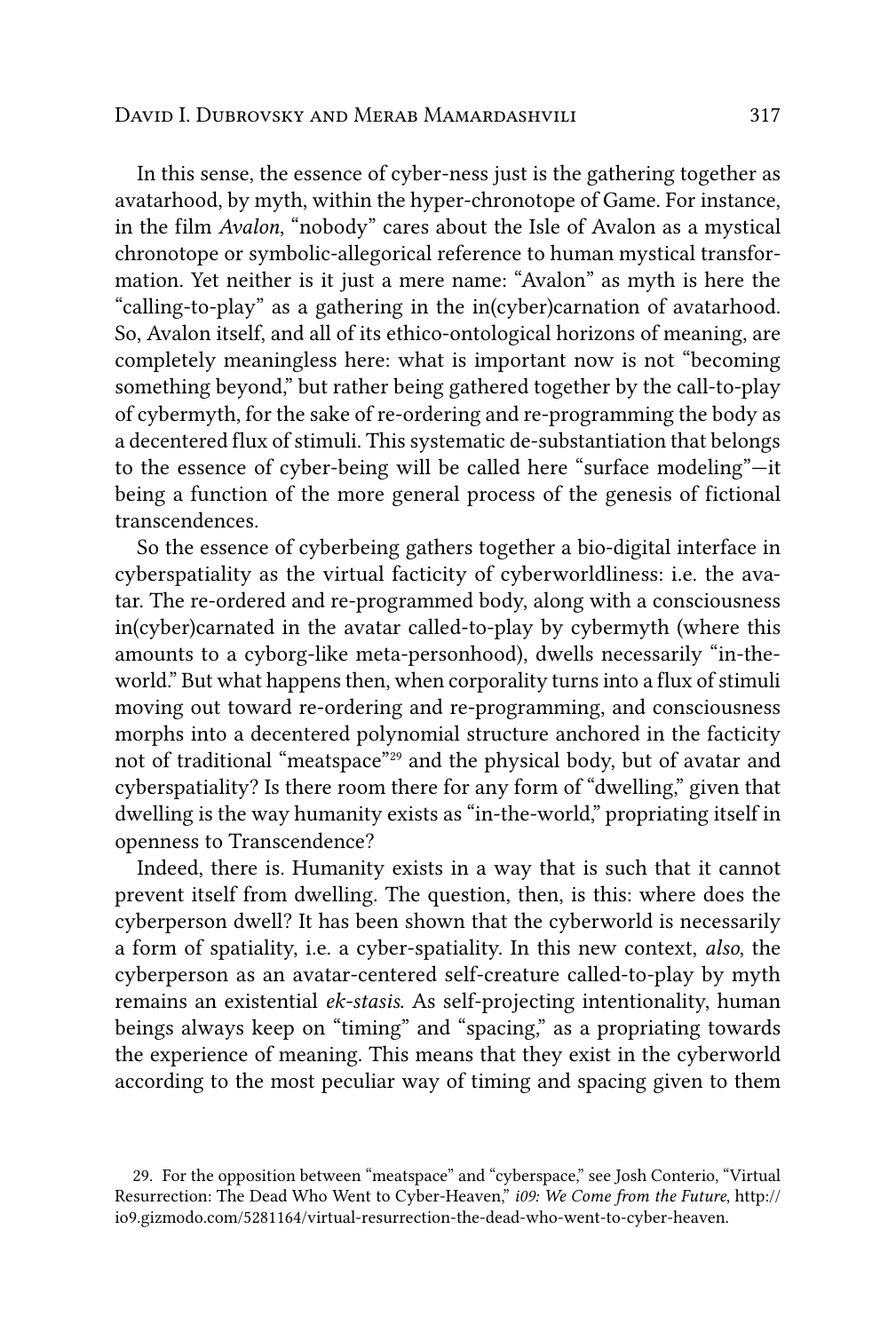within this cyber-horizon. The pre-virtual human being turns, in the cyberworld, into an avatar gathered together in cyberspatiality (in[cyber] carnated) by myth.

Yet what, we may ask, is the essence of cyberspatiality? This essence must certainly be that for whose sake the whole process of gathering together, calling-to-play, de-substantiating cyber-mythopoiesis, and in(cyber) incarnation takes place: i.e. Game itself as a joint-device. Even so, this is surely not "a game" in the applied sense of playing a "video game" or a "board game." Rather, it is "a game" in the most essential manner: that of being a joint-device operating between onto-reality on the one hand and cyberworldliness on the other, for the purpose of achieving onto-conversion as a re-ordering and re-programming of the body and consciousness—the former as a chaotic flux of stimuli, the latter as a decentered polynomial matrix. Therefore, while the human being as "being-in-the-world" dwells as propriating (*Ereignis*) in the neighborhood of things and his or her own possibilities, the cyberperson is gathered by myth toward his or her cyberspatiality "from a most radical instance." In other words, both cyberworldliness and its facticity as cyberspatiality respond to the call of a more originary unconcealment of Being: Game as a form of "being-in-freedom"—i.e. "being open in the freedom of Being" to Transcendence as pure no-thing. In this sense, humanity dwells in cyberspatiality as "Cyberbeing-in-Game," and it is here that the essence of cyberworldliness and cyberspatiality comes to be disclosed: there is nothing within these that is more solid, more "stable," and more perpetual than Game itself. It is quite natural that while Being, as its name suggests, still has absolute preeminence as either a primary substance or an *Urphänomen* with respect to the essence of onto-reality, in cyberworldliness it has morphed into a decentered, self-reordering and selfreprogramming polynomial device: Game. The latter is now the absolute principle *of* control and *in* control. As a consequence, the human being's way of being, called to be avatar by cybermyth, ceases to be ontological and becomes operational: i.e. a "cyberbeing-called-to-play-in-Game," a selfpreserving "replicant" within the cyber-horizon of fictional transcendences.

And now we face a very radical question indeed: is it possible at all to avoid human in(cyber)carnation, when all of our human experiences are mediated by cyber-technologies that "call-to-play" just for the sake of Game? If Turchin and Joslyn should happen to be right, then we simply cannot, because the process of in(cyber)carnation as an avatar for the sake of Game would be essentially linked to human being's onto-formal Transcendentals. Therefore, as a destining of revealing, this is itself a process of unconcealment for humans: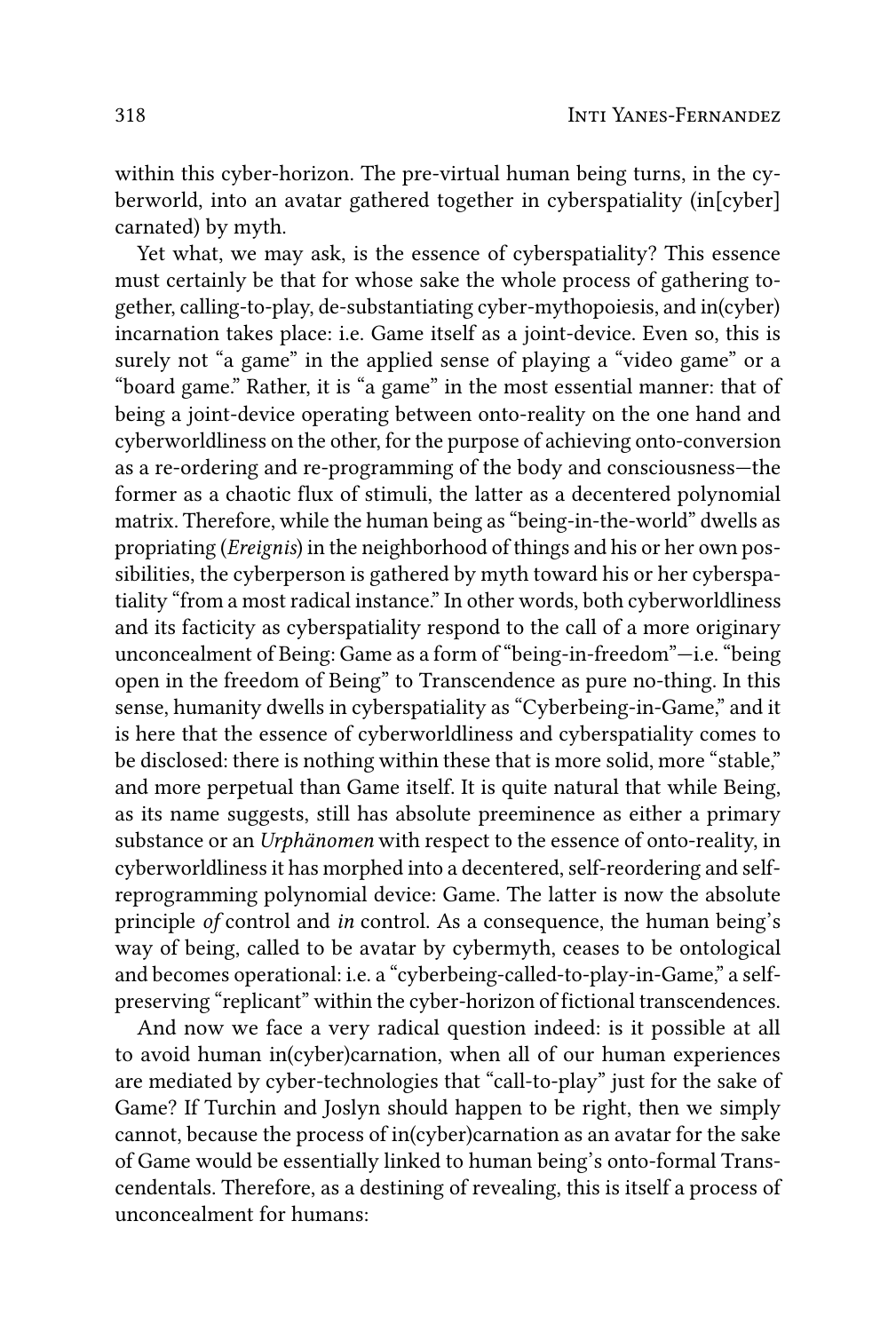On the other hand (depth), we foresee the physical integration of individual people into "human super-beings," which communicate through the direct connection of their nervous systems. This is a cybernetic way for an individual human person to achieve immortality.<sup>30</sup>

In cyberbeing, there is a total dissociation between body and self: the body itself becomes a cyber-function, in the sense of being an "app" of cyberreality. The essence of cyberspatiality is the paradoxical device of timeless temporality, de-centered circularity, and networked, one-dimensional self-replication that opens up a virtual structure of diversity. For the first time, the essence of humanity and consciousness, as well as their humanly primordial ontological structures, have been "created" through and, up to certain extent, even by man himself, in a totally virtual cyber-world. That is why we refer to this phenomenon here as a "fictional transcendence." Cyborg-ness, in part as imagined by D. S. Halacy in *Cyborg: Evolution of the Superman* (1965), and by Alan E. Nourse in *The Blade Runner* (1974), may now become a built-in feature of human ontology. At this point, the very notion of nature (*physis*) as opposed to technical production (*poiesis*), so dear to the Ancient Greeks, turns out to be meaningless and just part of an already shifted epistemologico-semantic paradigm.

Dubrovsky's Proposal: A Case for Cybernetic Immortality Dubrovsky stresses the need for caution, and acknowledges the difficulties inherent in his project. In his critique of Bolonkin's overly optimistic prediction of achieving immortality by 2020, and IBM's announcement about creating a supercomputer with an information capacity equivalent to the human brain by 2019, the scientist tells us that,

Here the most important thing is lacking—the thing that has been called awareness, which has the inalienable quality of subjective reality. The most complex and difficult thing in the problem of cybernetic immortality is reproducing in a non-biological medium the self-organization of information processes which create the quality of subjective reality.<sup>31</sup>

Within the framework of dialectical materialism combined with a neurophysiological approach, Dubrovsky bases the possibility of cyber-immortality on the idea that the whole of "subjective reality" can be understood

<sup>30.</sup> Turchin and Joslyn, "The Cybernetic Manifesto," 11.

<sup>31.</sup> Dubrovsky, "Cybernetic Immortality."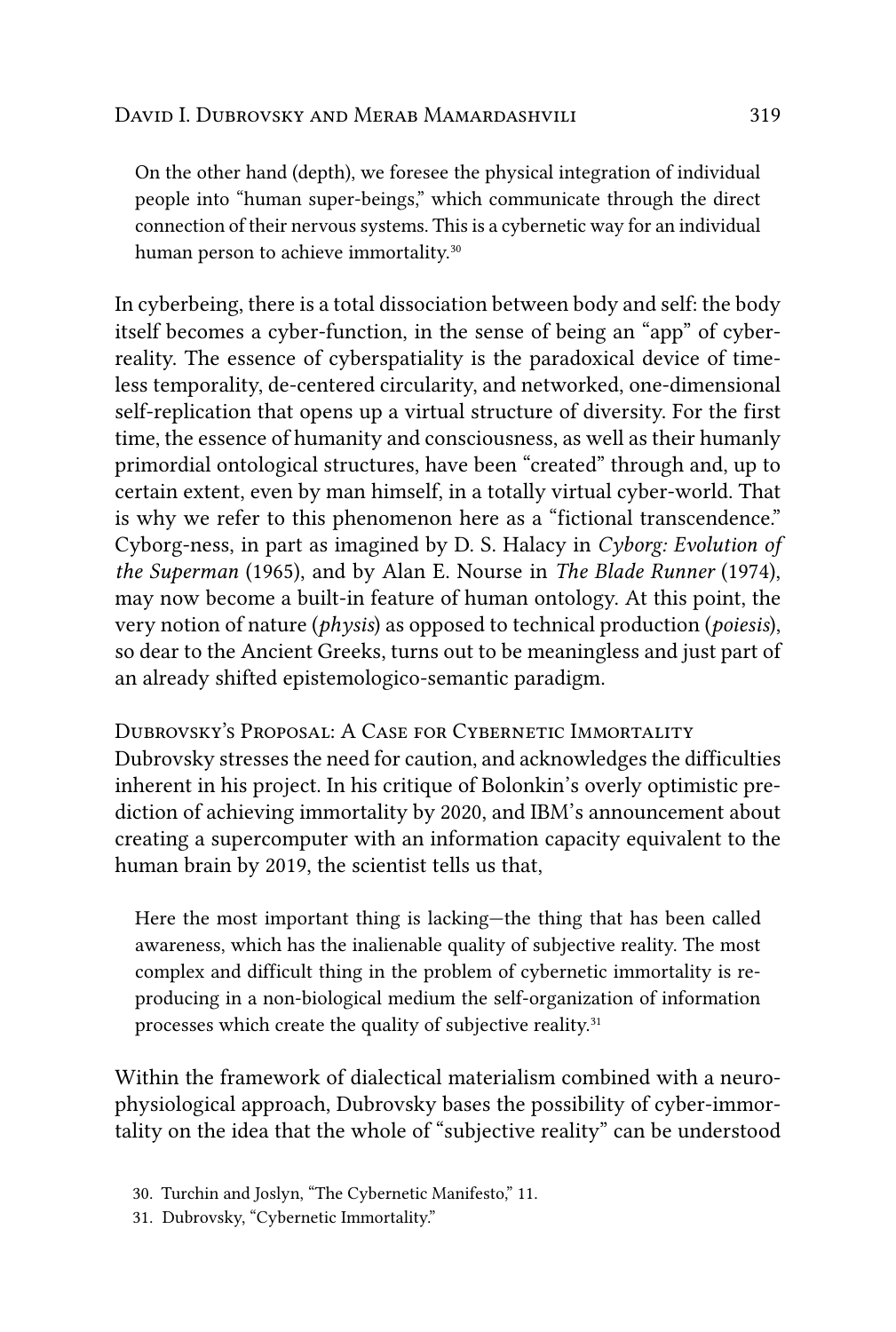as a neurodynamic process determined by "mirror-mechanisms of sensorymotor transformations."<sup>32</sup> The essential notion here is that "any phenomenon of subjective reality whose content is transmitted to us in the form of "natural" code initially exists as a neurodynamic code in an individual's brain."33 All the phenomena of subjective reality can be understood as brain-encoded: i.e. reflecting a primary sensory-motor mechanism that transmits meaning to all articulated and non-articulated language. Even self-awareness, as a phenomenon of subjectivity, must be recognized as a brain-encoded process. Therefore personhood as such, together with all its interior processes and external networks of meaning, is reduced to the complex neurodynamic codes in individual's brain. In this light, it is possible to define a twofold relationship between neurodynamic codes as brain functions, subjectivity, and objective reality (construed as taking in the totality of non-subjective phenomena): the ontological relationship, and the semantic relationship. We thus have the following:

(1) The ontological relation: neurodynamic codes as brain functions are equivalent to (bear a functional-structural correspondence to) subjective reality (a set of person-tethered phenomena).

In logico-ontological terms, Dubrovsky works with the assumption that there is a functional-structural correspondence between neurodynamic codes as brain functions and subjective reality. This is not, however, a oneway and rigid equivalence, but rather a non-rigid and, most properly, a generic one.<sup>34</sup> This is important, because it is the non-rigid, generic kinds of dependence of human subjectivity upon the material substrate of self and thinking that render Dubrovsky's utopia of techno-replication of both the self and the process of thinking at least theoretically possible. If we follow Tahko and Lowe, we can certainly say that the functional-structural correspondence between neurodynamic codes as brain functions (F) and

33. Ibid., 24.

34. For a complete formulation and exegesis of rigid, non-rigid, and generic kinds of existential dependence, see Tuomas E. Tahko and Jonathan E. Lowe, "Ontological Dependence," in The Stanford Encyclopedia of Philosophy, ed. Edward N. Zalta (Winter 2016 Edition), https:// plato.stanford.edu/archives/win2016/entries/dependence-ontological/. Rigid existential dependence (EDR) is defined there as follows: x depends R for its existence upon  $y = df$  Necessarily, x exists only if y exists. Meanwhile, non-rigid existential dependence (EDN) is defined thus: x depends N for its existence upon the  $F = df$  Necessarily, x exists only if the F exists. Generic existential dependence (EDG) is defined this way: x dependsG for its existence upon Fs  $=$  df Necessarily, x exists only if some F exists.

<sup>32.</sup> Dubrovsky, "Does Brain Research Make," 22.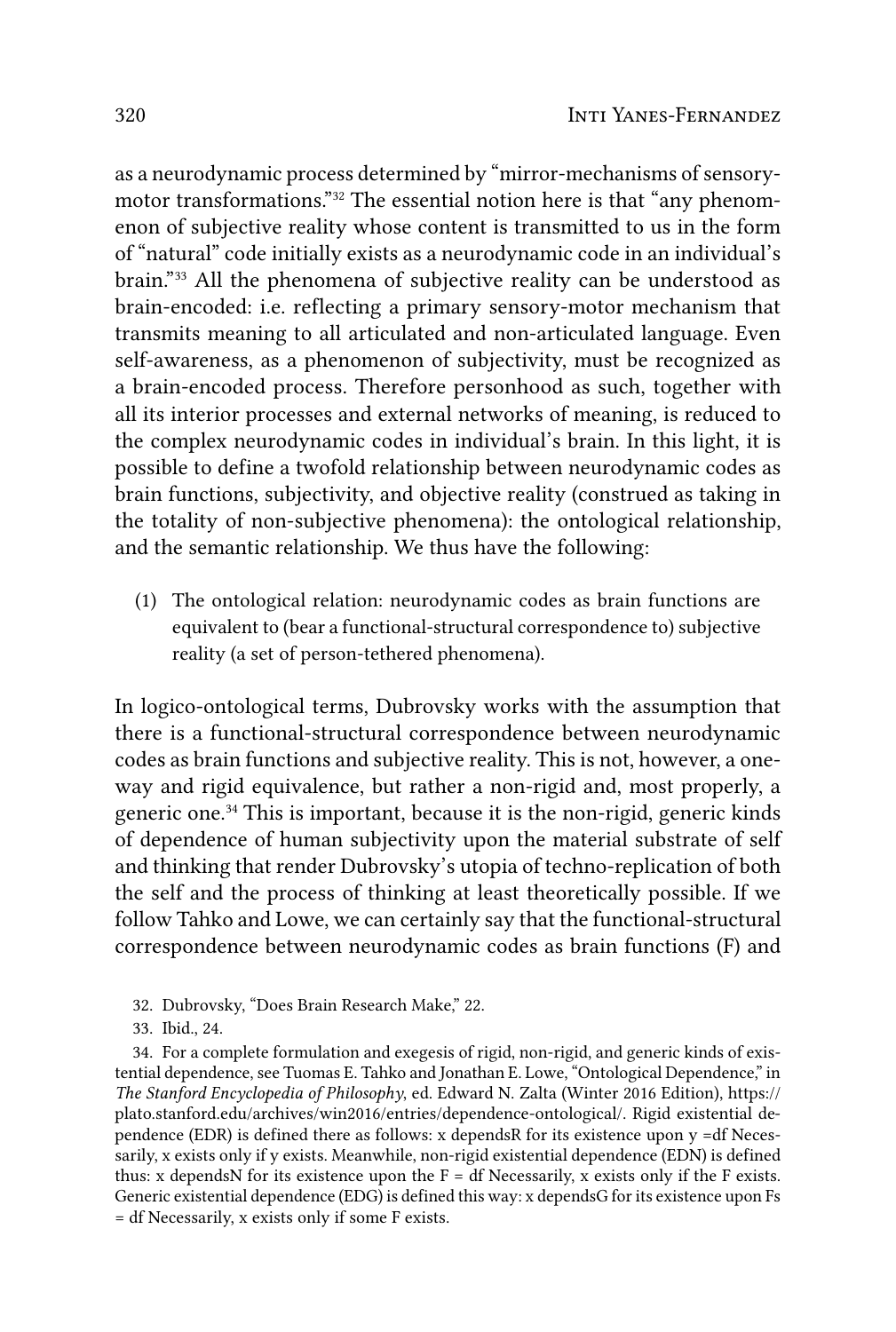subjective reality (x)—with this correspondence construed as Dubrovsky does—can be defined as a non-rigid, generic dependence of x upon F. The kind of non-rigid dependence involved is described by Tahko and Lowe in the following terms:

The thought here is that—to use the language of "possible worlds"—"the F" in any instance of (EDN) might well denote different entities in different possible worlds. So, for example, it might be said that a material object x depends N for its existence upon the matter composing x, even though it might have been composed of different matter, because in every possible world in which x exists the matter composing x in that world exists in that world.<sup>35</sup>

Clearly, the bio-brain and its techno-replication are understood by the Russian scientist as different entities engendering similar functions, while their respective operative outcomes are confined to different worlds: ontoreality (in the case of the bio-brain's operations) and cybernetic mixed reality (for operations of the bio-brain techno-replication). The complete convergence of bio-brain and bio-brain techno-replication would, at an anthropological level, make possible the phenomenon of cyborg-ness as a transhuman singularity within the virtuality continuum—i.e. an egotethered mixed reality.36 In that sense, this kind of non-rigid dependence of human subjectivity on neurodynamic codes as brain functions sheds light on the fact that subjectivity, and all of the complexity of its processes, could also be attained, in Dubrovsky's view, via a technological, brain-functionreplicating substrate, in the moment of a mixed-reality singularity. This non-rigid, modal-existential form of dependence means here that, following Dubrovsky, an entity (human subjectivity) depends on another entity (the bio-brain) in order to exist in a way that it (i.e. human subjectivity) potentially could exist, even if the primary entity (the bio-brain) does not, on condition that an entity *other than the bio-brain* (for example, an intelligent machine) could (re-)enact the operations of the primary entity (the biobrain). It is not just a formal-functional, but also an ontological transference.

Besides being non-rigid in ontological terms, this relationship is also *generic* insofar as subjectivity depends on either the bio-brain's or the cyber-brain's neurodynamic codes to exist in a generic way, implying that the brain and the neurodynamic codes, as component parts of subjectivity, could be *something different* as regards matter and content, while

<sup>35.</sup> Ibid.

<sup>36.</sup> See Paul Milgram and Fumio Kishino, "A Taxonomy of Mixed Reality Displays," *IEICE Transactions on Information Systems*, vol. E77-D, no.12 (December 1994).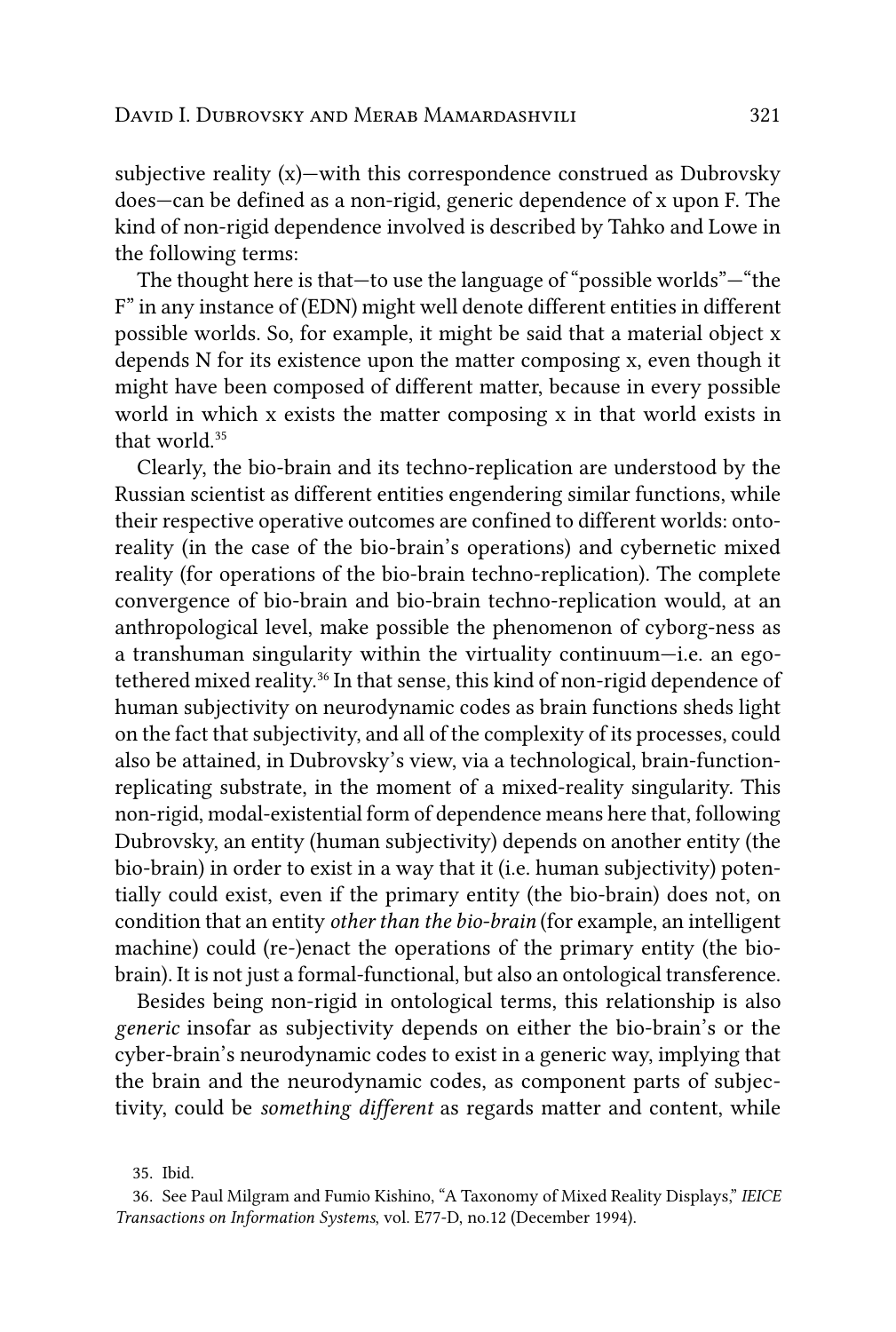necessarily remaining the determining component parts in both a material and a formal-ontological sense.

Hence the bio-brain's natural biological structures (neurons and synapses), as material components, could be replaced by electronic circuits and structures that accomplish the same formal function of producing human subjectivity, preserving the relation of dependence—inherited from subjectivity-on a determining material substrate that is either the bio-brain or some electronic circuits. This kind of dependence is, as mentioned above, both non-rigid and generic:

Composite objects are existentially dependent objects in the sense of (EDG), since they require the existence of proper parts (set F as "proper part of x" in (EDG)). Using the previous formal notation, we could express (EDG) as " $\Box$  (Ex  $\rightarrow$  3yFy)." Here we have added the existential quantifier "J" as well as the general term "F" to express the thought that "x generically depends for its existence on something being an F," or alternatively "x generically necessitates F."37

So, a generic notion of existential dependence (EDG) can be defined in terms of the idea of x depending<sub>c</sub> for its existence upon F, where the kind of dependence is at the same time necessary in form and contingent in matter. Therefore, in terms of operational features (form), x exists only if some *F* exists,<sup>38</sup> while in terms of material nature (matter), x may exist linked to different Fs on condition that F is a self-reproducing / thought-replicating material substrate, where x equals human subjectivity, G indicates the kind of dependence (generic), and F is the *material substrate* of self and thinking, consciousness, and subjectivity as a whole—this being either the bio-brain or the electronic, intelligent machine, with neurodynamic codes as braincircuit functions. While a functional correspondence is necessary—both the bio-brain and the cyber-brain must be effective media for the processes of subjectivity—the material relationship remains a merely contingent one: it could be either a "natural" medium (bio-brain) or an "artificial" creation (cyber-brain).

The kind of dependence of human subjectivity on a material substrate involved here-as non-rigid-indicates that the former depends for its existence upon the existence of the very kinds of proper parts that the latter has, but only contingently. So this relative-i.e. non-rigid-dependence makes possible the generic kind of dependence, which in turn consists in the fact that these very kinds of proper parts pertaining to the material substrate

38. Ibid.

<sup>37.</sup> Tahko and Lowe, "Ontological Dependence."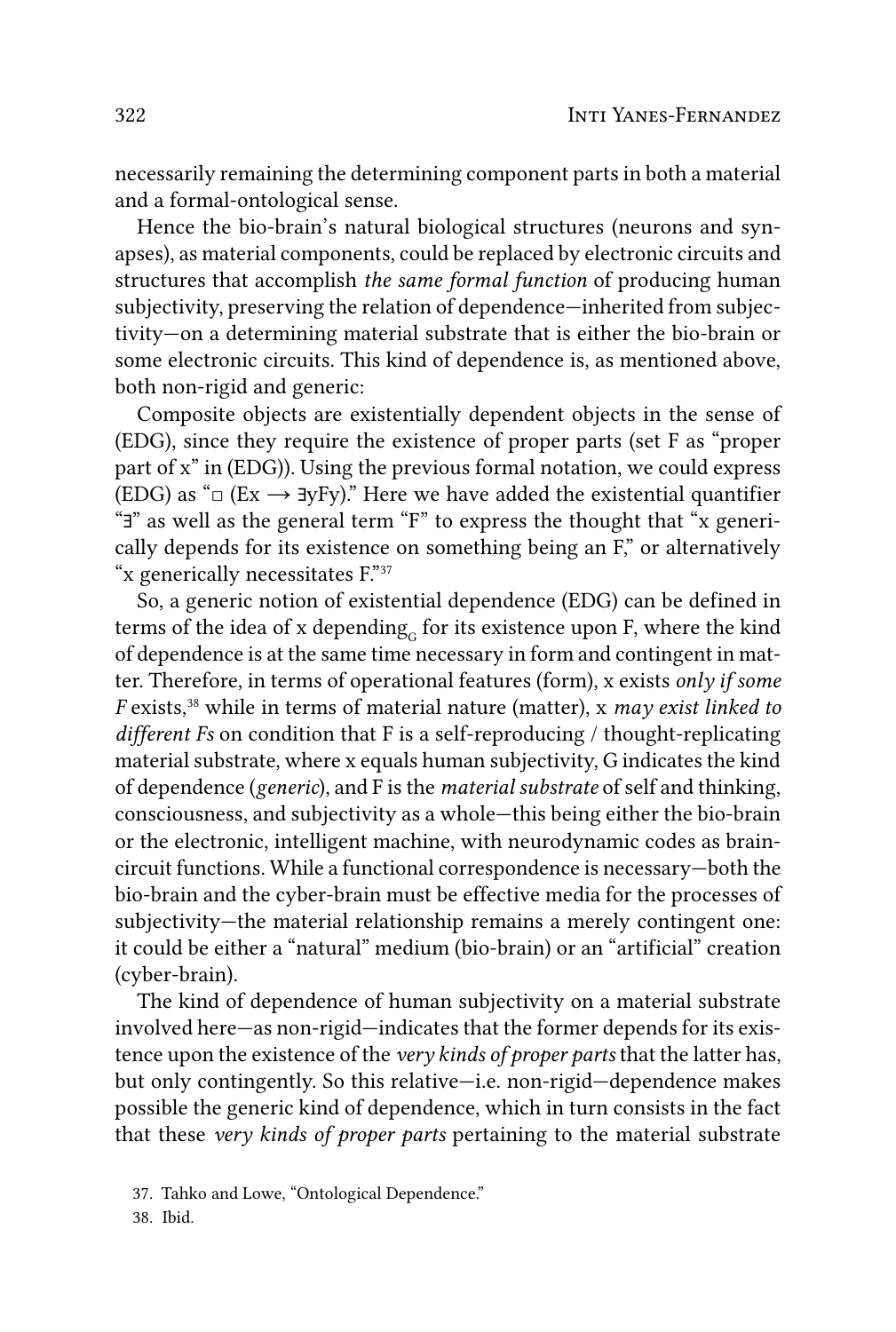can be replaced with a different set of elements that become *proper parts* by fulfilling the same function, so that they assume the role of an ontological cause of subjectivity itself.

The second form of relationship between neurodynamic codes as brain functions, subjectivity, and objective reality as the totality of non-subjective phenomena is the semantic one:

(2) The semantic relation: neurodynamic codes as brain functions are equivalent to (bear a pragmatico-semantic correspondence to) both external/objective and internal/subjective reality (information encoding), which on their part stand in the same kind of relation of equivalence to "natural"/"foreign"39 signs (ways of encoding and re-encoding information). Also, the latter are equivalent to (bear a pragmatico-semantic correspondence to) reception/interpretation (decoding and (re)encoding of communication input in and by the interlocutor), where this makes a communicative transaction possible in both pragmatic and semantic terms.

As a semantic process, the relationship between these factors will be one of meaning-making equivalence (symbolic, denotative, connotative, etc.), rather than material determination. This means that:

(2.1.) neurodynamic codes as brain functions are equivalent to (bear a semantic correspondence to) external/objective and internal/subjective reality (information encoding);

39. Dubrovsky seems to use the term "foreign" in this context with the meaning of coming from without, and deriving from the interlocutor's communicative act: i.e. being external to the abstract subject he is taking as a point of reference. The term "foreign" seems in this case to have a referential rather than just an ontic-ontological meaning. (It does not seek just to differentiate between natural and artificial, arbitrary or conventional signs, but also to indicate that a "natural" representation can be a "foreign" sign for a subject when coming from another, different subject, regardless of its conventionality.) Therefore, "foreign" seems here also to indicate the external, "strange," relationship between the sign and the subject. For this reason, I have decided to use it in the manner of Dubrovsky himself. See Dubrovsky, "Does Brain Research Make," 25: "When, for example, I see a tree in front of my window, like every phenomenon of subjective reality I obtain it in the form of a "natural" code, directly: I experience the image of a tree while knowing nothing about its neurological carrier, without sensing it. For anyone else, my image exists in the form of a "foreign" code, a manifestation of the relative closedness of the individual's subjective world."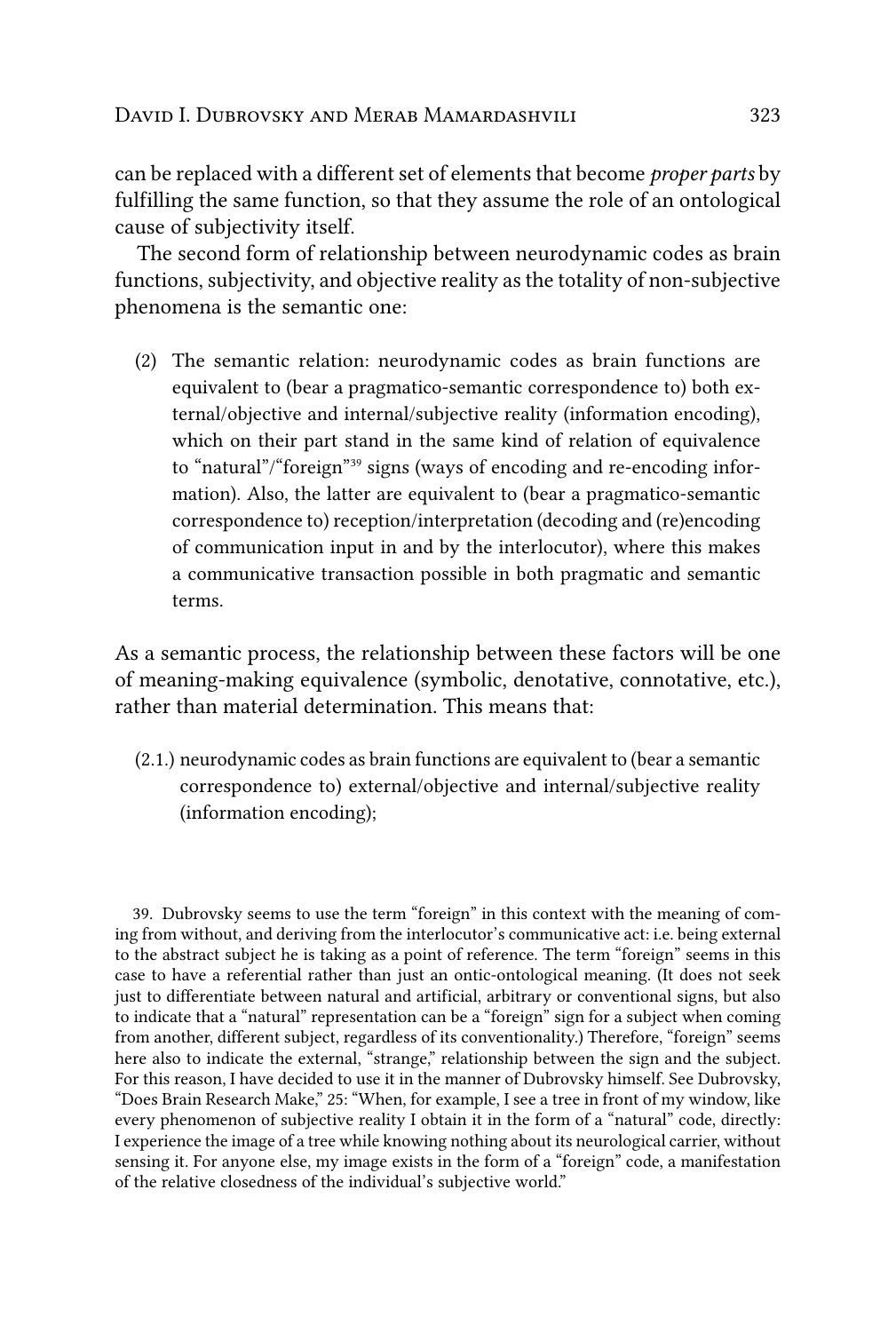- (2.2) external/objective and internal/subjective reality (information encoding) are equivalent to (bear a semantic correspondence to) "natural"/"foreign" signs (ways of information encoding and re-encoding), in both natural (the image of a tree and the meaning of a real tree) and synthetic-arbitrary ways (the word "tree," "dendron," árbol," etc., and the meaning of a real tree);
- (2.3) "natural"/"foreign" signs (ways of information encoding and re-encoding) are equivalent to (bear a semantic correspondence to) reception/interpretation (decoding and (re)encoding of communication input in and by the interlocutor), where the "cycle" of meaning-producing as de-coding and re-encoding reception and interpretation comes to be completed.

## From the relations above, it is then possible to conclude that:

(2.4) neurodynamic codes as brain functions exhibit a biconditional—i.e. an "if and only if"—kind of relationship with reception/interpretation (decoding and (re)encoding of communication input in and by the interlocutor), meaning that an interlocutor can read another interlocutor's thoughts *if and only if all* technological and subjective conditions are met—this certainly being Dubrovsky's main goal, as the following passage makes clear: "As I mentioned earlier, this kind of "thought reading," at least in relatively simple cases, is generally possible even at the current level of development of neuroscience … Far more opportunities become available when the subject has agreed to cooperate with researchers."40 Further to this, we may also conclude that when *all* technological and subjective conditions are met, the meaning-producing transactions will be not just possible, but effectively doable and reliable—these constituting, respectively, a pragmatic moment of communicative interaction and a semantic moment of communicative completion.

The neurodynamic codes involved are structurally informed by basic components that have the special property of being a reflection of "external" (both subjective and objective) processes—i.e. the mirror neurons and mirror systems of the brain. Mirror neurons and systems are therefore the unifying function underlying processes of neurodynamic encoding and decoding. According to the Italian neurophysiologist Giacomo Rizzolatti (quoted by Dubrovsky), the mirror-reflect arch appears prior to any reflexive and linguistic neuro-motor action, and so makes possible a kind of immediate,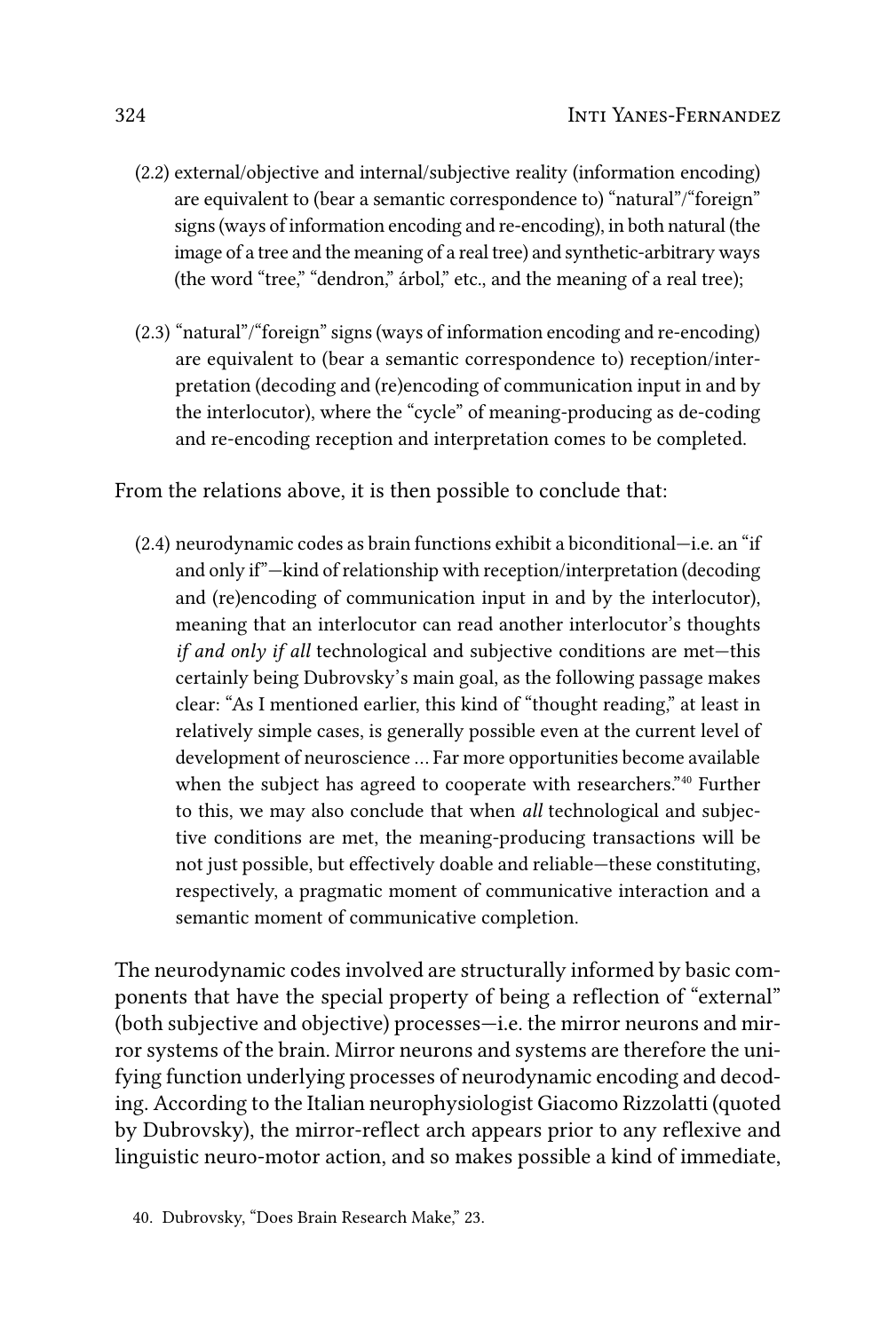primary, pre-linguistic recognition and understanding of certain types of action performed by other individuals: "Thanks to our mirror systems, we are able 'to swiftly recognize certain types of actions' performed by others. This kind of understanding arises instantly, and it 'completely lacks any kind of reflexive, conceptual, or linguistic mediation.'"41

Nevertheless, these neurodynamic codes, according to Dubrovsky, can also be understood as a brain encoding of more complex processes, such as thinking, consciousness, and even subjectivity. Mirror neurons and systems are an always-prior encoding and cipher—a semantical encryption—of any form of subjective ideation, thought, action and complexity: " we know that any phenomenon of subjective reality whose content is transmitted to us in the form of a "natural" code initially exists as a neurodynamic code in an individual's brain."42 For Dubrovsky, brain reading is neither reduced nor limited to neuro-motor processes linked to primary actions, such as body motion, or emotions such as joy, fear, erotic attraction, etc. Rather, its scope extends to the highly complex process of thought production, and what Dubrovsky calls "the phenomena of subjective reality," amongst which "one's own self"<sup>43</sup> should be counted as the most important and basic:

One successful area of research developed throughout the past two decades is "brain reading," which we could also call "neurocryptology," because its purpose is to decipher the neurodynamic codes for various mental phenomena, including the phenomena of subjective reality.<sup>44</sup>

Actually, Dubrovsky defines his own endeavor as an effort at "deciphering the brain's codes for more complex mental phenomena."45 In the same way, the achievements in brain and mind reading are seen by Dubrovsky as,

a qualitatively new level of brain and mind research, which in the near future should result in major new results related to brain reading, deciphering the brain's codes for phenomena of subjective reality.<sup>46</sup>

- 41. Ibid., 22.
- 42. Ibid., 24.

43. "It is conceivable to establish them with the help of various visualization methods and to display the corresponding images, if not to use the resulting brain-computer interface for the purpose of self-improvement (medically or otherwise), including for one's own self." See Dubrovsky, "Does Brain Research Make," 25.

- 44. Ibid., 21.
- 45. Ibid.
- 46. Ibid., 27.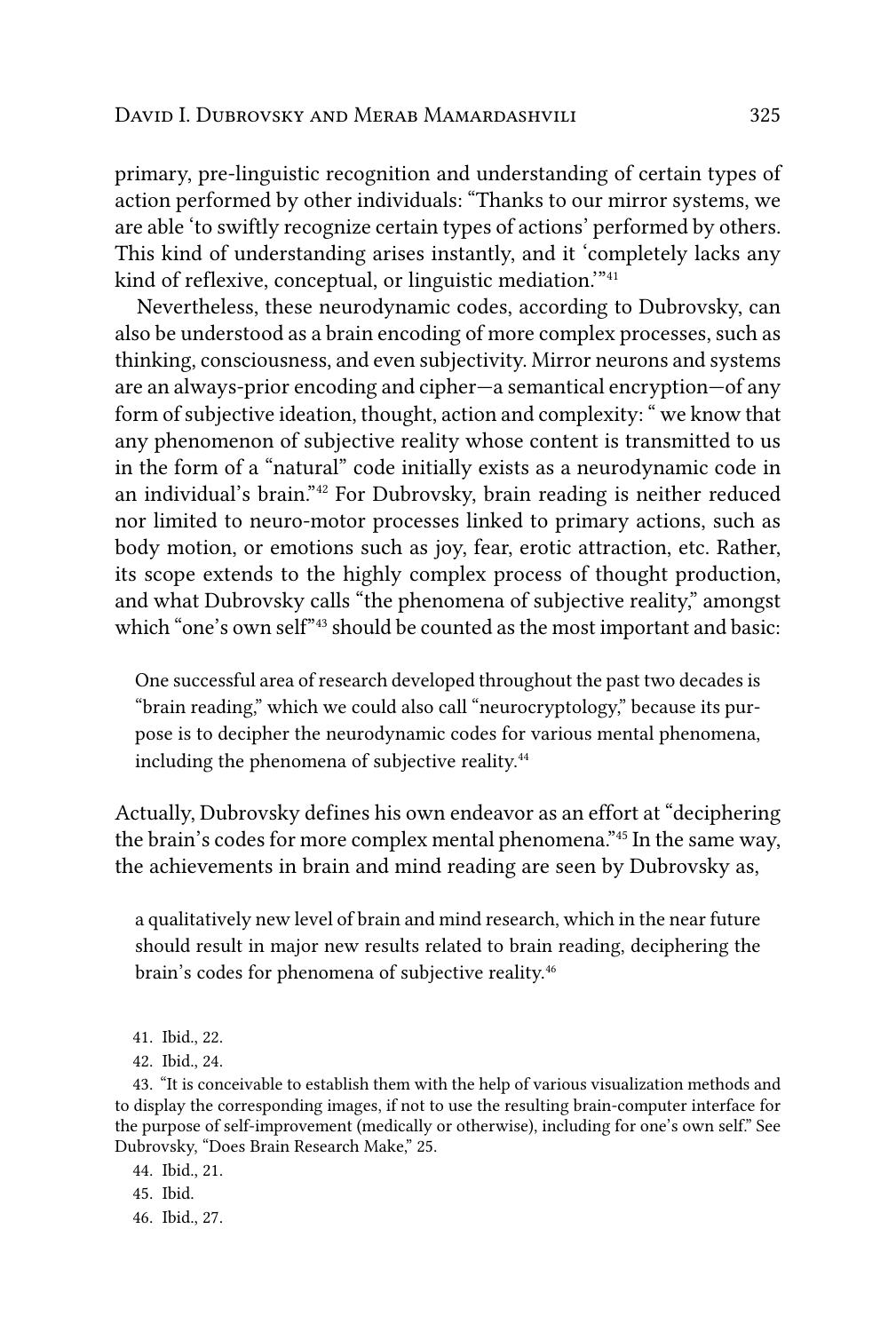An especially complicated moment of Dubrovsky's thought, marked also by a certain conceptual ambiguity, arises when he deploys the notions of "natural" and "foreign" codes as standing in an opposition to brain-based neurodynamic codes. Initially, it looks as though Dubrovsky takes natural code to mean *just* the immediate, aesthetic perception of an external being in an empirical way: i.e. mainly visual and acoustic, but also potentially tactile. His reference to the perception of a tree would seem to support this hermeneutics:

When, for example, I see a tree in front of my window, like every phenomenon of subjective reality I obtain it in the form of a "natural" code, directly: I experience the image of a tree while knowing nothing about its neurological carrier, without sensing it.<sup>47</sup>

The immediate apprehension of the tree's form, colors, etc., seems to constitute a natural encoding. This idea is reinforced, Dubrovsky states, by the fact that my natural encoding of the tree immediately becomes a "foreign code" to others, to the extent that "for anyone else, my image exists in the form of a 'foreign' code, a manifestation of the relative closedness of the individual's subjective world."48 So initially, the main difference between natural and foreign codes is that the first are immediate, empirical, mental representations of external objects, while the latter imply a more complex, symbolic, semantic mediation of signs—i.e. a language.

Even so, a more focused reading of Dubrovsky's thought in this regard shows that the categories of natural and foreign codes are applied not to *the material nature* of the sign as such (in the sense of the immediate image vs. language), but rather to its *semantical accessibility*—as open/natural or closed/foreign. In other words, a code is natural insofar as it can be understood in an immediate and familiar way by another receptor: the deciphering/decoding and (re)encoding processes are part of an already known, familiar, natural system of signs. In Dubrovsky's words:

In everyday life, these codes are external (verbal, written, "motor," semantic), and in most cases these are "natural" codes for us. These are codes whose information content is "open" to us, provided in what seems a direct manner. (Unlike "foreign" codes that require analysis of the structure of the information carrier and a special and sometimes highly complex decoding operation,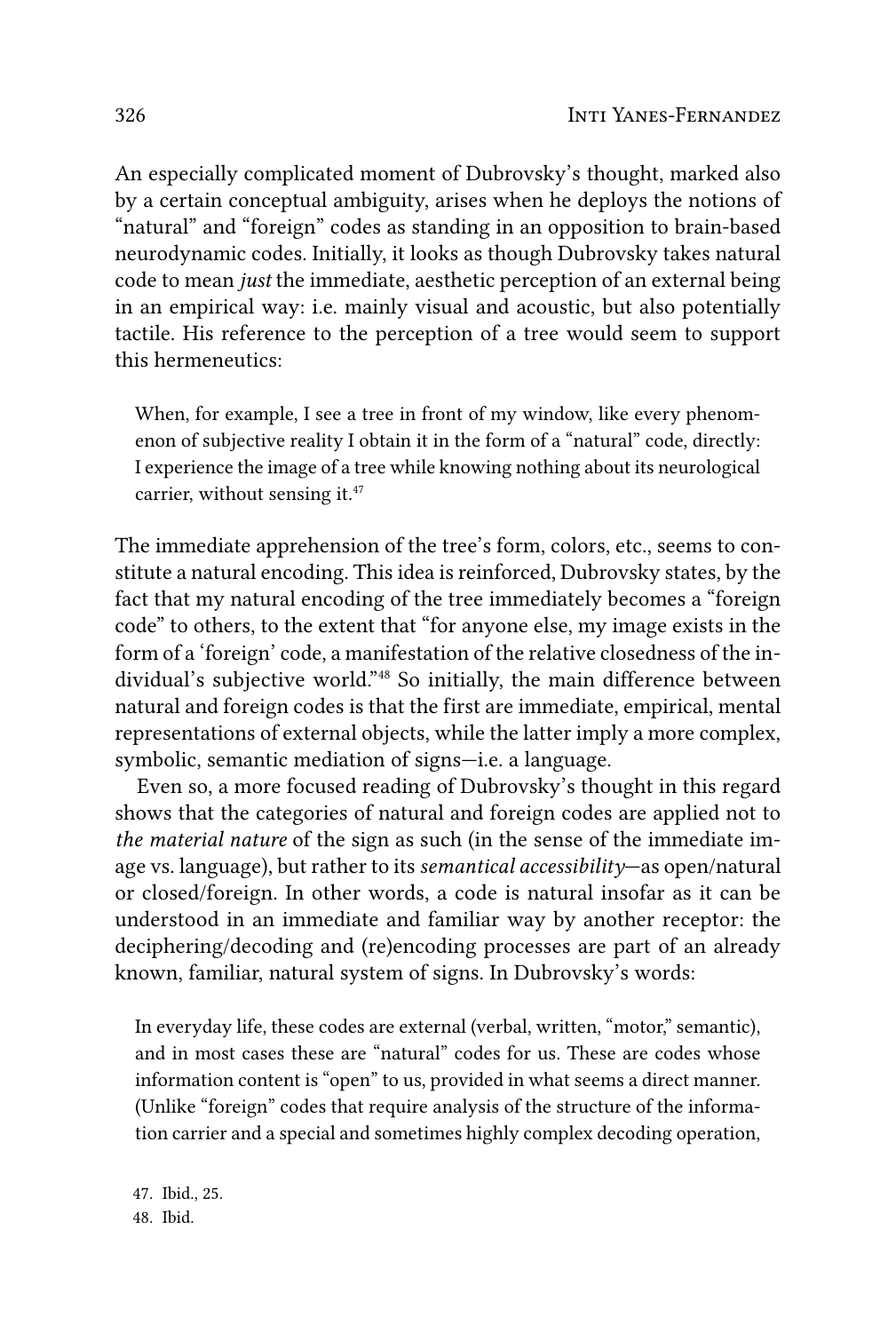which nonetheless results in the same thing: a transformation of the "foreign" code into a "natural" one.)<sup>49</sup>

According to this, a linguistic sign, a cultural symbol or action, or, indeed, any meaningful system, can be natural insofar as it is perceived as such—via an immediate, familiar and simple decoding/encoding process—by another individual. Even speech, as a highly complex performance of linguistic and mental operations, can be understood as "a natural decoder of my thoughts."50 Therefore, according to Dubrovsky a sign or system of signs could be natural and foreign at the same time, depending upon its semantic relationship with the decoding interlocutor.

At this juncture, two main lines of criticism emerge in relation to Dubrovsky's utopia. The first has to do with the fact that a high percentage of human thought, and subjective processes generally, happens at an unconscious level, and only certain features of an object, certain thoughts, and certain emotional states, make it through the individual's subjectivity to become instances of "central cognitive content."51 The second relates to the uniqueness of the human person, and the fact that all subjective processes are imprinted with something peculiar and unique to an individual's personhood. Dubrovsky is aware of such criticism and offers a response to it himself.

Concerning the first point, it is clear for Dubrovsky that in what he calls the "present moment" of an individual's holistic process of thinking, there will always be gaps determined by the internal dynamic of thought as a multilayered process

"in motion," influenced by tiny "leaps" of attention, including not only sensory images (such as visual representations), weakly verbalized views, inferences, and assessments, but also an emotional background, a state of indecision, doubt, or sudden conviction that seems to spring from nowhere.<sup>52</sup>

To this must be added the complex relationship between knowledge, perception, and interest or motivation for brain reading, which may determine the accuracy of perception and degree of commitment of an individual as regards establishing clear correspondences between neurodynamic codes

49. Ibid. 50. Ibid. 51. Ibid., 25. 52. Ibid., 23.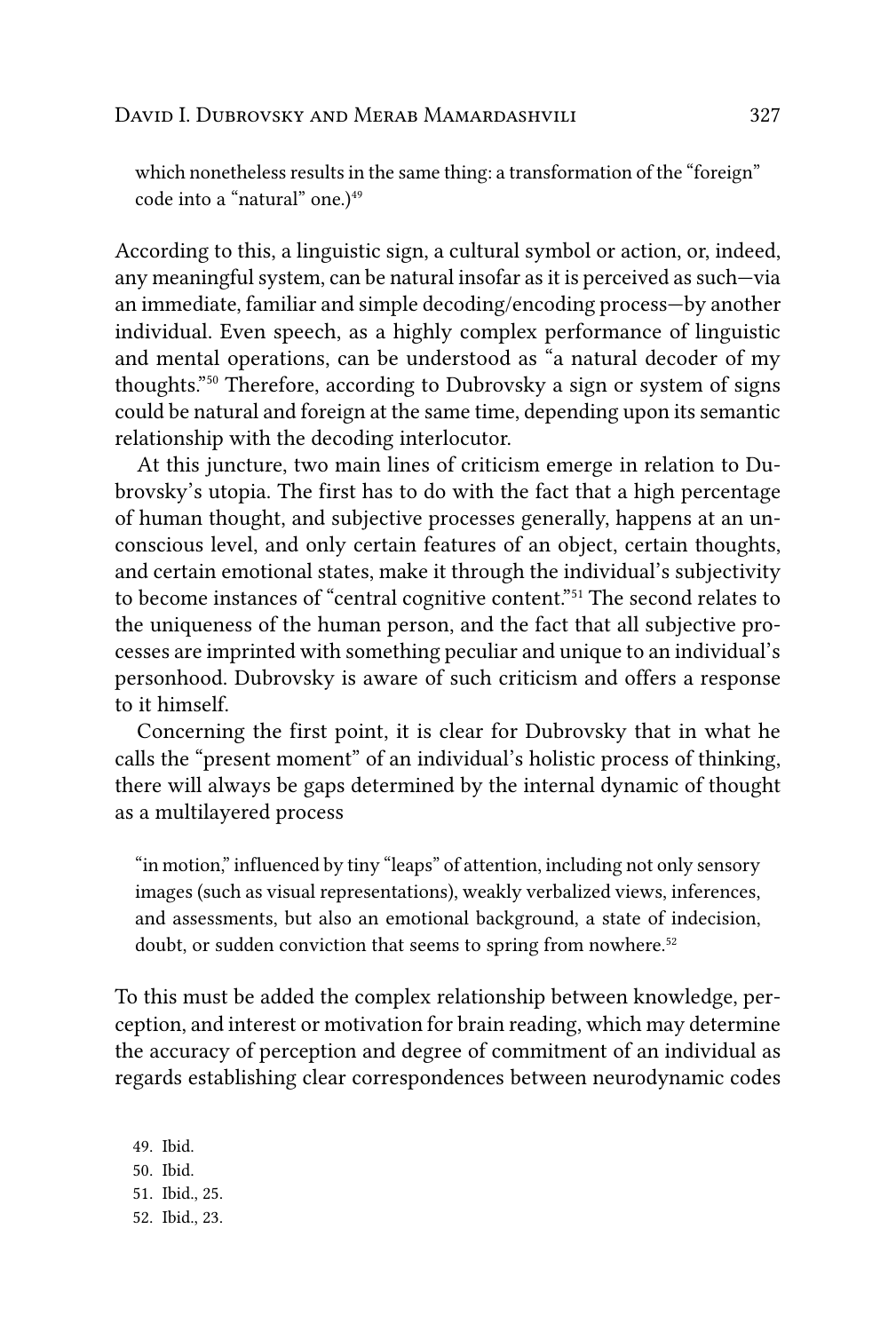and their linguistic and mental output. Dubrovsky recognizes also that the semantic and personal context of a certain perception might remain in the shadows, and therefore may not be counted as relevant data in the context of the thought reading process itself: "All this substantially impoverishes our 'mind reading.'"53 Despite this recognition, Dubrovsky remains essentially optimistic, and states that in many cases a significant amount of relevant information can be obtained. He also suggests that in order to expand the horizon of thought reading, scientists need more effective methods than the ones currently available to modern neuroscience—though it is not clear from the passage in question whether this is intended to refer to technological resources as well.<sup>54</sup>

With regard to the second issue, Dubrovsky states that although the importance of this research and its successes have been recognized, there are still some authors who doubt whether a true reading of another individual's thoughts on the basis of brain indicators is possible, in that each person is unique, with a distinct inner world and a singular biography that are bound to shape their subjective experience differently from one case to the next. "After all," he continues, "even a single individual's reflections about the same subject at different times do not coincide with one another in meaning, motivation, or focus of attention."55

Yet in Dubrovsky's world, with its clear dialectical-materialist background, a generic homogeneity overrides and determines individuals" uniqueness, to the point where specific processes can only be properly explained via a systematic understanding of general regularities. The universality of natural laws sets a strict limit to the uniqueness and peculiarity of individual entities. In Dubrovsky's words:

Experience has shown that our individual uniqueness does not prevent us from "reading" and understanding one another's thoughts in a number of cases, because there is nothing absolutely unique in this world.<sup>56</sup>

## Merab Mamardashvili's Historico-Transcendental

Anthropology, and the Impossibility of a Technological Solution Mamardashvili's historico-transcendental anthropology represents one of the utmost syntheses of modern humanism. In it, Descartes" meta-historical,

53. Ibid., 26. 54. Ibid.

- 55. Ibid.
- 
- 56. Ibid.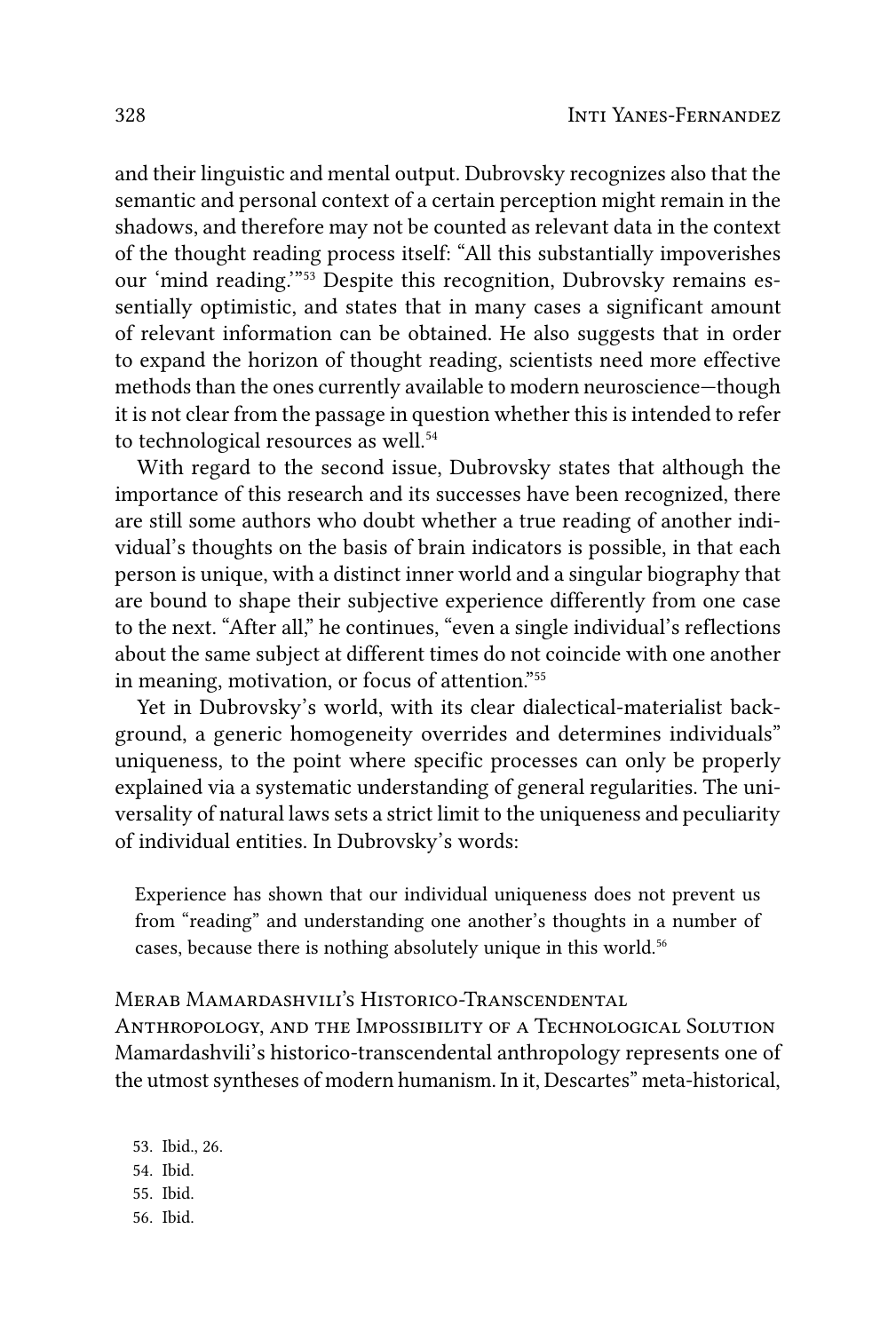subjective essentialism and Hegel's historical dialectics merge into a phenomenology of consciousness that understands history as the organic *filum* of humankind, while remaining faithful to the Gospel-principle as the source of its ontological richness. This anthropology rests on four main premises:

- (1) "The first element is the Graeco-Roman world, specifically a social or civil idea, or if you wish the belief that only a concrete social form, only a concrete community, can realize in life, on earth, an infinite ideal: a finite form can carry the infinite. This is expressed by another fundamental Roman idea, which is the rule of law."57 This is what Mamardashvili called the "internal principle" and the "power of language."
- (2) "The second element is the Gospel. It is the idea that there is something inside the human being that could be termed the internal voice or word, and it is enough to hear this voice, this word, and follow it, so that God may give help along the way. It is necessary to walk without external help, following the internal voice, without counting on guarantees, and with all of that appears the disruptive and worrisome element, the element that creates history." Mamardashvili refers here to the law as an "external element."
- (3) Then comes the idea that history is the organ of humanity: being human is a constant effort in history, as history itself—i.e. the complex phenomenology of becoming human. "A human does not exist, but becomes."
- (4) Finally, the fundamental calling of human being is to exist as an integral whole. This natural passion is fulfilled only in the realm of language—i.e. in the community of meaning that is opened up to humanity within the epiphanic chronotope of language: "One doesn't accomplish this except in the realm of language, in an articulated space, and this is our task."58

In Mamardashvili, the *humanness* of the human appears to be a Transcendental in history as the vital organ of this becoming human that can be fulfilled only in the realm of language. This ontological richness cannot be reduced in its entirety to neuro-dynamical codes and brain-function structures, as human personhood is being interpreted here as an open space in which the Infinite is itself incarnated in history as the organ of human fulfillment, granting the emergence of a world of meaning within

<sup>57.</sup> Mamardashvili, "European Responsibility."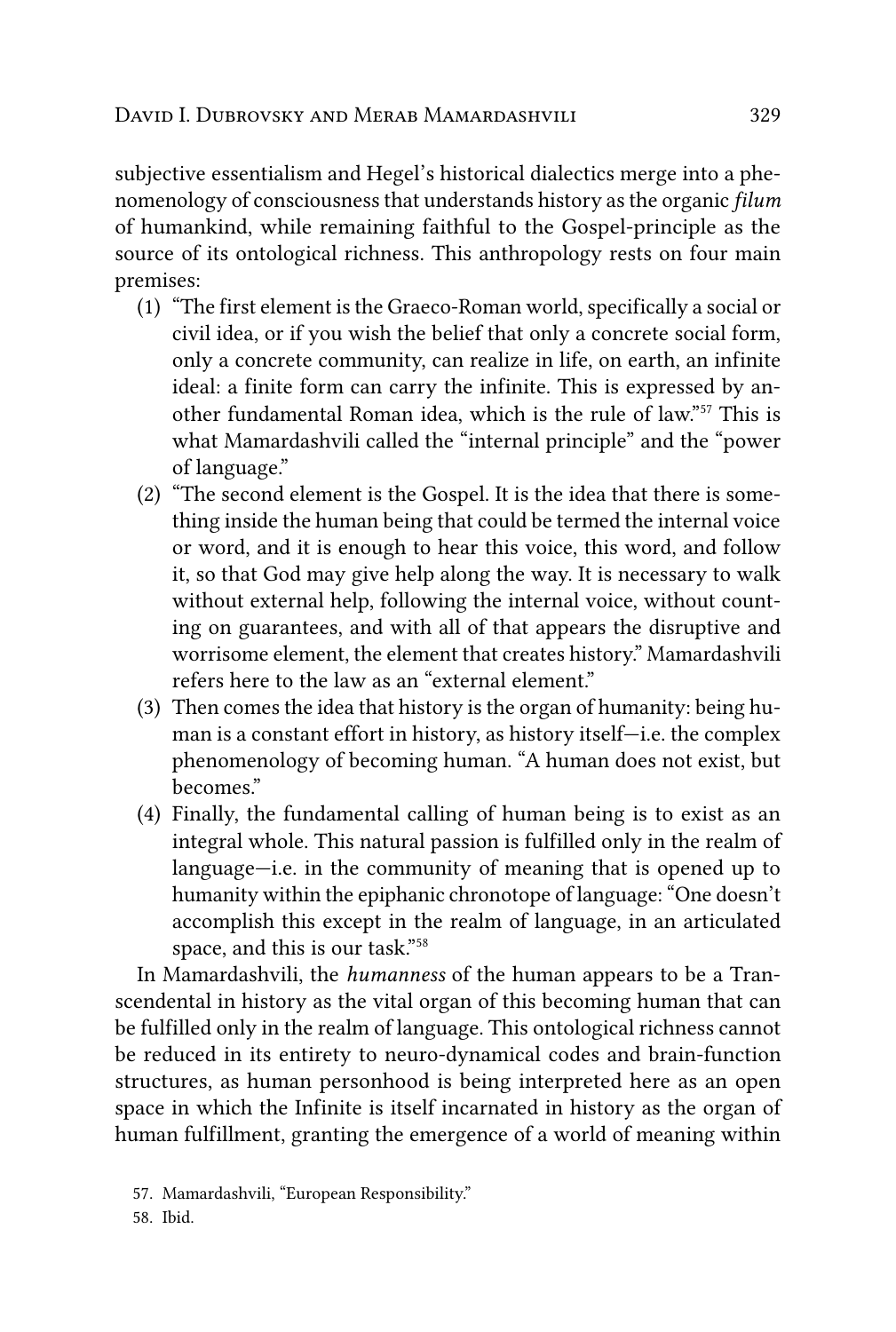the articulated space of language. It is in this context that Mamardashvili speaks of the Gospel as the second element composing the Renaissance or, in his words, "the foundation or the continuum of our modernity" and "history as organ of life."59

In his article "The Problem of Consciousness and the Philosopher's Calling," Mamardashvili develops his notion of consciousness as, first of all, the experience of another consciousness that, within the undifferentiated continuum of the everyday world, shows up as something unfamiliar: "Consequently, the way in which thinking is understood in the European tradition already contains—from the start, as it were—consciousness of the other. This other may be another person, another point of view, another perspective—in general, another world or another universe. All these things belong to the same series and are a decoding of the word "other." Another reality!"60 Therefore, in its very essence, consciousness is the product of human trans-subjectivity and not a brain-based function. Its essential content is spiritual—in the sense of being historical, linguistic, and transcendental—and not socio-physiological. Besides, beyond its social dimension as relational awareness of the other, consciousness is also self-consciousness. Moreover, in its being a self-consciousness, the phenomenological richness of subjectivity as mediated interiority is revealed, and with this the radical *experience* of *myself* as a spiritual being is acquired:

And so we have the following fact—one fundamental to the construction of a philosophical apparatus. Namely, the fact that consciousness is the quality of being marked out or distinguished. And this quality has another very important meaning from the point of view of consciousness as testimony. This testimonial consciousness contains, first, something that I am aware of or think or feel. And, second: I think that I think. Or: I feel that I feel. Well, let's suppose that I feel that I love. But in principle this may not coincide with the fact that I really love. It is one thing for me "to [really] love" and quite another for me "to feel that I love." Or for me "to [really] think" and "to think that I think." These are fundamentally different things, and no transformation, no assumption, no reasoning can eliminate this difference.<sup>61</sup>

It is clear, then, that in consciousness the individual and social dimensions of the human converge in a way that cannot be reduced to neurodynamic

59. Ibid.

61. Ibid., 12.

<sup>60.</sup> Merab Mamardashvili, "The Problem of Consciousness and the Philosopher's Calling," *Russian Studies in Philosophy* 49, no. 2 (2014)**,** doi:10.2753/RSP1061-1967490201.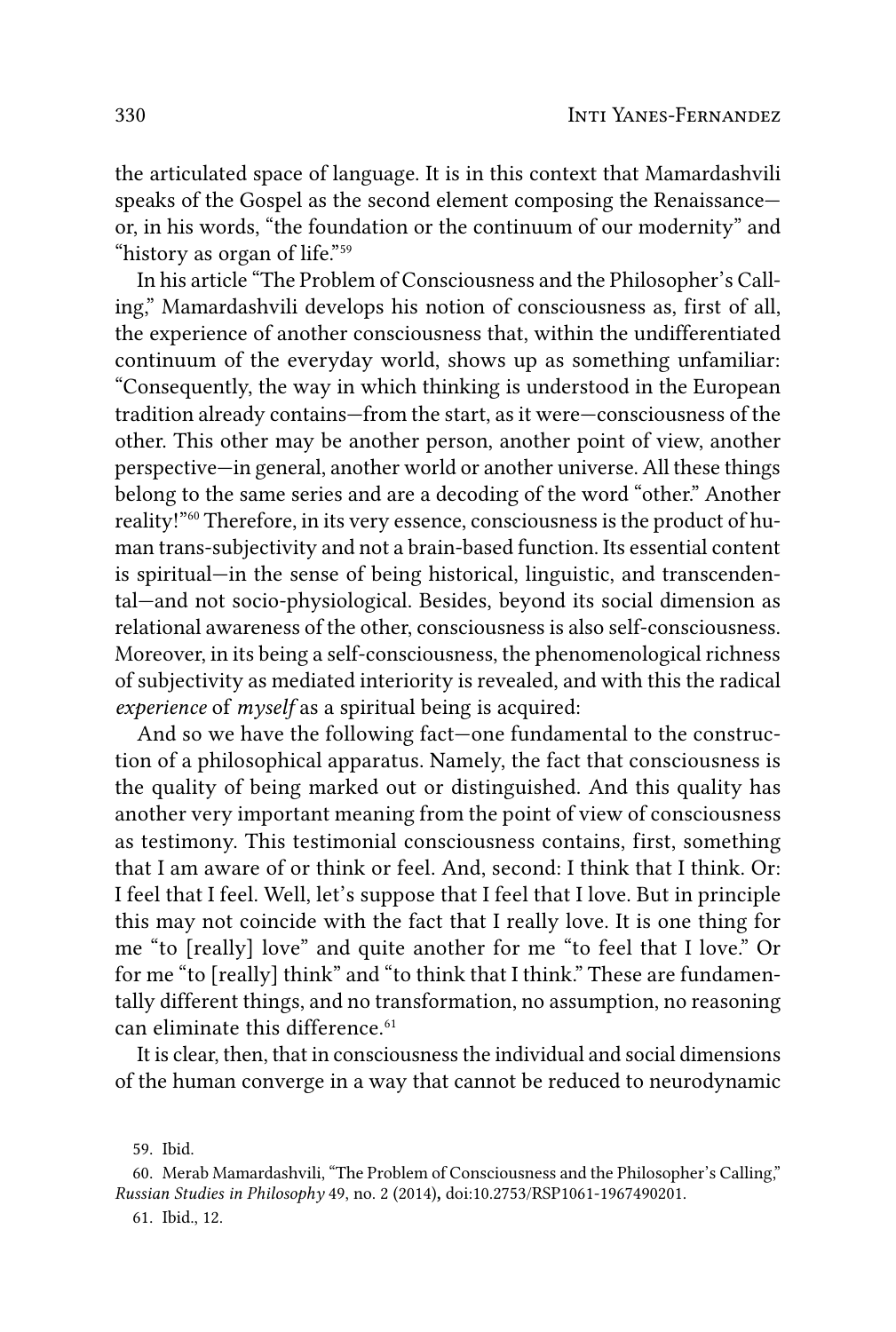processes, even when it cannot be denied that these material processes are phenomenally related to the twofold experience of self-consciousness. This radicality, and uncontested reality of consciousness, and its onticontological autonomy from neuro-physiological processes, constitute a ground-breaking difference between Mamardashvili's and Dubrovsky's anthropology. It is a difference that deserves to be emphasized, because in Mamardashvili's philosophy of consciousness, the cybernetic encoding and artificial replication of thought—and therefore also of consciousness—are absolutely impossible. History is the organ of human being. In it, human self-consciousness, construed as a spiritual reality, as well as the social interconnectedness through a language that therefore counts as essential, take place. Mamardashvili's historico-transcendental ontology is tethered to the "traditional" paradigm of onto-reality as a non-synthetic, pre-virtual, "natural" environment. He envisages human fulfilment in history via the open interconnectedness (the *agora*) granted by a language essentially rooted in the experience of God deep in the human heart.

Uldis Tirons, editor of the intellectual journal *Rigas Laiks* (*The Riga Times*), points to two philosophical moments in Mamardashvili which can help us understand the irreconcilable conflict between his anthropological and ontological convictions on the one hand, and Dubrovsky's technological solution on the other. These moments are: (1) the call to an essential ἀκοῦσαι (a careful hearing of the interior word), and (2) the call to Meaning.

1. The call to an essential ἀκοῦσαι (a careful hearing of the interior word) and the preeminence of "natural" unconcealment of Being over the artificial (technologico-scientific) appropriation of beings.

Referring to one of his interactions with Mamardashvili, Tirons recalls how:

In the mid-1980s, I asked Merab to write a piece on Kant—his Kantian lectures hadn't been published at the time. The deadline was fast approaching and I still hadn't heard from him. I called him. It was morning, and I was sitting in the editorial office on Aspazijas Boulevard; I think there was a time difference of several hours between us. To my question about how things were with Kant, Merab replied: "Oh, well, nothing special—it's warm and birds are singing outside."<sup>62</sup>

<sup>62.</sup> Uldis Tirons, "I come to you from my solitude," *Rigas Laiks*, 2006, [https://www.eurozine.](https://www.eurozine.com/i-come-to-you-from-my-solitude/) [com/i-come-to-you-from-my-solitude/](https://www.eurozine.com/i-come-to-you-from-my-solitude/)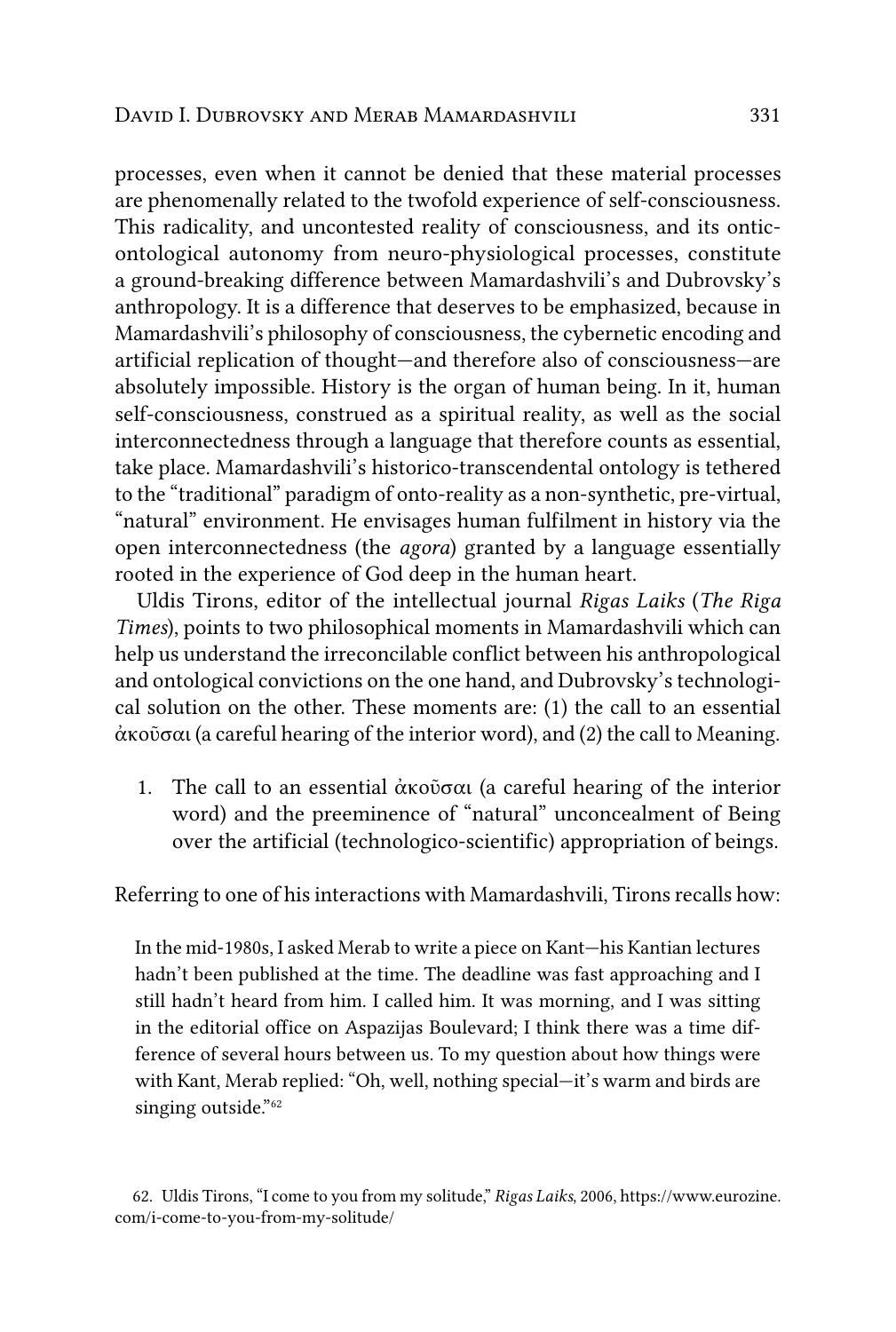The essential is shown in the inner word that speaks directly to the heart and shapes our consciousness of historical being. The human being exists in a relationship to himself or herself just insofar as he or she exists in a relationship to others. Complementing his Cartesian essentialism with a Hegelian-Marxian dialectic perspective, Mamardashvili emphasizes the fact that history is the human being's existential organ: i.e. the locus in which he or she experiences their most proper way of being. This historical interrelationship is primarily attested to in thinking. And, certainly, it is in thinking that existence arrives at its ontological dimension, coming to constitute existential self-consciousness. In Mamardashvili's words: "Thinking is my way of being or my way of being in a way I wouldn't be if I didn't think what I do think. Thinking of existence is a mode of existence of the thinker."63 Thinking interconnectedness is the essential way of human *propriation*. So, only in the free space of language and community can man be genuinely existential, and only then can a genuine, creative, and guiding thought appear.

2. The call to Meaning

Tirons continues his testimonial narration in a way that lets us see Mamardashvili's commitment to Truth in nature (as *aisthesis*) and existential thinking (as *gnosis*):

When I took the liberty of asking Iza [Merab's sister] whether there was any sense to go on living if there was no Merab, she said: "You know, I just don't know ... What sense could there be? Merab wanted to live so much. He wanted to live. He loved the sun, light, sunrise ... In the morning I tiptoed into his room to draw the curtains because the sun was beginning to enter ... But he said: no, leave, go away, you are in the way, leave me the sun."<sup>64</sup>

The sun and its natural light let things appear and show themselves. By showing themselves in the light, things acquire a special relevance in relation to the human being's existential self-consciousness: they become meaningful. In the clearing of Meaning, there is an unconcealment not just of the being of beings, of their actual configuration in time, but also of their essential destination, their eschatological intentionality and their most proper way of being. In the words of the philosopher himself: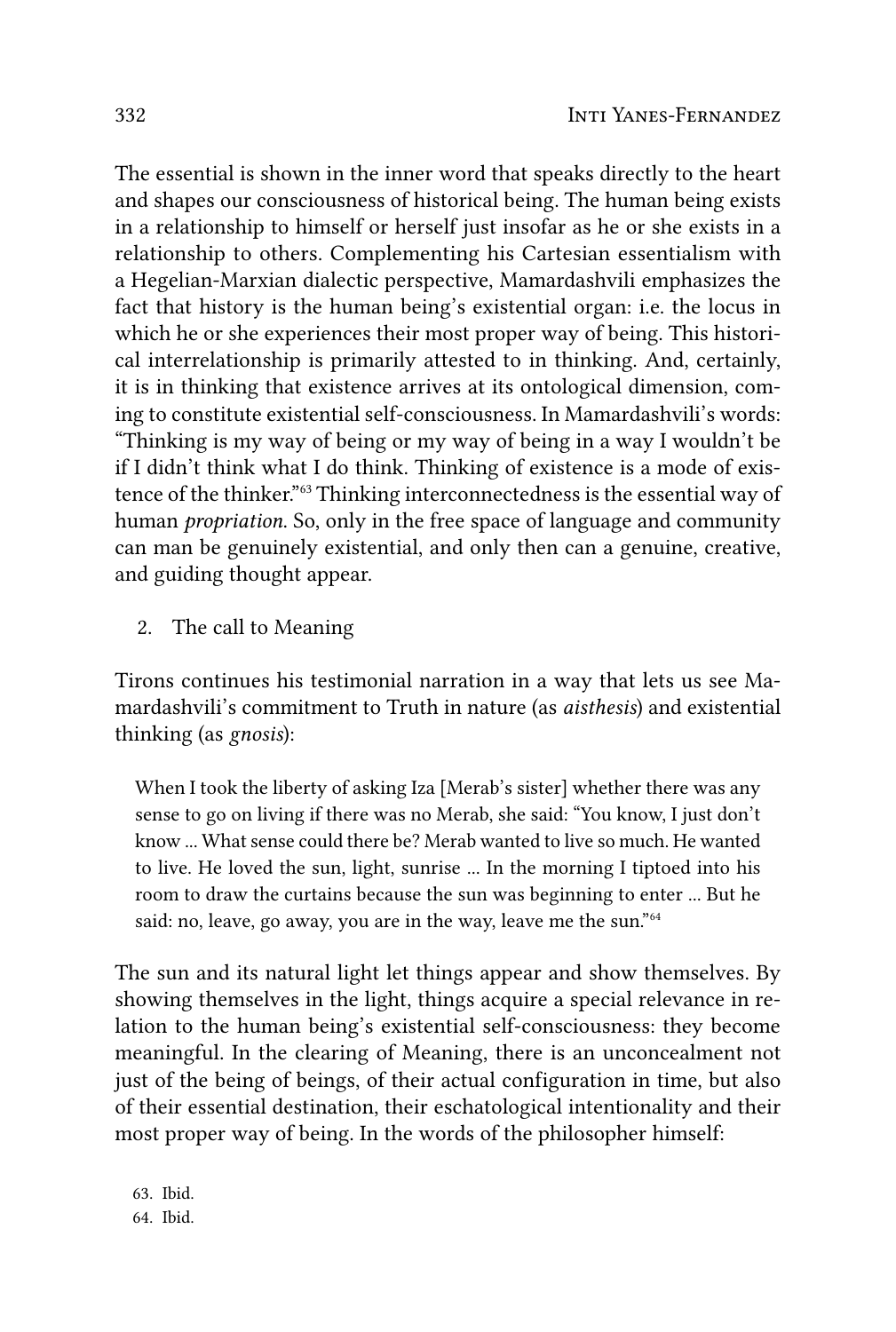Goethe said that when approaching Kant one was overwhelmed by a feeling of coming out from a dark forest into a sunlit meadow. The space in question is a sort of "understanding place," a place in and from which something can be seen. In this lucid space, the light is so bright that you begin to understand and yet, having understood, you still understand nothing—in other words, you can't explain what you have understood.65

According to Mamardashvili, the human being fulfills its humanity in the living *agora* of intersubjective dialogue and action. The moment of human singularity takes place in the "incarnation" of the Infinite within historically, socially interconnected persons, not in the technology-mediated, materially replicated individual as envisaged by Dubrovsky.

Mamardashvili, who described himself as a neo-Cartesian thinker and was dubbed by J.-P. Vernant "the Georgian Socrates,"<sup>66</sup> inscribes himself into the paradigm of onto-reality. In his worldview, therefore, happiness remains essentially linked to the experience of Meaning, and immortality is a God-granted, ontological attribute to be realized via the incorporation of Transcendence into the intersubjective temporality of history. Since history is the organ of humanity, thinking takes place primarily in the relational moment of social interaction. It is related to the brain's activities only as a secondary, mainly operational process. At this point, also, the Georgian philosopher distances himself from Marxist anthropology and its dialectical-materialist platform, and proclaims the autonomy of spirit in an essentially historico-transcendental turn.

#### **CONCLUSIONS**

In cyberculture, cyberbeing appears as the new and ultimate destination of humanity. As an onto-genetic matrix—i.e. an ontological horizon for human beings—cyberbeing creates a bio-digital creature in its own image and likeness. Bearing the mark of its origin, this cyberperson—just like the mythical demigods, but in a different way—is concurrently half-human and half-cyborg. Cyberbeing constitutes the highest form of avatar-complexity, in which the discernment between human (onto-reality) and cyborg (cyberreality) becomes impossible and meaningless. But cyberbeing also appears as a form of *alētheia*. While, over the course of Western modernity, the human essence as presence swings between different degrees of rationalism and nihilism, in cyberbeing, as a post-human ontology, the essence of the human paradoxically reappears and clears as never before in its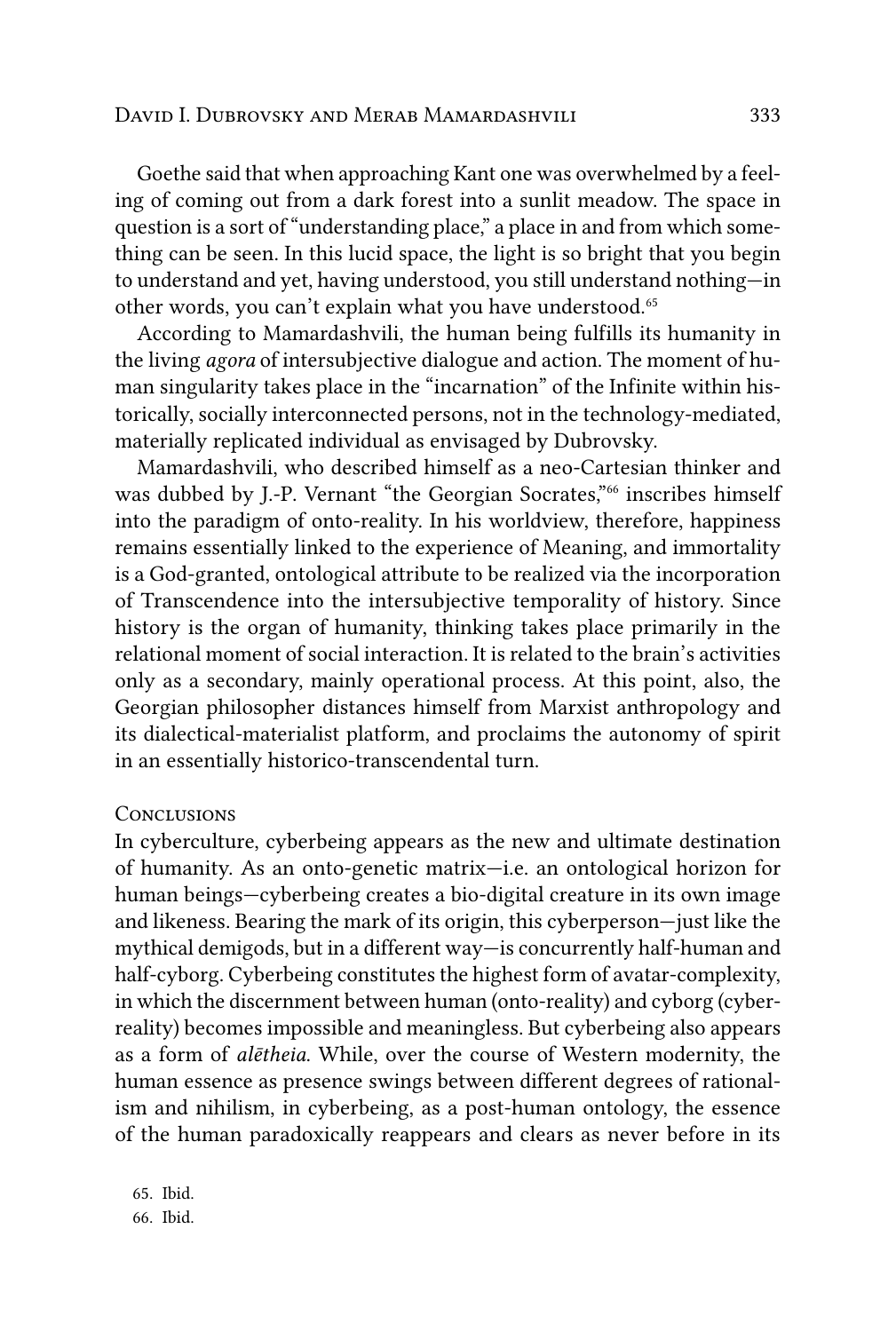most immediate and pure disclosedness. The phenomenological structure of cyberbeing is in itself a replication of human being's formal Transcendentals in the complete reconciliation of inner-worldliness and "being to Transcendence.'

In the Transhuman Declaration and the Cybernetic Manifesto, as well as in Dubrovsky's evolutionary project, we encounter three basic underlying and dominant ideas that can seem particularly illegitimate in the context of postmodern, post-structuralist deconstructivism and the linguistic turn: that human life must have a meaning, that the experience of meaning is only achievable in a factual—as opposed to a symbolic—immortality, and that immortality only makes sense as an everlasting state of self-consciousness and happiness. It is easy to see that the "old" triad of immortality, meaning, and happiness that informed the entirety of the Ancient Graeco-Roman and Judeo-Christian traditions—albeit, certainly, in quite different ways—has been rediscovered here within the "new" ideals of cyberbeing. In this sense, cyberbeing opens up a theological horizon of *religatio* for humanity: a horizon of synthesis of world-and-Transcendence. Interestingly enough, the cyberworld, in its "evolutionary" version as eschatological, redemptive promise, *pretends to be* as real, beautiful, and good as the transcendental attributes of Being in medieval metaphysics. Even so, the ontological matrix of cyberbeing is not that of onto-reality intersecting with virtuality. In other words, while onto-real transcendental attributes of Being open up for humanity a path towards the actual convergence of essence and existence, cyberbeing opens up a horizon of virtuality defined by an infinite asymptotic relationship between essence and actuality. In other words, the virtual nature of cyberbeing will always be at odds with onto-reality as the original ontological matrix of the human being's way of being as existence.

Certainly, in the onto-real theologal experience of being, Truth occurs only in the neighborhood of Being in which *alētheia* clears for man its ultimate self-propriation and definite dwelling place. For this reason, while Mamardashvili's transcendental anthropology offers the possibility of a real synthesis between the Absolute and the finite human being in the organ of history as the most proper dwelling place of man, Dubrovsky's project seems doomed to failure when it comes to replicating what is the essence of the bio-moment in his bio-digital hybrid: i.e. the self-conscious Self or some instance of existent personhood. Dubrovsky represents the return of onto-theology in the form of a self-sufficient scientific rationality that reduces the mystery of self-consciousness and existence to a complex neuro-social process encoded in the neurodynamic configurations of the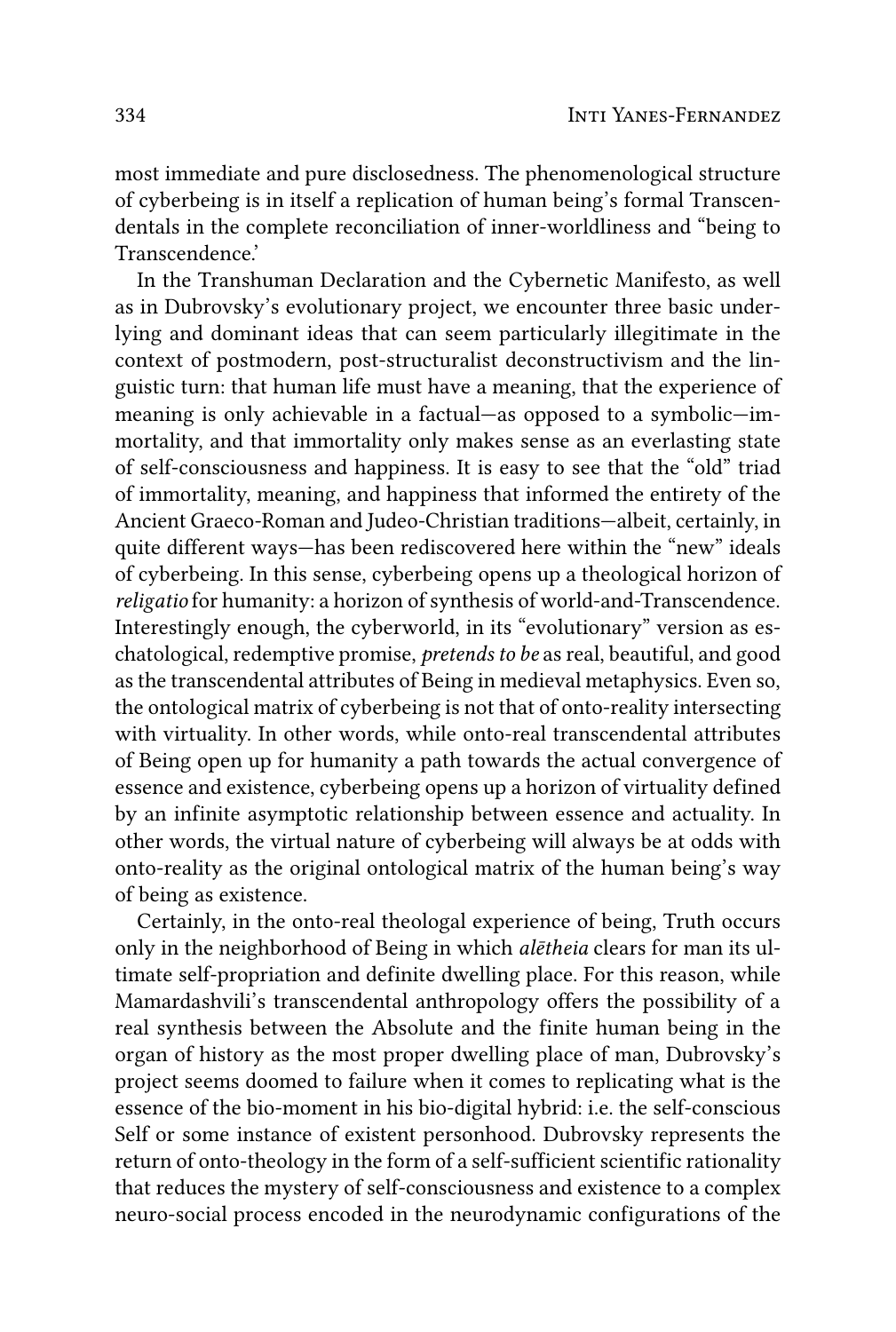brain. In such "techno-metaphysical" thinking, science exhibits what is surely the real essence of traditional metaphysics, inasmuch as this sort of scientific rationality inherits the right both to debunk a "traditional" ontology based on the principle of onto-reality and to recall a speculative discourse of "pure thought" as a legitimate source of epistemological prognoses. In other words, in the context of Dubrovsky's scientific rhetoric, thought recovers its prophetic capacity, but only under the mantle of scientific formulations. As with Stephen Hawking, scientific post-philosophical thinking lays the foundations of its own reality-modelling in a way similar to traditional metaphysical speculative thinking, displaying the very same tautological conundrums and internal contradictions as metaphysics itself.

It is certainly clearly the case that Dubrovsky's utopia channels the complex bio-technological interaction of an era of transhumanism, together with the formation of a kind of eschatology in which the essence of cybertechnology turns into the ipseity of the human. What is witnessed here is not the displacement of the sacred, but the reconstruction of a human-divine *perichoresis* in the phenomenological context of fictional transcendences. Certainly, in Dubrovsky's thought, cyber-culture need not necessarily amount to either the opposite of the sacred or its absolute oblivion—providing that the sacred designates the affirmation of human immortality, in the sense of the eschatological destination of human existence as "Being-towards-Transcendence." Something is clear in Dubrovsky's and Conterio's ontological anthropology: a human self-created immortality need not entail the mediation of a demiurge or a transcendent God. While the affirmation of human will to immortality as a legitimate aspiration that should not dismissed or reduced to psychologistic or dialectical-materialist theories is one of the most important assets in Dubrovsky's primary ontology, his materialist vein emerges once again, and exposes itself in his godless, self-sufficient anthropology. His thought and utopia reveal a cyber-appropriation and interpretation of the fundamental Transcendentals of human existence within the horizon opened by unijectivity and cyber-being. Thus, in effect, Dubrovsky offers us a fictional-transcendental solution to the problem of existence and death, which is determined by the categories of cyberbeing.

In a different way, in Mamardashvili's ontology, the Infinite and finite being are opened up and granted to each other by language in history as the organ of man. In this sense, I understand it to be a historico-transcendental ontology, and by contrast, one of the most important features of Dubrovsky's metaphysical thinking is the way in which, within it, human being's onto-existential Transcendentals are reproduced and recovered for the sake of a scientific modelling of reality in open opposition to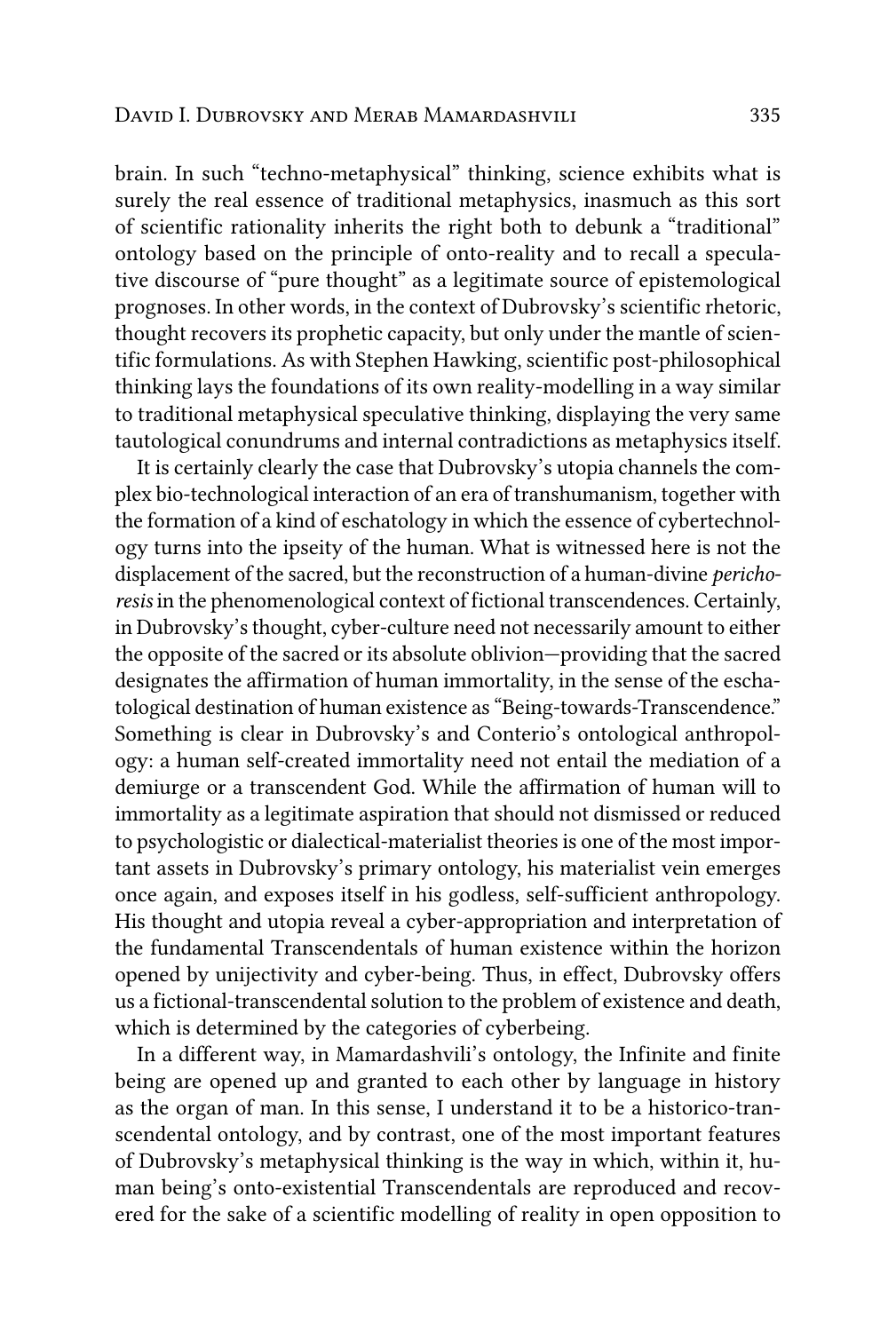the positivistic and data-centered character of scientism. In Dubrovsky's thought, human essence becomes unconcealed. Yet, under the mantle of a cybernetic fictional transcendence, onto-real immortality is replaced with a cyber-fictional, techno-granted perpetuation. Thus, the ontological human-divine perichoresis becomes a bio-digital interface, involving a minus-subjectivity and a cybernetic automaton and having the aim of creating a post-human avatar along with its self-projected and prophesized cyber-resurrection.

Both Mamardashvili and Dubrovsky produce a metaphysics that avoids talking about God, yet for very different reasons. For Dubrovsky, God is an unnecessary commodity that, besides being a no-thing in the sense of a non-objectivity, by definition cannot be broken down into neurodynamic moments. Mamardashvili, on his part, focuses on the unconcealment of Meaning in history through language, subject to the proviso that it be a language opened up to the "Gospel principle." Yet God himself, as clearing of the clear and source of Meaning, cannot be grasped, as such, in the articulated structure of language. God is, essentially, the Absolute Other. He cannot be thought of onto-theologically or scientifically.<sup>67</sup> God is not, essentially, a matter of rational calculating, cybernetic or technologicoscientific thinking. This form of metaphysical thinking reaches its peak in Hegel's Science of Logic, because, in Heidegger's words, "here truth means the certainty of absolute knowledge."<sup>68</sup> While, for Dubrovsky, history is just the setting in which the brain and its neurodynamic activity encode objectivity and make way for the appearance of subjectivity as a physiologico-linguistico-social phenomenon, for Mamardashvili, history is essentially the organ of becoming human: i.e. the place in which humans hear from and speak to each other through meaningful language:

A person without language is a barbarian. That at least was how the Greeks defined a barbarian: someone without language. Obviously the Persians and others around the Greeks spoke a language, but by language, the Greeks understood an articulated space of presence of all that one may feel, want, and think. This emphatic back and forth, this snowballing of ideas in the public square: this is what language is. How can we become aware of the fact that the human being alone is naked before the world, not even

<sup>67.</sup> In this sense, for instance, both St. Thomas of Aquinas, with his *quinque viae*, and Stephen Hawking, with his theory of the spontaneous and capricious self-creation of the universe/pluriverse, seem to fail in their respective onto-theological attempts-the former seeking to prove, the latter to deny, God's existence.

<sup>68.</sup> Martin Heidegger, "The End of Philosophy and the Task of Thinking," Basic Writings, 447.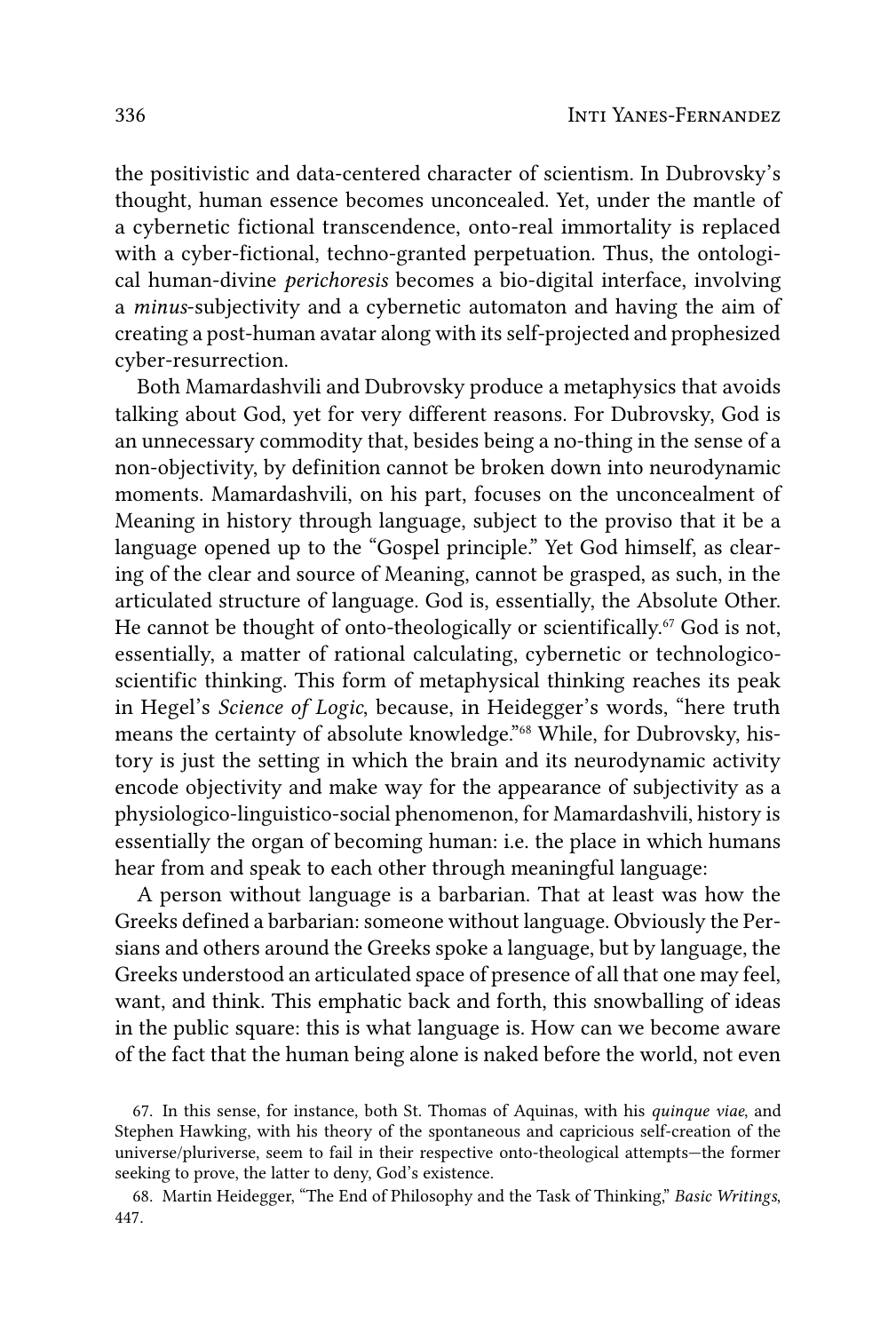human until the surrounding space is full of language in the living public square? These articulations mediate the nearly-powerless individual's effort before the complexity of the human, and permit those speaking to formulate thoughts of their own, and to think what they are thinking. $69$ 

Cyberbeing is a new creation, in which bio-digital automation is present everywhere in all things, and personal perpetuity is achieved via a bio-technological transmigration from brain-based to software-based subjectivity. In this sense, cyberbeing is a new ontology, and also a new eschatology. We might say that here, the ultimate destination of humankind as a bio-digital hybrid is revealed: a humankind whose subjectivity is determined by the pure and perfect "exteriority" of the machine. We are moving from a modern subjectivity to a post-industrial cyber-digital unijectivity. According to Dubrovsky, the avatar, that originally controlled self-replication of biobeing in cyber-reality, will turn into the techno-functional substrate of human subjectivity, of the human *self*, and therefore also of the glorious and perpetual human body, in a cyber-resurrection. In this sense, his technometaphysics illuminates a chronotope of our homeless world: the human being essentially seeking immortality and onto-transcendence. Humanity exists in such a way that "Being-in-the-world" is already a form of being transcendent, and transcendence appears as a radical un-concealment of Being at the center of man's worldliness. Thus, death discloses for humans not only the closedness of their inner-worldly horizon, but also the possibility of self-recognition as *ek-stasis*: i.e. as an instance of "Being-in-the-world as transcendence toward death." "In the world and towards death," the human being envisages his or her own call to perpetuity, not because this perpetuity is an essential ontological privation. On the contrary, it happens because perpetuity is the only way through which he or she can experience himself or herself as properly authentic—as corresponding to *self-propriation*. Precisely because ""world" is the clearing of Being into which man stands out on the basis of his thrown essence,"70 the human being's self-relation may, as a subjectivity, vary from epoch to epoch and can, consequently, be understood in many different ways. Subjectivity emerges in history as history, doing so within the horizon of meaning opened up in the clearing of Being that always precedes humanity's "Being-in-the-world" and every form of his or her "Being-with." This is so in the following sense: "Man is never first and foremost man on the hither side of the world, as a "subject," whether this is taken as "I" or "We." Nor is he ever simply a mere subject

70. Heidegger, "Letter on Humanism," 252.

<sup>69.</sup> Mamardashvili, "European Responsibility."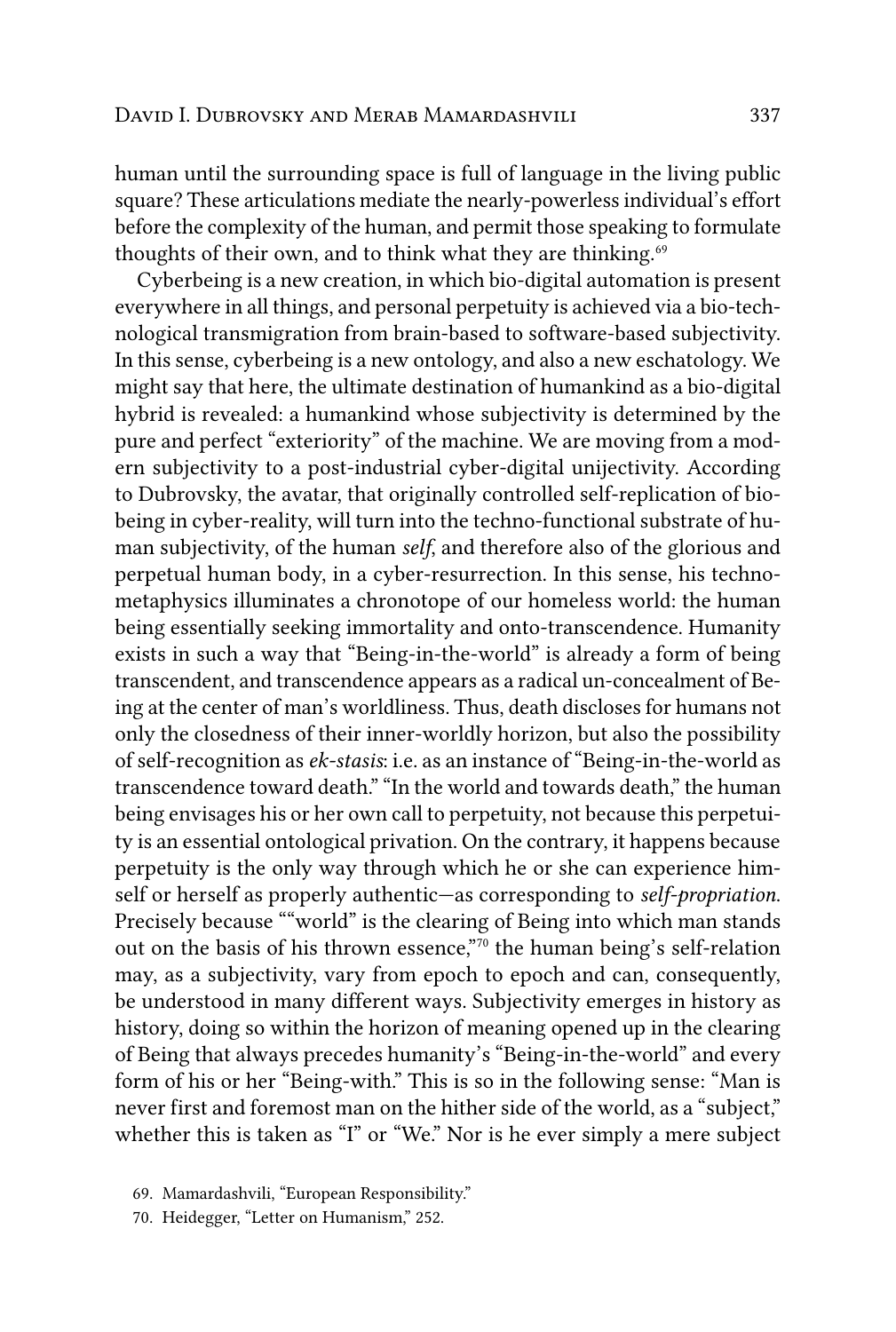which always simultaneously is related to objects, so that his essence lies in the subject-object relation. Rather, before all this, man in his essence is ek-sistent into the openness of Being, into the open region that clears the "between" within which a "relation" of subject to object can properly 'be."<sup>71</sup>

Dubrovsky has made a decisive contribution to the development of a new form of subjectivity resulting from the clearing of Being that occurs within the horizon of cybertechnology as determined by cyberbeing. He envisages a peculiar form of subject-object and subject-subject relationship within the categorial *filum* of cyber-reality. As an epoch-defining reality, cyberculture and cyberbeing appear as cleared by Being for human beings in history, and therefore as a "destining of revealing"<sup>72</sup> and a *Geschick*: i.e. a destiny humankind must cope with, and that they cannot just avoid or simply "get rid of." At the same time, though, the question here—which is also a questioning of Heidegger's ontology and ontological anthropology-is whether there is a maximally radical way of clearing on the part of Being, within which human beings can exist in fulfillment of their ontoexistential possibilities. Yet even if a God-based onto-reality and a Divinehuman perichoresis, as personal deification in the image and likeness of Logos-Christ, were to nevertheless somehow count as privileged over and against cyberbeing, bio-digital interfacing, shallowness models, fictional transcendences, body-decarnation, and ethical-ontological decenteredness, Dubrovsky's super-human avatar and its world of cyber-singularity would still represent an essential disclosure of the human way of being in history, and the most radical kind of estrangement through which this unconcealment can possibly occur.

Cyberbeing, as a new form of ontology, calls up human existence in full and exposes it to the openness of social mediation. This cannot occur in any other fashion, as the human being exists in a way that is such that in each case he or she experiences Being as perpetuity (even as a perpetual "nothing" and ceaseless change...), time as intentional succession, personhood as a self-coherent identity, and life as an ecstatic openness to Transcendence, not just a bio-social event. In both Dubrovsky's and Mamardashvili's anthropology, human life's completion is seen as a reconciliation-a dialectical synthesis-of the Absolute and the individual, as well as of temporality and perpetuity. However, while for Mamardashvili the organ of human ontological completion is history mediated through

<sup>71.</sup> Heidegger, Being and Time, 95.

<sup>72. &</sup>quot;Man is endangered by destining. The destining of revealing is as such, in every one of its modes, and therefore necessarily, danger." Heidegger, Basic Writings, 331, note 8.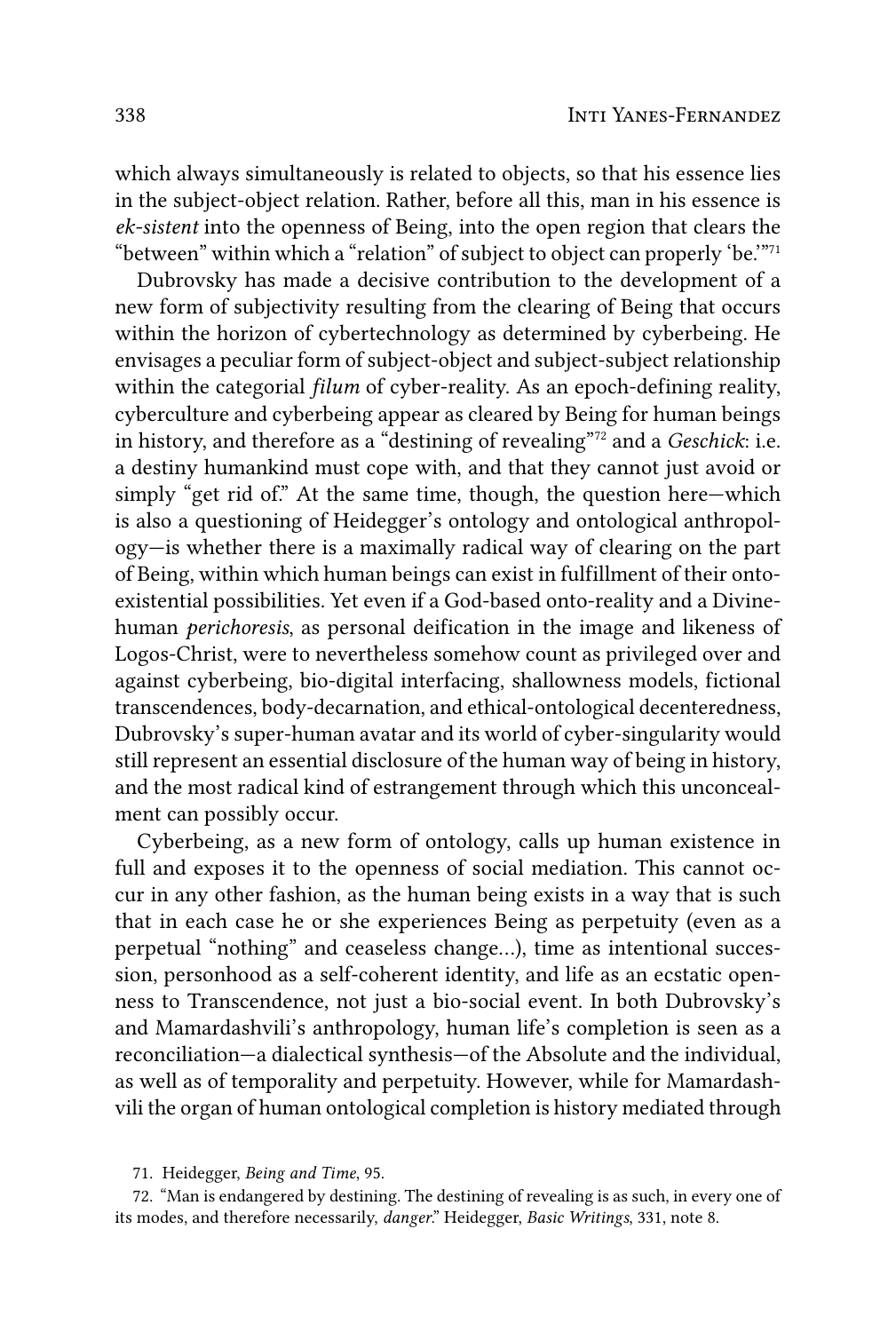the meaningful language of an open *agora*, in Dubrovsky's view a complete form of humanness can only happen through the organ of human being that is scientific-technological rationality, in a mixed interaction of mechanical and cyber-digital technology.

For the Georgian philosopher, the only form of technology that can properly mediate between humanity's inner-worldliness and openness to Transcendence is the Ancient *technē* of rhetoric, pursued in the living agora of an open community. Cyberbeing as destination and unconcealment is not something strange to this: on the contrary, in the essence of cyberbeing as a destination, the onto-formal categories of humanity's being also undergo clearing, these being those of perpetuity, intentionality, self-identity, and openness to Transcendence. However, Dubrovsky's project of a bio-digital interface as techno-replication is a threshold that leads to a transhuman construction based on the oblivion of onto-reality and the reduction of the process of thinking to a highly-complex system of ultimately mechanical associations, lacking any existential dimension. In Dubrovsky's avatar, human beings" formal Transcendentals appear alienated under the mantle of fictional transcendences, as a virtual antithesis to onto-reality. This is an avatar whose ontic prospects rest on a belief in a technological singularity, and which will always be a transhuman Leviathan in the sense of a hybrid monster feeding on Adam's ruins but deprived of authentic existence, responsibility, and language. Mamardashvili's ontology, on the other hand, proves to be essentially incompatible with such a moment of technological singularity—i.e. with the creation of a transhuman, bio-digital avatar, as envisioned and prophesied by Dubrovsky. By contrast, his "homme" and its historical completion, though a "très long effort,"<sup>73</sup> stands both as a moral imperative and an ontological possibility.

<sup>73.</sup> Quoted in French by A. Padgett. See A. Padgett, "Dasein and the Philosopher: Responsibility in Heidegger and Mamardashvili," *Facta Universitatis*, Series: Philosophy, Sociology Psychology, pp. 1–21, vol. 6, No. 1, 2007, 18. ś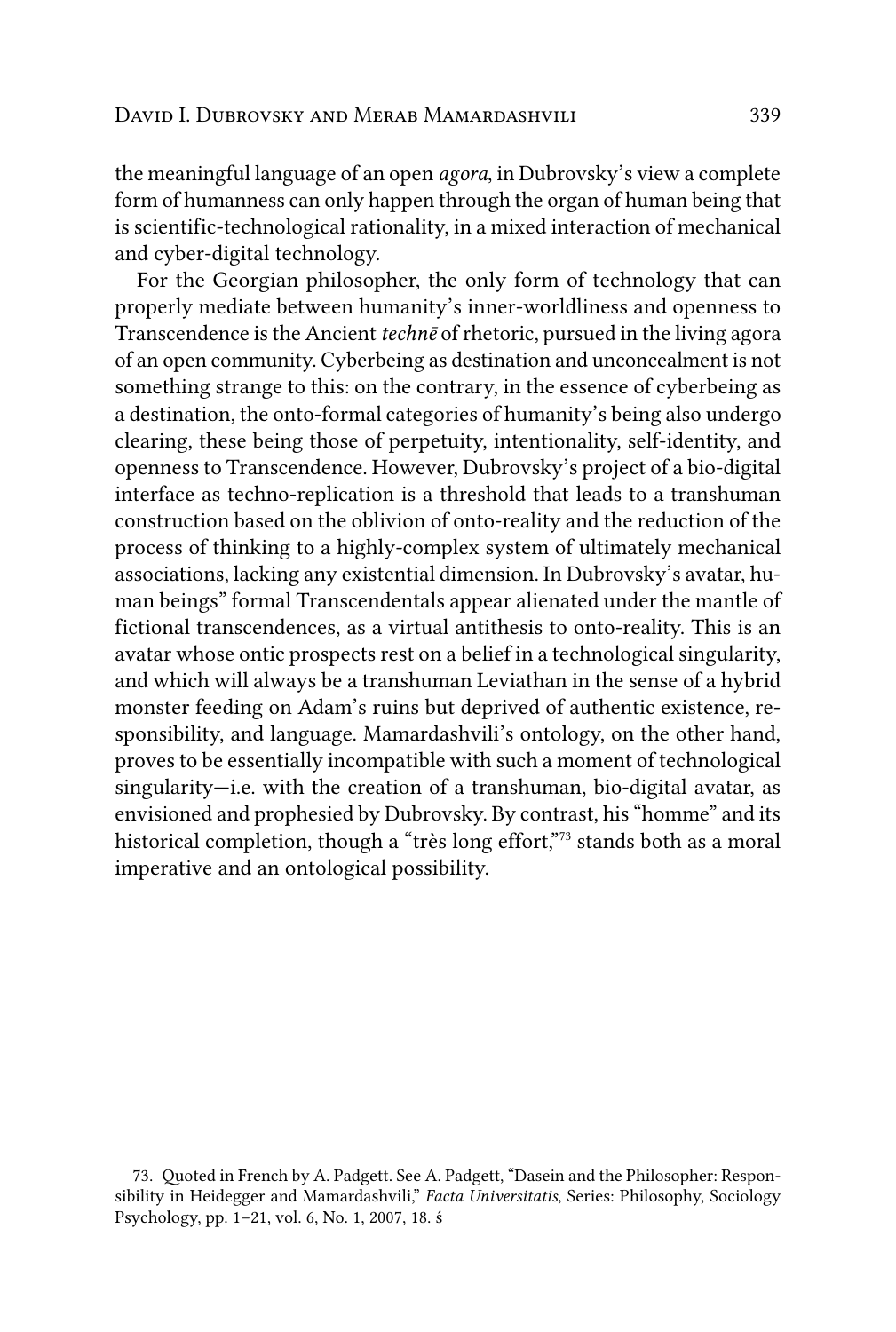BIBLIOGRAPHY

- Aristotle. Aristotle in 23 Volumes. Vols. 17, 18. Translated by Hugh Tredennick. Cambridge: Harvard University Press. London: William Heinemann Ltd. 1933, 1989.
- Aristotle. Μετά τα Φυσικά (Metaphysics). Άπαντα (Complete Works). Αρχαία Ελληνική Γραμματεία «Οι Έλληνες». Athens: Εκδόσεις Κάκτος, 1993.
- Bard, Brian A. "Heidegger Reading Heraclitus." MA Thesis, San Francisco State University, 1993. Self-published by author at https://sites.google.com/site/heideggerheraclitus/hei deggerreadingheraclitus?pli=.
- Bradie, Michael, and William Harms. "Evolutionary Epistemology." In The Stanford Encyclopedia of Philosophy (Spring 2017 Edition), edited by Edward N. Zalta. https://plato. stanford.edu/archives/spr2017/entries/epistemology-evolutionary/.
- Campbell, D. T. "Evolutionary Epistemology." In The Philosophy of Karl Popper, edited by Paul Arthur Schilpp, 1: 412-63. La Salle, IL: Open Court, 1974.
- Conterio, Josh. "Virtual Resurrection: The Dead Who Went to Cyber-Heaven." i09: We Come from the Future. http://io9.gizmodo.com/5281164/virtual-resurrection-the-dead -who-went-to-cyber-heaven.
- Dubrovsky, David I. "Cybernetic Immortality: Fantasy or Scientific Problem?" 2045: Strategic Social Initiative. http://www.2045.com/articles/30810.html. Originally published in Russian at the website of Vzglyad, https://vz.ru/opinions/2012/10/25/604264.html.
- . "Does Brain Research Make Reading Another's Thoughts Possible?". Russian Studies in Philosophy 56, no. 1 (2018): 18-28. doi:10.1080/10611967.2018.1448639.
- The Problem of the Ideal: The Nature of Mind and its Relationship to the Brain and Social Medium. Translated by Vladimir Stankevich. Moscow: Progress Publishers, 1988.
- Heidegger, Martin. Basic Writings, edited by David Farrell Krell. New York: HarperCollins, 2005.
	- Being and Time: A Translation of Sein und Zeit. Translated by Joan Stambaugh. SUNY Series in Contemporary Continental Philosophy. New York: Harper, 1996.
- Sein und Zeit. 11<sup>th</sup> ed. Tübingen: Max Niemeyer, 1967.
- Heraclitus. Fragmenta, edited by Hermann Diels and Walther Kranz. In Die Fragmente der Vorsokratiker, 6th ed., 1: 150-82. Berlin: Weidmann, 1951.
- Kiss Me First, directed by Misha Manson-Smith, written by Bryan Elsley. Channel 4, April 2<sup>nd</sup>, 2018. Netflix, June 29<sup>th</sup>, 2018. https://www.netflix.com/browse?jbv=80097225&jbp=  $4\&$ jbr=3.
- Losev, Aleksei Fyodorovich. The Dialectics of Myth, translated by Vladimir Marchenkov. New York: Routledge, 2003.
- Mamardashvili, Merab. "European Responsibility." Accessed June 24, 2019. https://mamardashvili.com/archive/interviews/responsibility-en.html.
- . "The Problem of Consciousness and the Philosopher's Calling," Russian Studies in Philosophy 49, no. 2 (2014), 8-27. doi:10.2753/RSP1061-1967490201.
- McHoul, Alec. "Cyberbeing and ~space." Culture and Communication Reading Room. Murdoch University. Accessed June 24, 2019. http://wwwmcc.murdoch.edu.au/readingroom/ VID/cybersein.html.
- Milgram, Paul and Fumio Kishino. "A Taxonomy of Mixed Reality Displays." IEICE Transactions on Information Systems. Vol. E77-D. No.12. December 1994.
- Moggach, Lottie. Kiss Me First. New York: Anchor Books, 2014.
- More, Max. "Transhumanism: Towards a Futurist Philosophy." Max More: Personal Website. Website not accessible, page archived at https://web.archive.org/web/20051029125153/ http://www.maxmore.com/transhum.htm.